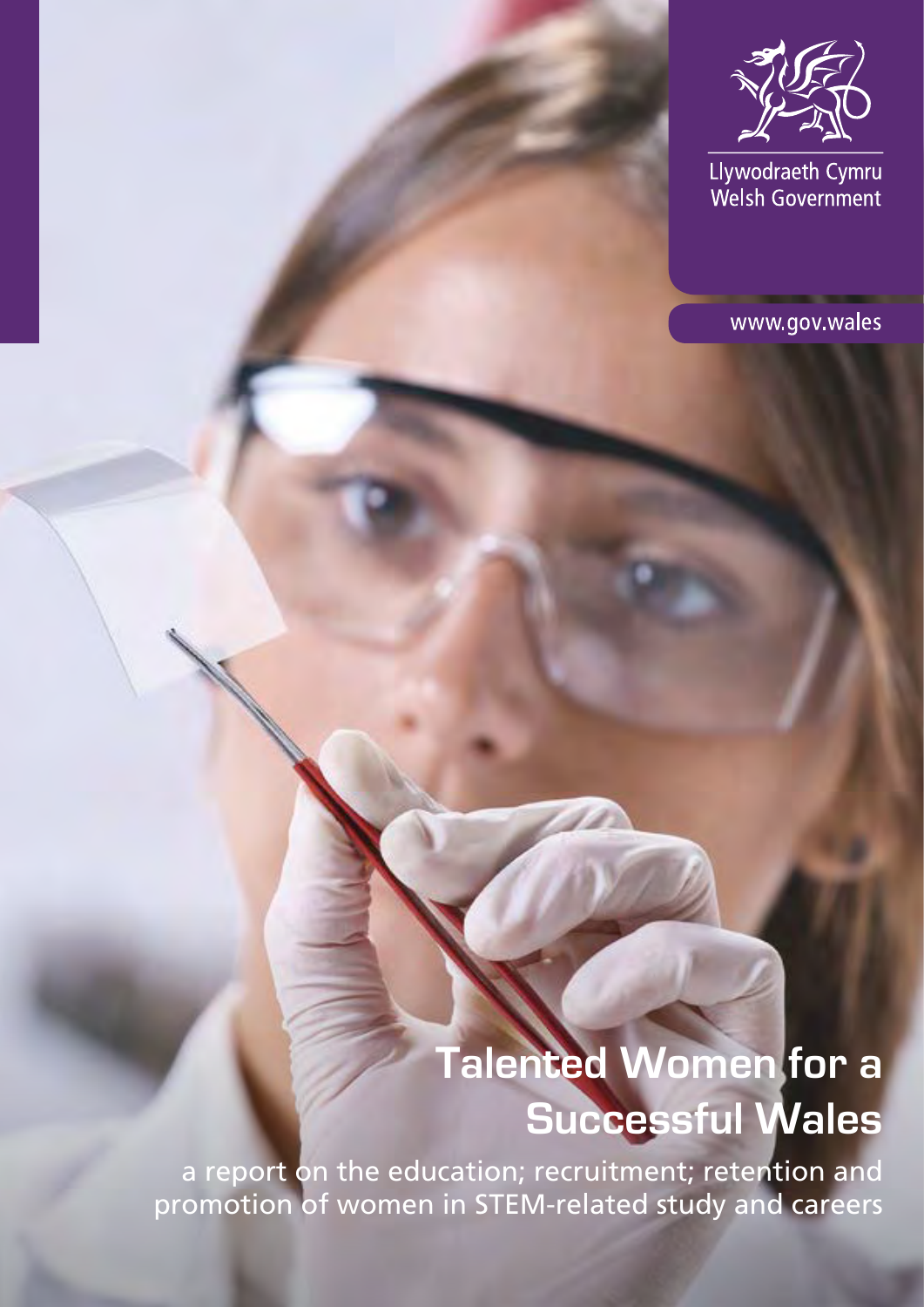

Print ISBN 978 1 4734 5992 2 Digital ISBN 978 1 4734 5974 8 © Crown copyright 2016 WG27669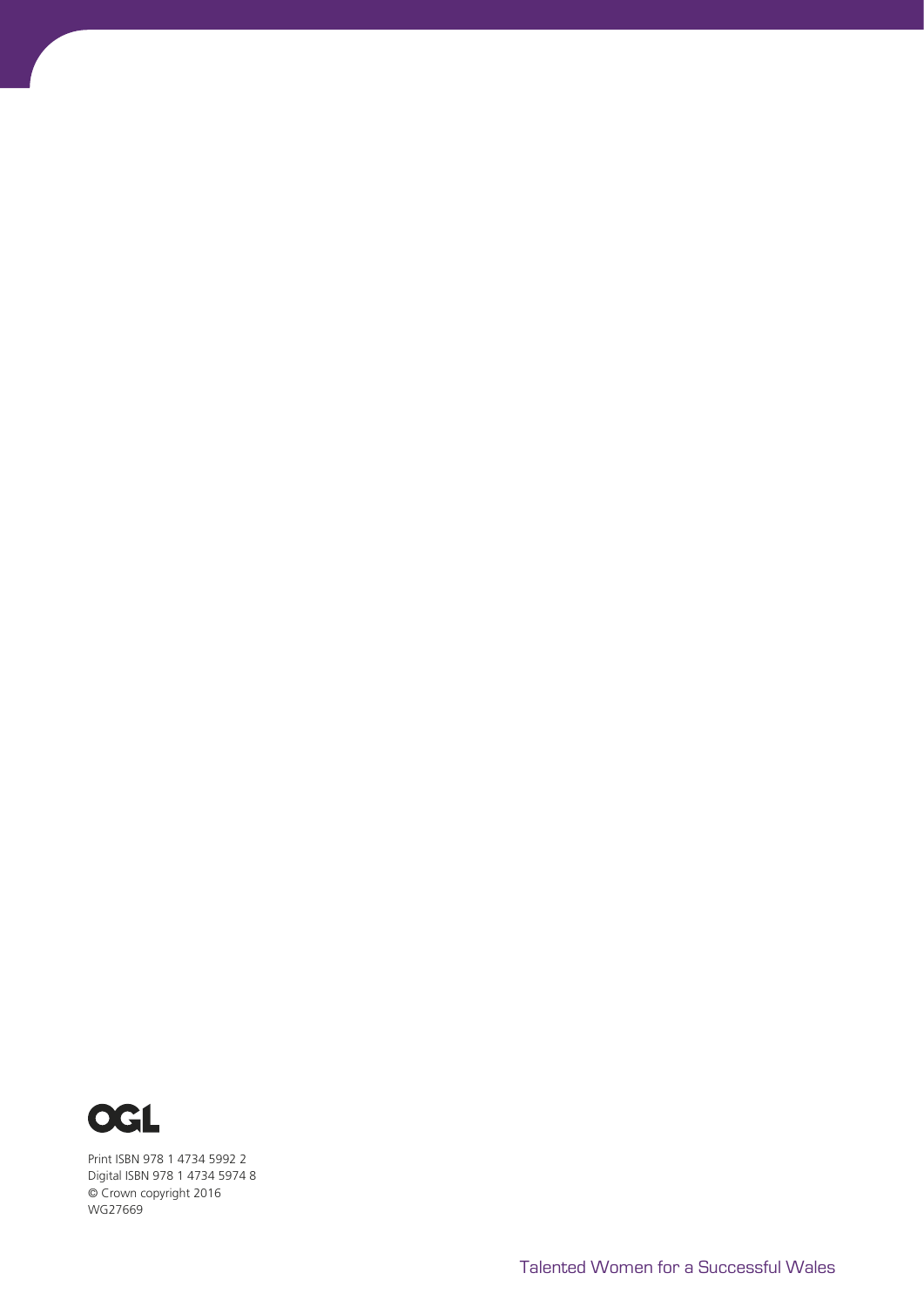## Index of contents

| Foreword by the Co-chairs<br>Foreword by Professor Julie Williams CSAW                                                                                                                                                                                     | 3<br>5                                 |
|------------------------------------------------------------------------------------------------------------------------------------------------------------------------------------------------------------------------------------------------------------|----------------------------------------|
| Executive summary and recommendations<br><b>Introduction</b><br>The Welsh policy context<br>Why do we need to take action?                                                                                                                                 | 7<br>13<br>14<br>15                    |
| Chapter 1: Education in STEM subjects – the first step<br>Where do we need greater parity?<br>School and college teachers<br>Careers advice and science communicators<br>Further education and apprenticeships<br>Higher education<br>The Welsh Government | 17<br>18<br>20<br>23<br>28<br>29<br>31 |
| Chapter 2: The STEM workforce - recruitment and retention 34<br>When and why do women leave STEM?<br>Employers:                                                                                                                                            | 37                                     |
| Higher education institutions                                                                                                                                                                                                                              | 38                                     |
| Business and industry                                                                                                                                                                                                                                      | 45<br>46                               |
| The gender pay gap and gender segregation<br>Training and development                                                                                                                                                                                      | 47                                     |
| Work culture                                                                                                                                                                                                                                               | 47                                     |
| The Welsh Government                                                                                                                                                                                                                                       | 50                                     |
| Effective interventions                                                                                                                                                                                                                                    | 53                                     |
| Chapter 3: Leadership and role models- promotion and                                                                                                                                                                                                       |                                        |
| inspiring others                                                                                                                                                                                                                                           | 62                                     |
| Why do we need more women in STEM leadership?                                                                                                                                                                                                              | 63                                     |
| School leadership                                                                                                                                                                                                                                          | 63                                     |
| Academic leadership                                                                                                                                                                                                                                        | 63                                     |
| Further and higher education governance<br>Leadership in industry                                                                                                                                                                                          | 66<br>68                               |
| Effective interventions                                                                                                                                                                                                                                    | 69                                     |
| <b>Conclusions</b>                                                                                                                                                                                                                                         | 72                                     |
| References                                                                                                                                                                                                                                                 | 75                                     |
| Appendix 1: Working group approach & methodology                                                                                                                                                                                                           | 78                                     |
| Appendix 2: Members of the Women in STEM Working Group<br>and contributors of expertise                                                                                                                                                                    | 79                                     |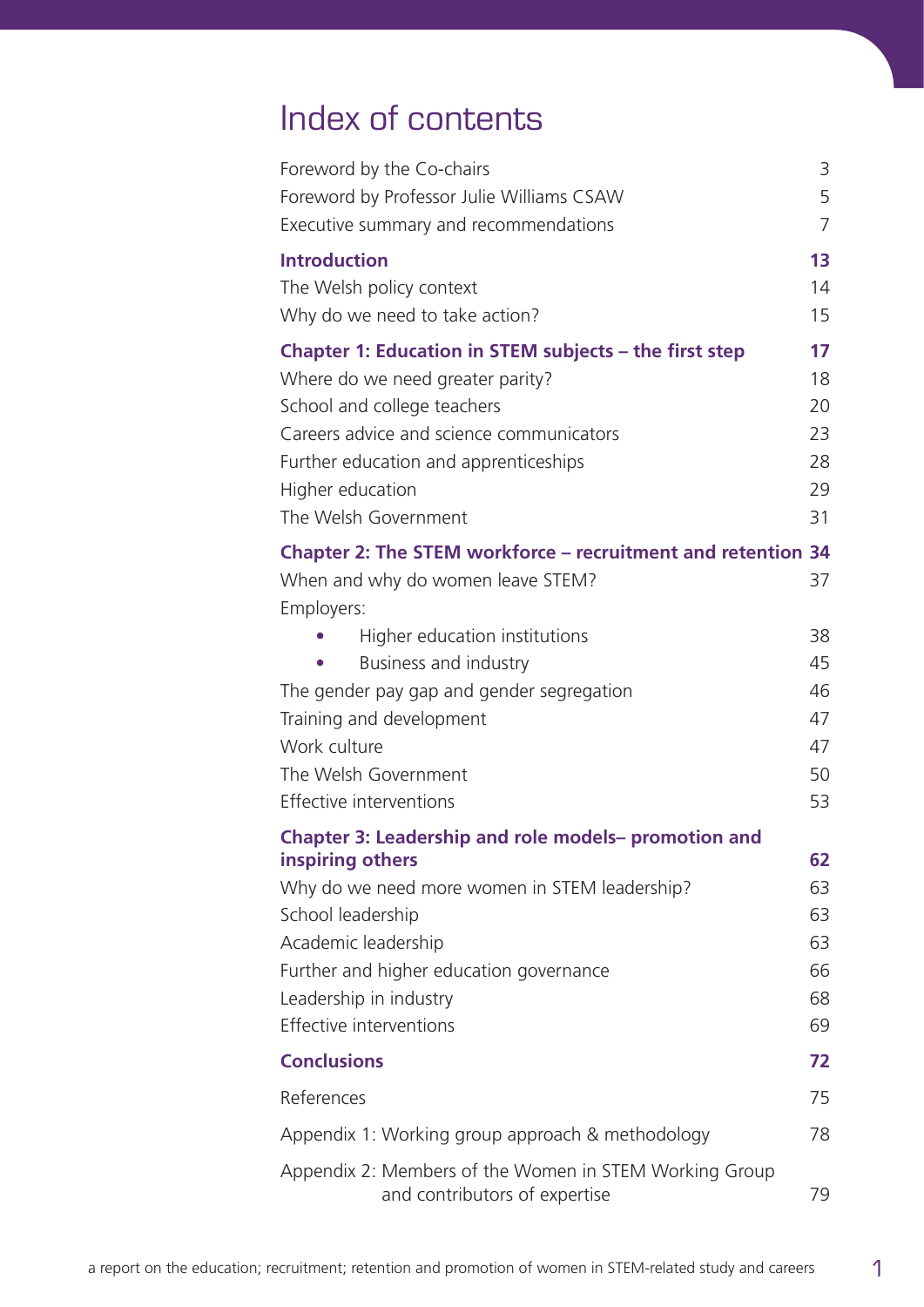### **Index of Figures and Tables**

| Fig. 1   | Proportion of girls and boys taking certain A level<br>subjects in Wales, 2013-2014.                                                                                                           | 18 |
|----------|------------------------------------------------------------------------------------------------------------------------------------------------------------------------------------------------|----|
| Fig. $2$ | Proportion of girls studying various subjects at A level<br>from 2009 to 2014.                                                                                                                 | 19 |
| Fig. 3   | Proportion of boys and girls taking A levels in ICT<br>and computing in Wales and UK, 2013.                                                                                                    | 20 |
| Fig. $4$ | Proportion of secondary school STEM teachers in<br>Wales trained and not trained in their subject in 2014.                                                                                     | 22 |
| Fig. 5   | Female students as a percentage of the total in STEM<br>disciplines at Welsh HEIs in 2014, categorised by<br>Undergraduate (UG), Postgraduate Taught (PGT) and<br>Postgraduate Research (PGR). | 30 |
| Fig. 6   | Numbers of men and women, aged 16+, in STEM key<br>sectors in Wales, 2014.                                                                                                                     | 37 |
| Table 1  | Numbers of female and male STEM professors at<br>Welsh HEIs 2013-2014.                                                                                                                         | 38 |
| Table 2  | Members of Athena SWAN.                                                                                                                                                                        | 42 |
| Table 3  | Examples of effective interventions addressing common<br>barriers to women's advancement in STEM careers.                                                                                      | 53 |
| Fig. 7   | Proportion of female STEM academics in HEIs in Wales<br>and the UK, 2013-2014.                                                                                                                 | 64 |
| Fig. 8   | Number of men and women fellows of the Learned<br>Society of Wales, overall and in STEM subjects (2014).                                                                                       | 65 |
| Fig. 9   | Vice Chancellors and Senior Executive teams,<br>Wales (August 2014).                                                                                                                           | 67 |
| Fig. 10  | Proportion of male and female managers, business<br>owners and board members compared with the UK<br>workforce.                                                                                | 68 |
| Fig. 11  | Number of Female Sector Panel Members (2015).                                                                                                                                                  | 69 |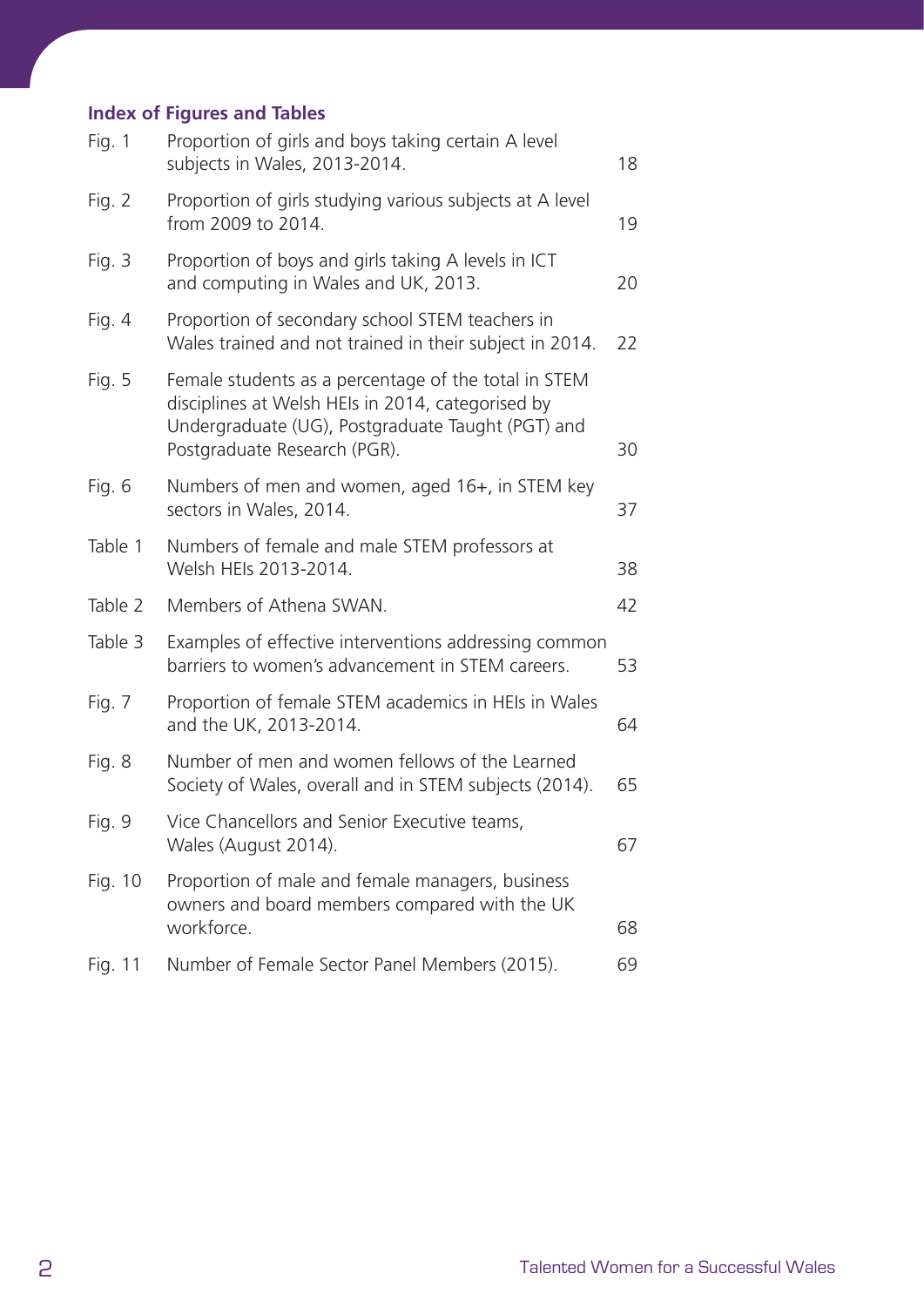## Foreword from the co-chairs

Our science, technology, engineering and maths (STEM) sectors are crucial to the success of Wales. Their knowledge-intensive organisations and their highly-skilled people make a major contribution to innovation, economic growth and the quality of our public services. STEM-related professions are generally well-paid and rewarding but many are experiencing significant skills shortages. Women are outperforming men in education overall and are more likely to get a good degree yet, still, more of them work in jobs requiring skills below their educational level. They are significantly under-represented in the STEM workforce: this is a waste of knowledge and talent.

Our report makes recommendations to address the underrepresentation and poor retention of women in STEM in Wales, based on four major themes – education, recruitment, retention and promotion.

We start by pointing out some steps the **education** sector can take to make the study of STEM subjects something that girls will increasingly see as relevant and rewarding for them. Not attracting a proper proportion of girls into the full range of STEM subjects chokes off the supply of women who can progress into STEM-related careers and continues to waste potential talent.

We next recommend measures to help **recruitment** of more women into the STEM workforce. Having noted the relatively few girls who study STEM subjects post-16 and urged changes, we need to secure their entry into STEM-careers through apprenticeships, graduate routes or otherwise. This is imperative, if future demand for STEM skills at all levels is to be met.

We are also recommending measures for the **retention** of women in the STEM workforce. Women with a STEM degree are less likely to remain in a STEM career than their male counterparts. We need to change this culture.

Finally, we are recommending measures to increase the **promotion** of women in the STEM workforce. Relatively few women hold senior positions in the scientific and technical fields, despite the overwhelming evidence of the benefits of diversity in leadership. Leaders play a pivotal role in any organisation. Their impact is felt in everything from strategic decision-making to organisational and financial performance.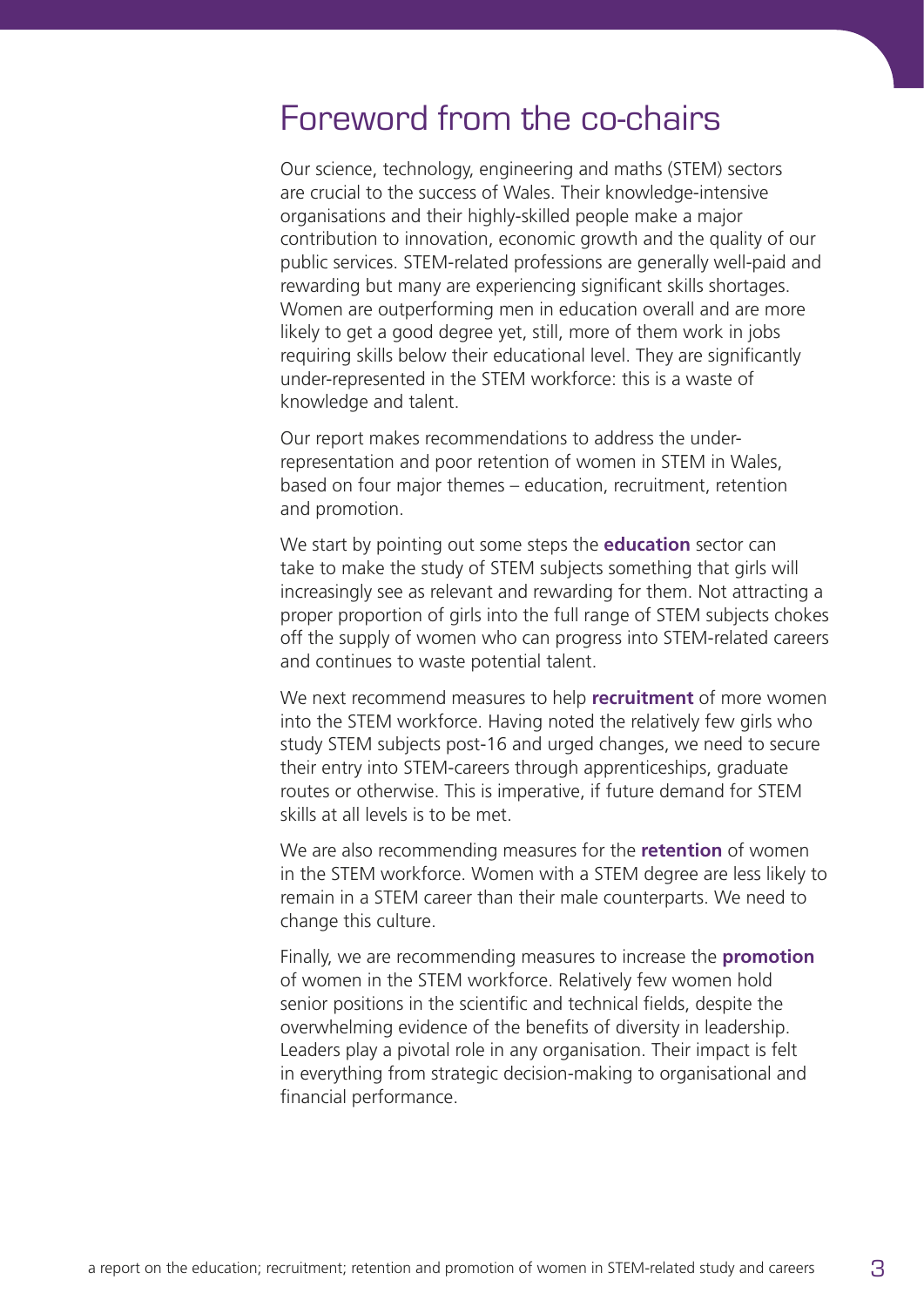Some of our recommendations are not in the gift or powers of the Welsh Government. These are addressed to other actors, because we want to set an ambitious agenda for everyone with a stake in the future of the STEM workforce – including business, educators and the public sector as a whole. We would like to see the Welsh Government and some other public sector bodies encouraging and facilitating what we recommend others to do, where appropriate.

The under-representation of women in STEM is a complex issue. Producing this report has consequently been a challenging process. We acknowledge the support and advice that many people have provided, especially those stakeholders who responded to our direct questions and attended our focus group. We look forward to a considered response from the Welsh Government.



 $42$ Halfard

**Professor Karen Holford FIMechE FICE FInstP FLSW** Pro Vice-Chancellor Cardiff University



**Professor Hilary Lappin-Scott FLS FRSB PFHEA** Pro Vice-Chancellor Swansea University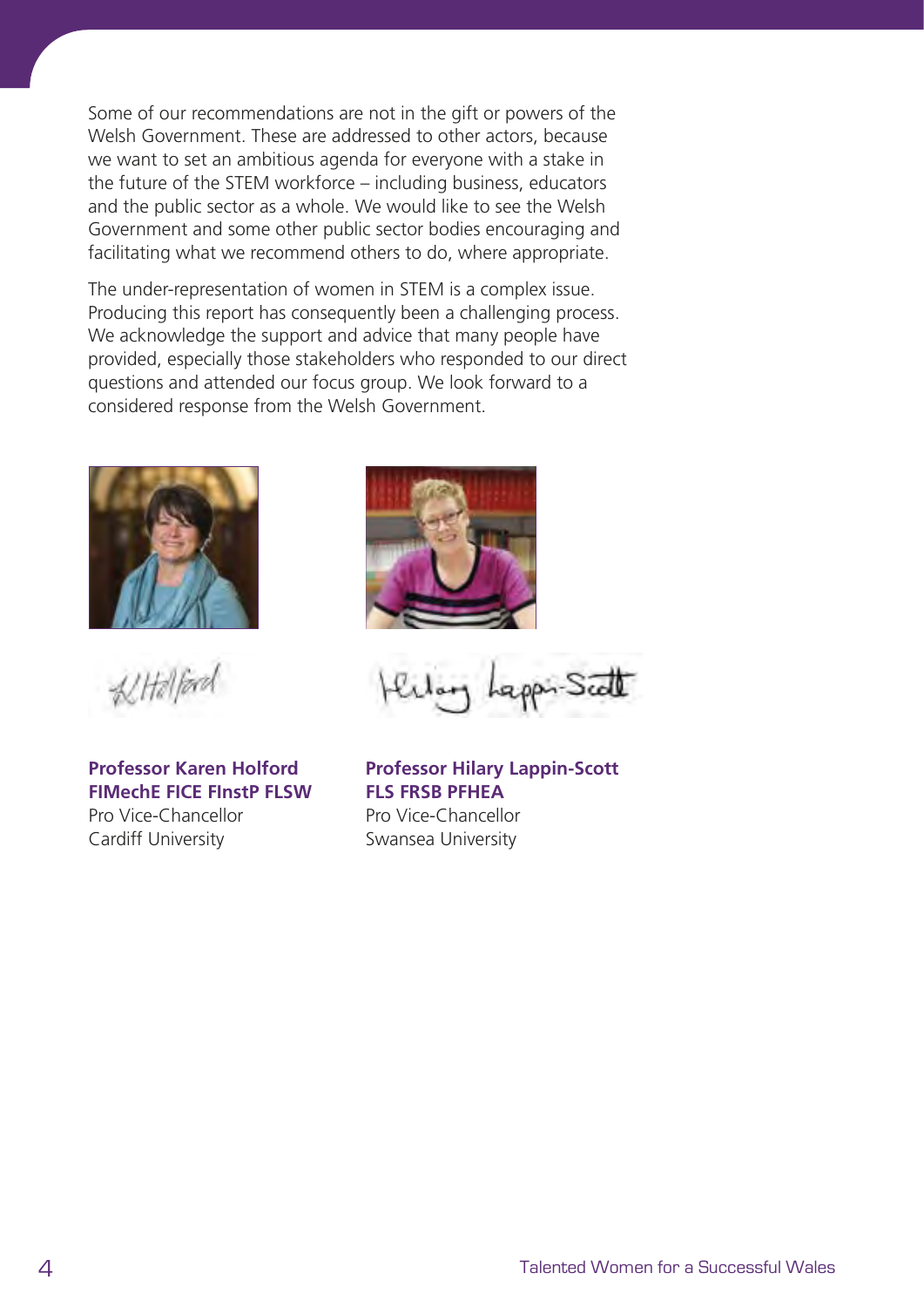# Foreword by the Chief Scientific Adviser for Wales

A famous Chinese proclamation declared that 'women hold up half the sky' but in science and engineering they have long been hugely under-represented. While women today are rarely subject to blatant open discrimination in education or the workplace, we still face stereotyping, subtle unconscious biases and structural barriers to our success, in certain sectors. Even in 2015 a mere six per cent of the UK engineering workforce is female and women make up the majority of academic staff in only four out of 23 STEM subject areas, one of which is nursing.

Girls often drop STEM subjects as they progress from GCSEs to A levels, or from A levels to degrees. Yet more young women leave the sciences behind after getting their degree or a postgraduate qualification. In academia and many STEM-related professions, the representation of women falls with every move up the career ladder.

The lack of women in STEM professions matters for their individual life chances. They risk missing out on many well-paid and rewarding jobs. More broadly, however, it limits the talent available to our science base and to businesses in Wales and is therefore a constraint on our wider economic prosperity and social well-being.

This is a complex problem which challenges us to think hard about perceptions of science and engineering and the disincentives – often unintended – that discourage girls and women from participating in STEM. I asked the task and finish group to review all of the evidence and make pragmatic recommendations on what we can do to remove these barriers here in Wales. I welcome the group's well-informed, comprehensive and wide-ranging report, which is challenging and in places radical. It is, however, also very much aligned with the Welsh Government's commitments to a fair and equitable society, where diversity is valued, people do not face discrimination and everyone has the opportunity to fulfil their potential.

I will review the recommendations carefully and work closely with the incoming Ministers on a formal Welsh Government response, over the summer. As everyone knows, the public sector is facing a period of unprecedented financial pressure but the economic and moral case for taking action on this issue is extremely strong.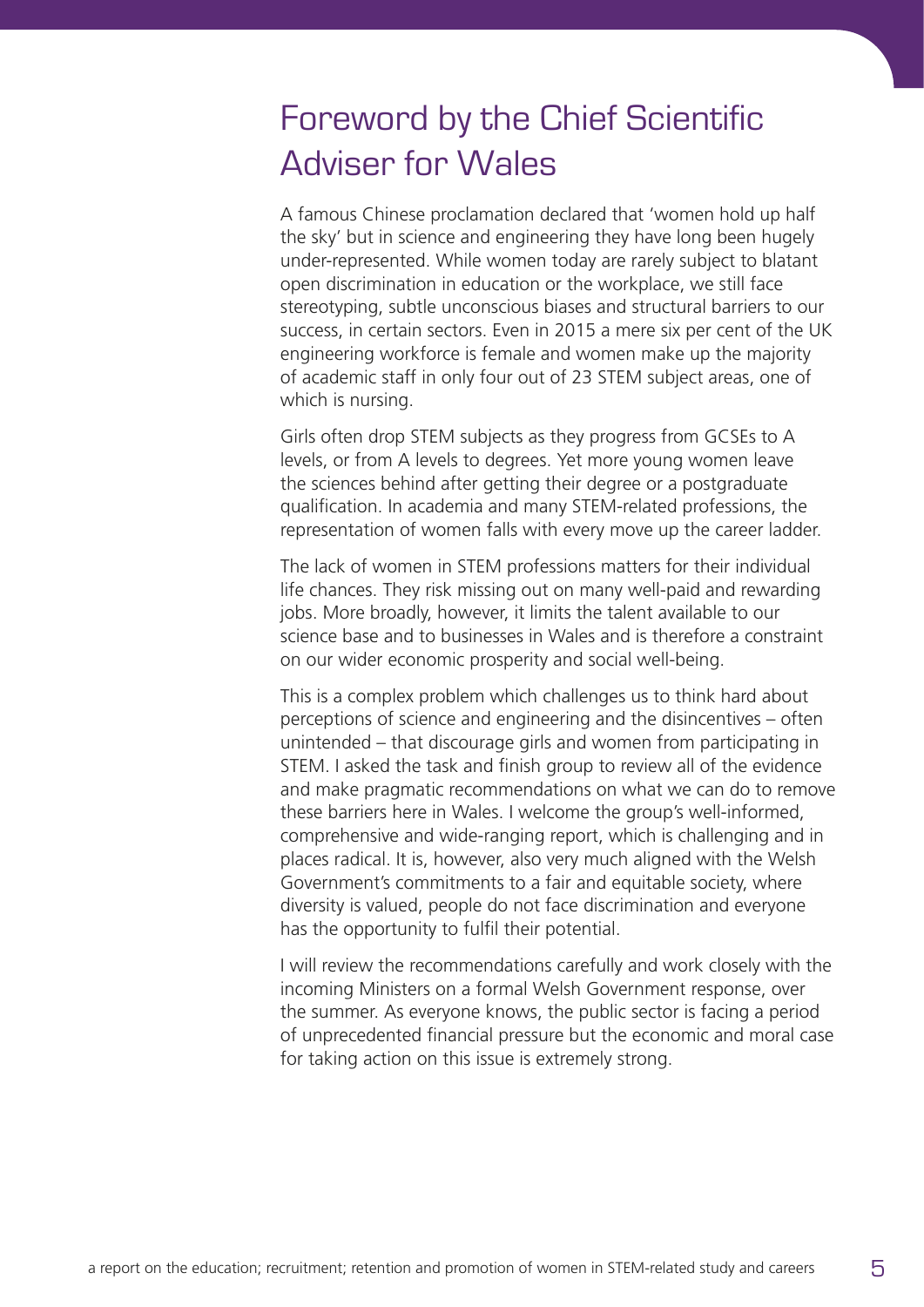





**Professor Laura McAllister FLSW**  Chair, Sport Wales & Liverpool University

**Professor Dame Teresa Rees FAcSS FLSW**  Cardiff University

**Dr Sophie Buchaillard** Cardiff University



**Dr Lucy Knight** Chwarae Teg

In the meantime, I would like to thank all of the members of the task and finish group who worked on this report, under the leadership of the co-chairs, Professors Karen Holford and Hilary Lappin-Scott. Thanks go especially to Professor Laura McAllister, Professor Dame Teresa Rees, Dr Sophie Buchailliard, Christine O'Byrne, Dr Lucy Knight and her Chwarae Teg colleagues.



ului William

**Professor Julie Williams CBE FLSW FMedSci** Chief Scientific Adviser for Wales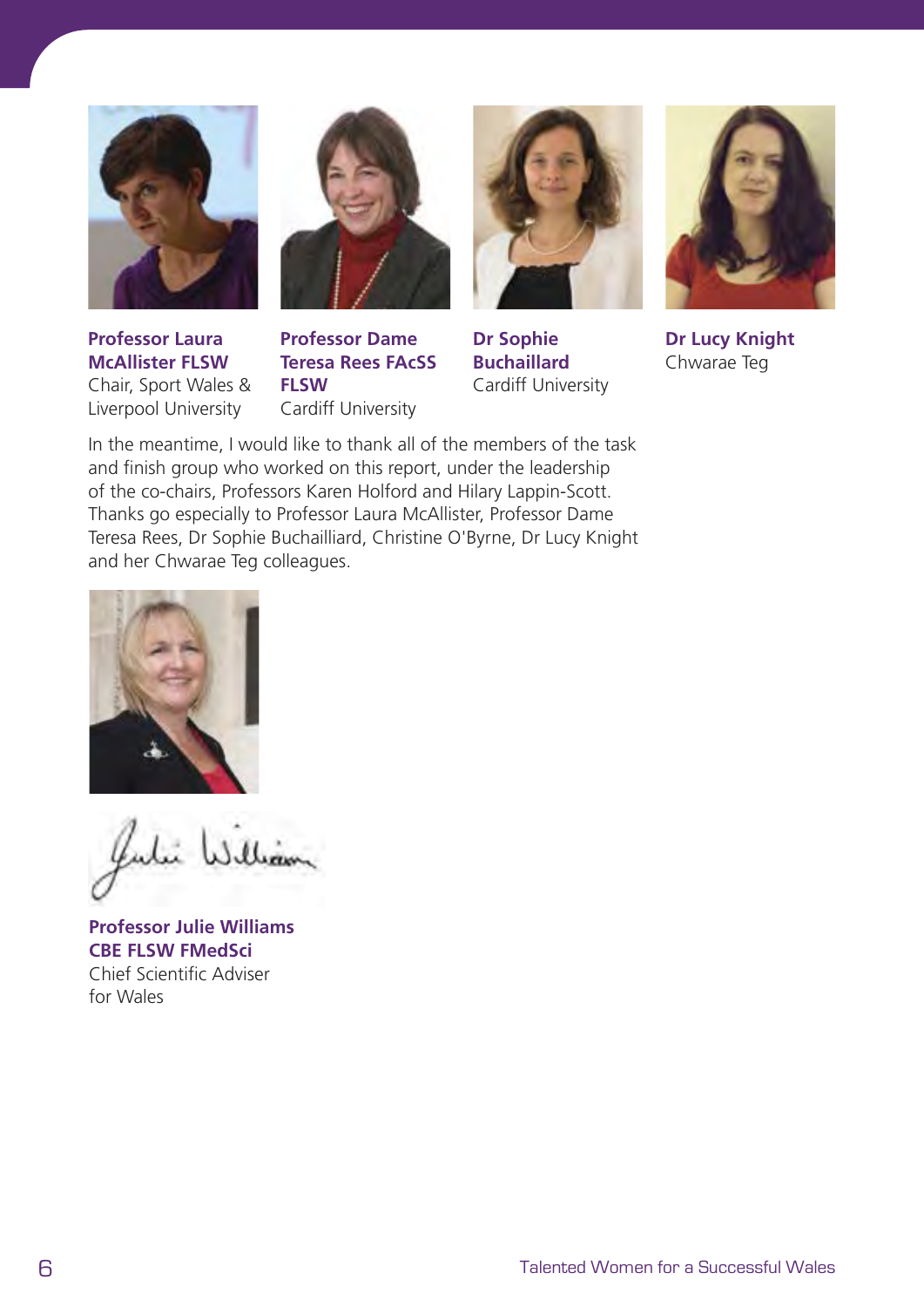## Executive Summary

STEM-related careers are generally rewarding and well paid, reflecting the high level of skills they demand and the value they add to our economy and society. Across the UK numerous STEM occupations – particularly in engineering, healthcare and IT – are experiencing skills shortages, with too few resident workers available to fill existing vacancies. Wales has a chronic shortage of research scientists across a wide range of STEM disciplines, which impedes the success of our research community. This is why educating, recruiting, retaining and promoting women in STEM careers is crucial to the health of our science base and to the performance of the economy as a whole, as well as the life chances of individual women. Currently, less than 10 per cent of engineering employees and STEM professionals overall in the UK are female, compared with three times this proportion in Sweden.

The problem in the UK is that, every year, thousands of women who would make excellent engineers and scientists go into different careers instead. Reasons include tired old stereotypes, such as that science is 'not for girls'; the paucity of famous female scientists and engineers, to act as role models; the absence of flexible working opportunities and assisted paths to return from career breaks and a lack of focused, engaging information and advice about career options.

The causes are many and have been extensively documented elsewhere. This report will focus on proven best practice from across sectors and make recommendations on practicable positive actions that will have an impact on increasing the number of women studying, working and leading in STEM careers. We divide up the challenges that are faced, noting that the theme of leadership flows through much of the best practice and recommendations.

### **The Challenges Education**

- **•** Girls and women are particularly under-represented in engineering, physics and computer science, from the uptake of these subjects at A-level through to university.
- **•** The current school/college science curriculum does not equip students, male or female, with the skills that universities and employers are looking for.
- **•** Relatively few primary and secondary school teachers have a background in STEM, or specific STEM skills and knowledge and this can make the effective teaching of STEM subjects difficult.
- **•** Children generally enjoy STEM lessons in school yet very few aspire to work as STEM professionals. There are many factors which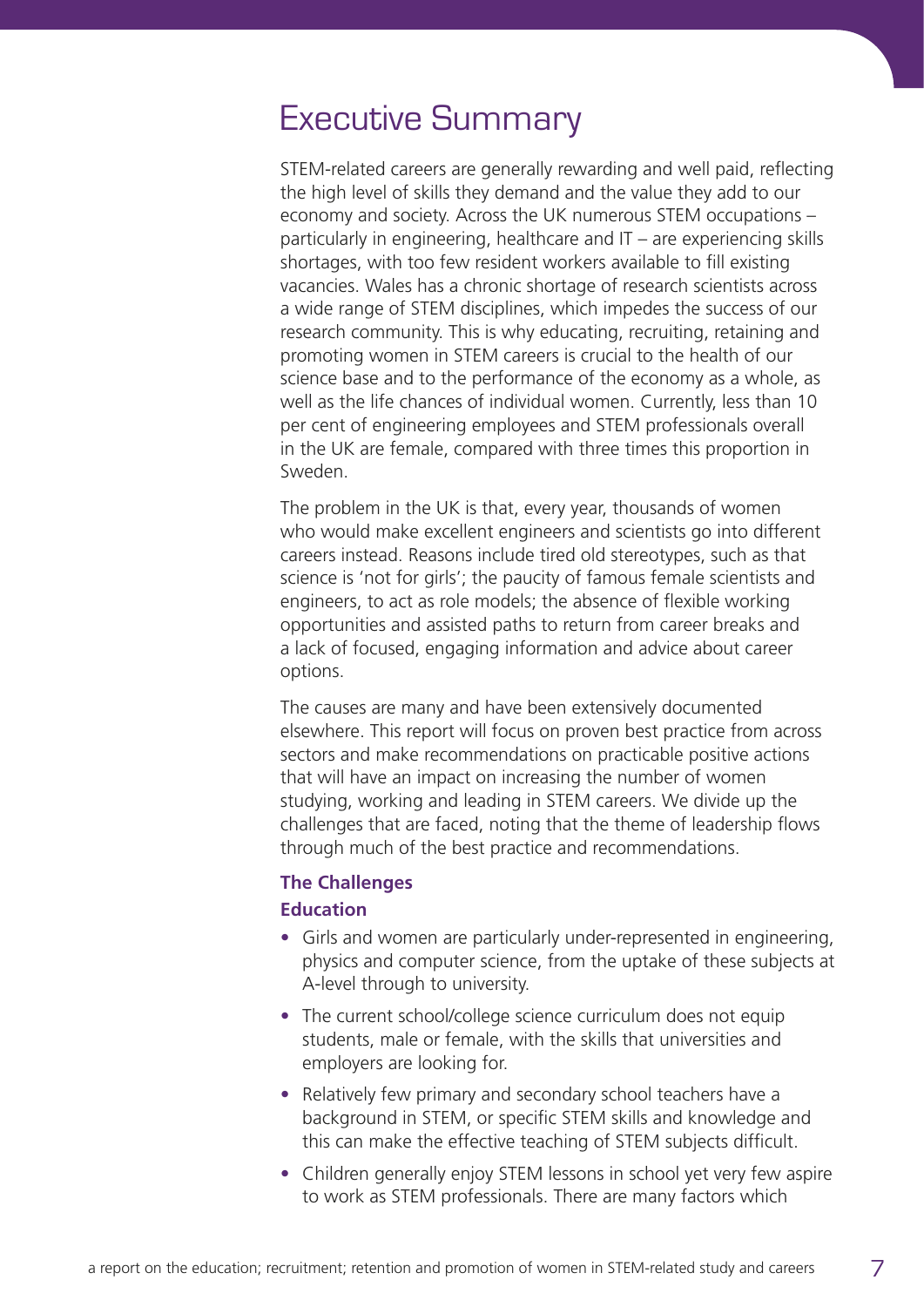influence these decisions including ability (real and perceived), 'science capital', gender stereotyping, lack of awareness of job opportunities in STEM and assumptions made by children, by teachers and by their parents.

- **•** The uptake of STEM subjects at Welsh universities is highly 'gendered': For instance, only 12 per cent of engineering and technology students are women, while they make up 84 per cent of students in medicine-related subjects.
- **•** There are many initiatives to increase the numbers of girls taking certain STEM-related subjects but there has been a lack of longitudinal tracking to determine their impact.

### **Recruitment, Retention and Promotion**

- **•** There is, according to one estimate, an annual shortfall of 40,000 STEM workers in the UK and an industry body claims that the number of engineering graduates needs to double by 2020 to meet demand.
- **•** There is a calculated shortfall of circa 600 STEM academics in Wales, shown in recent research. Realistically, this shortfall can only be met by increasing the number of women already educated in STEM who then enter STEM careers.
- **•** The [WISE campaign](https://www.wisecampaign.org.uk/resources/tag/statistics) has estimated that increasing the number of women in STEM could be worth £2bn to the UK economy.
- **•** Greater diversity within the STEM workforce will increase the talent pool, increase the diversity of decision-making perspectives with a more balanced gender dimension, better represent the population and help to fill the shortfall of STEM researchers in Wales.
- **•** The greatest loss of women from STEM careers occurs when they have children. Employment structures still often operate on a full-time, inflexible norm, which makes it difficult for care-givers, typically women, to manage work-life balance and achieve career progression.
- **•** Women are more likely than men to take a career break and are therefore more disadvantaged when applying for promotions due to their interrupted career histories.
- **•** A coordinated strategy and structural change in organisational management are essential to maximise impact.
- **•** Women are under-represented in all types of relevant leadership positions, including secondary school head teachers, STEM professors, fellows of learned societies, FE and HE governors, business leaders and members of STEM-related Welsh Government sector panels.
- **•** Unconscious bias within employment systems and structures is a significant barrier to women's progression.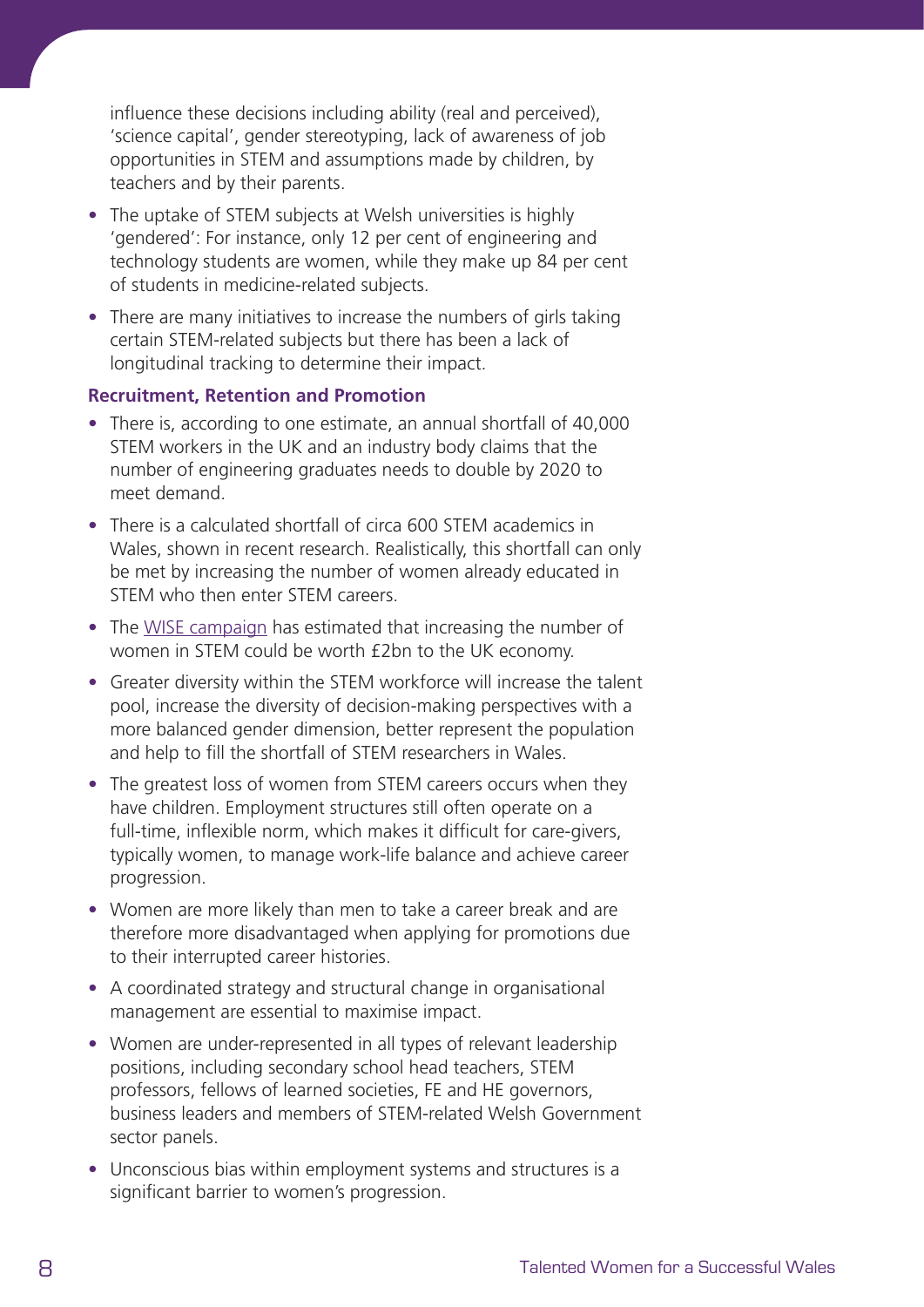### **Our Recommendations: Education**

- **•** The **Welsh Government** should make the achievement of improved gender balance, in STEM subjects and STEM-related training, a theme in appropriate educational policies and programmes – for teacher training; curriculum reform; careers advice; apprenticeships and FE and HE funding, where these concern the delivery of STEM subjects.
- **• Teachers** in primary schools' without a STEM background, should be given better awareness of key foundational concepts and issues in STEM, as part of the New Deal arrangements.
- **•** Secondary school **teachers** teaching 'out of field', should seek to be trained in subjects they are teaching (exploring various options, such as summer schools; home learning; e-learning; sabbaticals.
	- ª (Supported by **School Heads**. **Education Workforce Council** and **local authorities** should encourage these steps.)
- Relative progression of girls in STEM should be monitored, beyond GCSE (where science is compulsory). Significant under-adoption by girls in any individual school should be investigated, to identify reasons and remedies for any identified problems. **Estyn** should consider any special measures they might impose for this issue.
	- ª (**Actioned**, as appropriate, by **Local authorities**, **School heads** and **governors**, **Estyn**.)
- **•** Professor Furlong's **task and finish group** should consider how more effective teaching of STEM subjects, particularly to girls, could be facilitated by changes to teacher training and professional standards.
- **• Education providers** should sign up to the [50:50 by 2020](http://5050by2020.org.uk/) campaign.

### **Recruitment**

- **•** Careers information and promotional materials from **STEM sector bodies** (businesses and otherwise) should be bias-free and include positive role models for girls.
- **•** Models of best practice in the delivery of the Careers and the World of Work (CWW) framework should be identified, disseminated and **schools** encouraged to adopt them.
- **•** All **schools** should commit to obtaining the Careers Wales Mark at the earliest opportunity.
- **•** Imaginative initiatives challenging gender stereotypes and encouraging girls and boys to consider non-traditional occupations should be encouraged.
	- ª (The **Welsh Government** and **local authorities** to encourage these actions).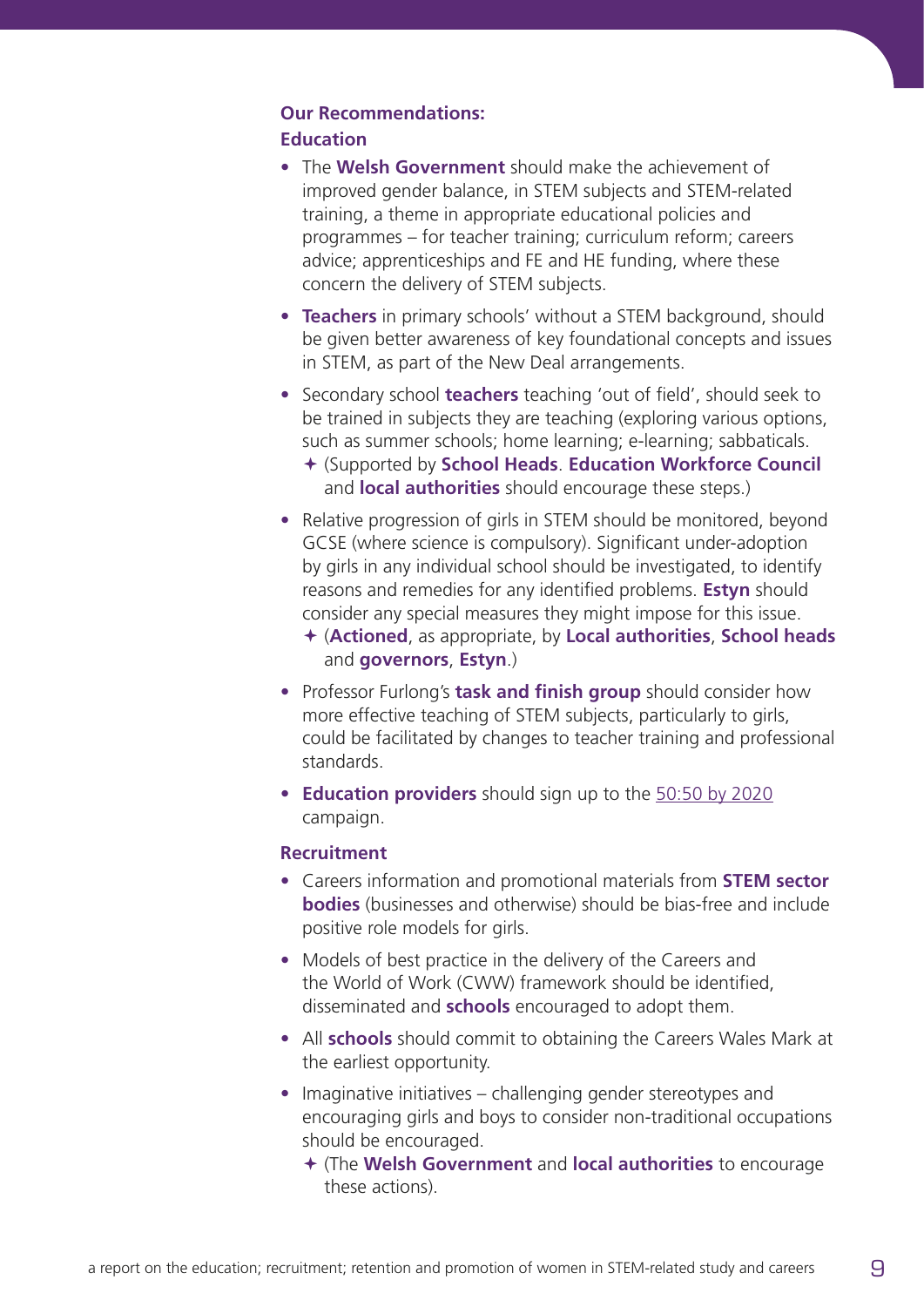- **•** Partnership working by **universities**, **businesses** and **third sector organisations** on STEM outreach and engagement should identify and promote the most successful such activity. ª (The **Welsh Government** to facilitate.)
- **•** Apprenticeship providers should mentor and support those who are following an apprenticeship in gender atypical sectors and occupations.
	- ª (Actioned by **Apprenticeship providers**, encouraged and facilitated by the **Welsh Government**.)

### **Retention**

### **Welsh universities** should:

- **•** encourage research departments to provide STEM researchers returning after a career break protected time in their workload and targeted mentoring to enable them to lead on research funding applications;
- **•** sponsor dedicated academic fellowships for researchers returning from a career break (with **HEFCW**);
- **•** provide coaching, mentoring and training for employees in workload management, career development and managing work/ life balance;
- **•** develop 'keeping in touch' strategies to help researchers maintain and update their scientific knowledge and skills while on maternity or parental leave;
- **•** create a 'Women in STEM: industry and education' network, promoting cross-sector learning and best practice – working with industry;
- **•** cause the 'Women in STEM; industry and education' network, when established, to host a STEM employers' conference, for STEM employers to share best practice and develop and publicise opportunities for women returners.
- ª (The **Welsh Government** to encourage and facilitate the actions above.)
- **•** The **'Business Wales'** service should provide further advice, guidance and support to employers on equality and diversity issues.
- **• Employers** to adopt models of best practice in retaining women after career breaks.
- **•** Businesses should be provided with specific advice on how to attract, retain and support women in the STEM workforce.
- **• Men and women** working in STEM professions should exercise their right to request flexible working and shared parental leave.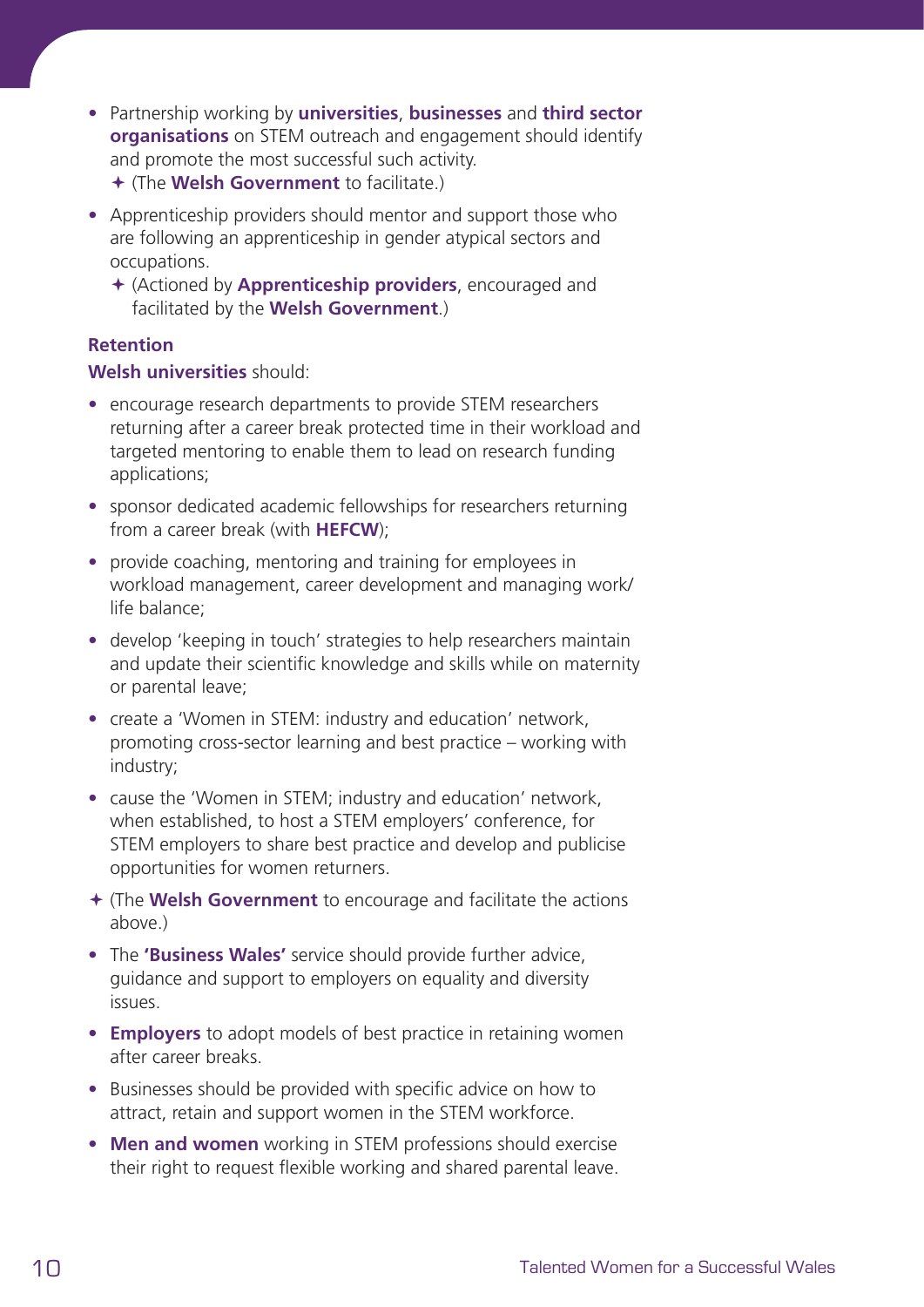ª (The **Welsh Government**, **anchor companies** and **employer bodies** to advise, encourage and facilitate the actions above.)

### **Major STEM businesses** should:

- **•** sign up to the WISE ['Ten Steps](https://www.wisecampaign.org.uk/consultancy/industry-led-ten-steps/10-steps) for sustaining the pipeline of female talent in science, technology, engineering and manufacturing';
- **•** develop 'keeping in touch' strategies to help employees maintain and update their scientific knowledge and skills, while on maternity or parental leave and develop initiatives to encourage such people to return to STEM roles after career breaks – embedding these in their strategic equality plans.
- ª (The **Welsh Government** to encourage and facilitate the actions above.)
- **•** The Welsh Government should review its support for childcare and consider how it can further support a wider range of parents with the costs of childcare – with the long-term aim of developing a universal offer of high-quality early childhood care and education.

### **Promotion**

### **Welsh universities** should:

- **•** take account of candidates' breaks for maternity / parental leave when short-listing for academic and research posts or when considering for promotion;
- **•** demonstrate their commitment to equality in STEM by achieving an Athena SWAN institutional award or ensuring they have publicly-stated equivalent standards in place (with **HEFCW** encouraging);
- **•** consider how they might, working with **HEFCW**, create an all-Wales mentoring scheme, following the model of the Women in Universities Mentoring Scheme, specifically to support women in STEM;
- **•** use alumni records to identify STEM mentors for women in business.
- ª (The **Welsh Government** to encourage and facilitate the actions above.)
- **• Businesses** should support campaigns to eliminate the gender pay gap, such as that element in the 'Women Adding Value to the Economy' (WAVE) project.

### **Major STEM businesses** should:

- **•** sign up to the [50:50 by 2020](http://5050by2020.org.uk/) campaign.
- **•** provide coaching, mentoring and training for employees in workload management, career development and managing work/ life balance.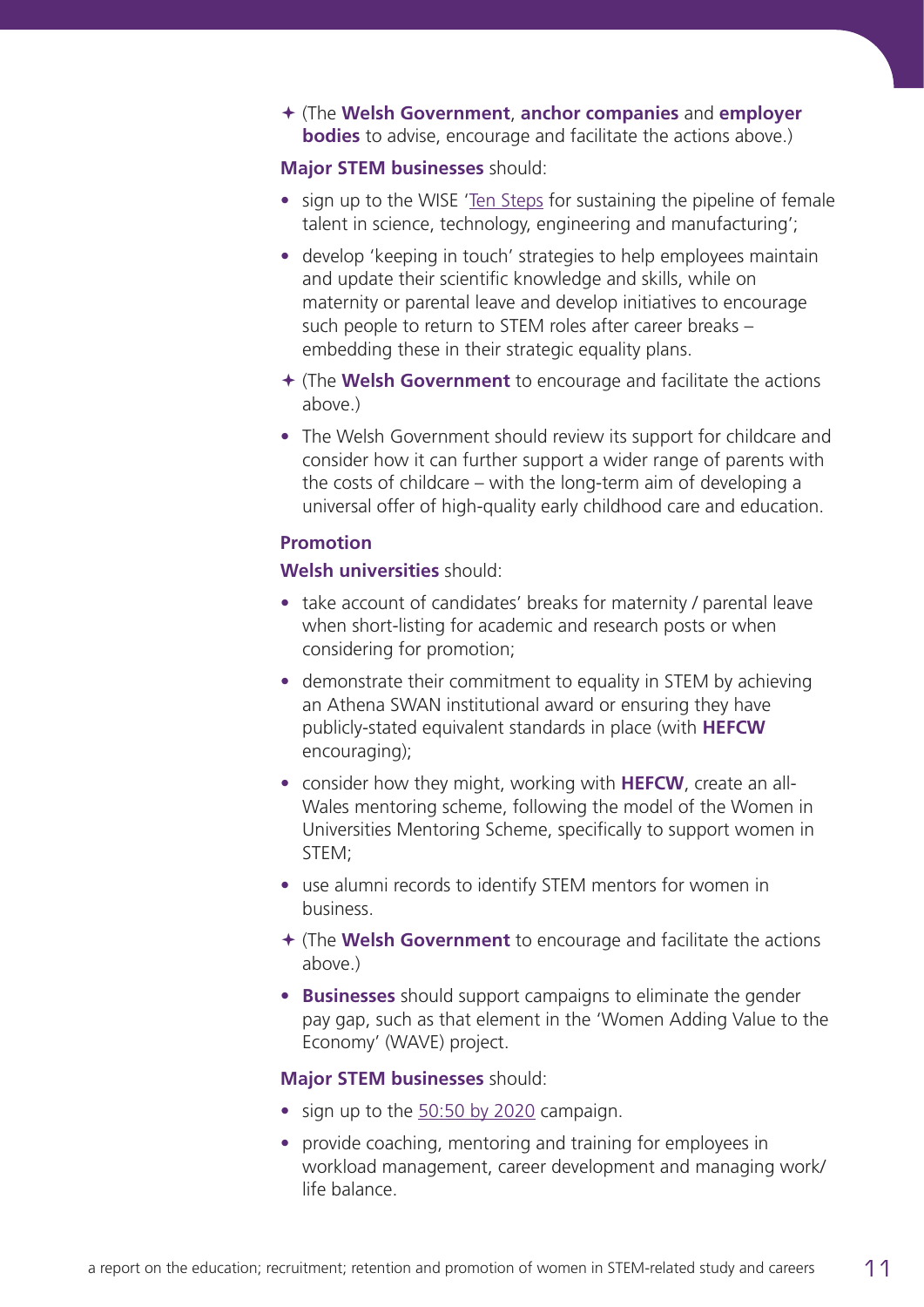- **•** provide unconscious bias training: firstly for staff involved in recruitment and promotion, then all line managers, in due course.
- ª (**Welsh Government** to encourage and facilitate the actions above).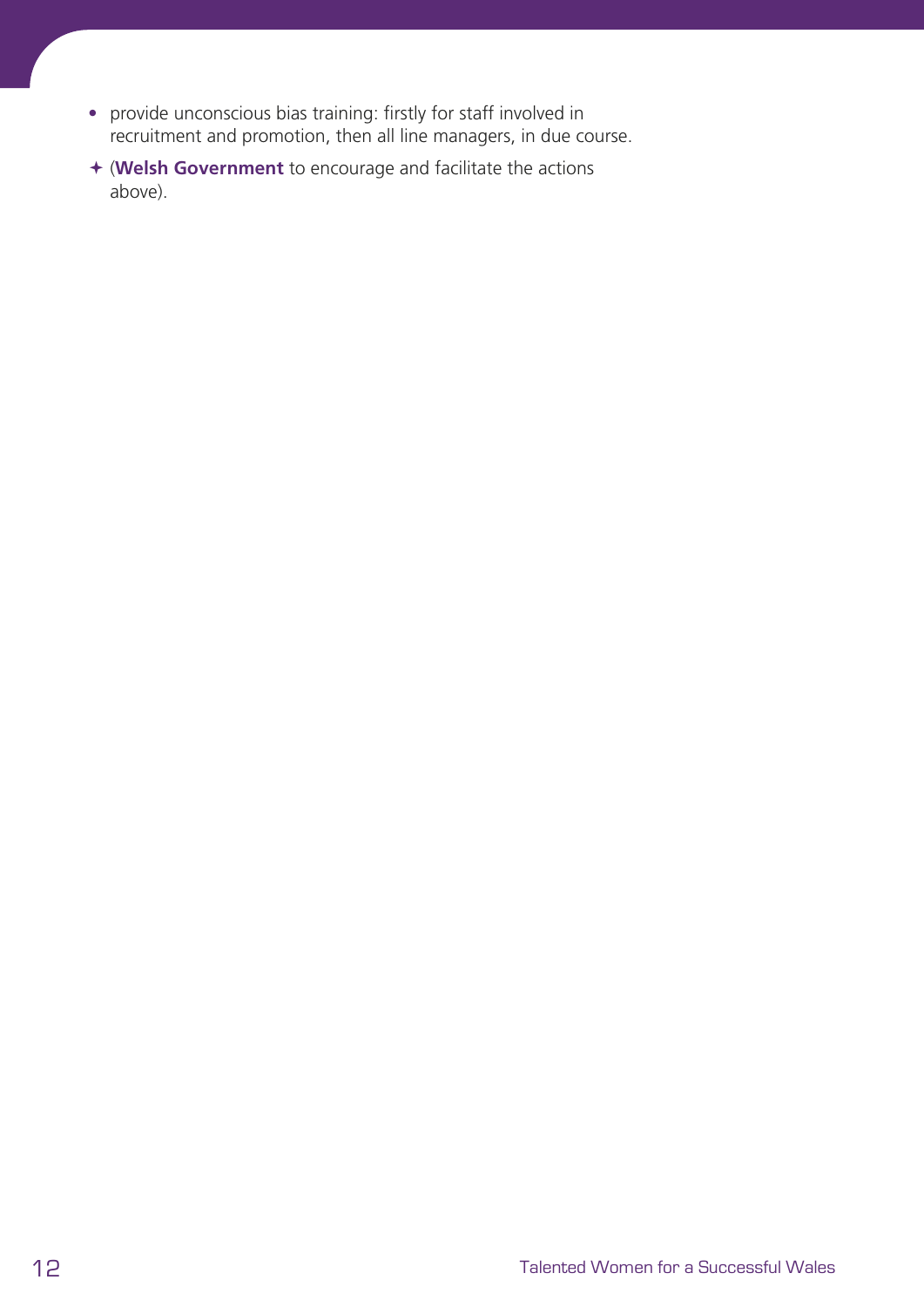Introduction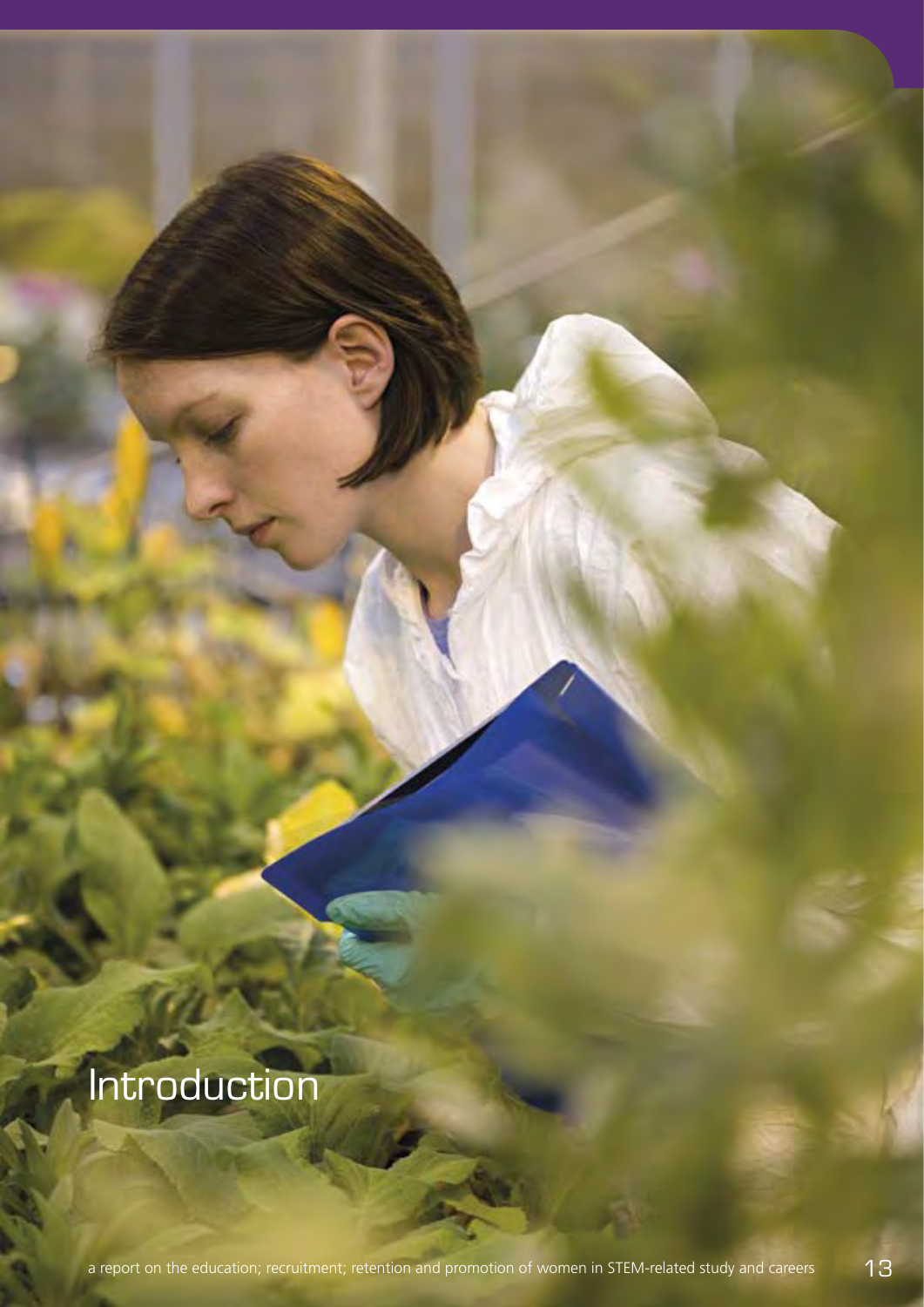The under-representation of women in science, technology, engineering and mathematics (STEM) is a long-standing and global phenomenon. While some science subjects engage higher numbers of women, for example medical and biological sciences, women make up a small share of students in other STEM disciplines and the proportion of women working in the STEM workforce is low, despite growing recognition that recruiting, retaining and promoting talented women in STEM professions would bring considerable benefits to business and the Welsh economy. The aim of this report is not to revisit the extensive body of evidence that illustrates the issue, but rather to focus on some of the causes and make recommendations for action, informed by existing best practice from all sectors.

For the purpose of this report, STEM is defined as: 'disciplines and industries that fall broadly into the areas of science, technology, engineering and mathematics.'

The overwhelming evidence that women are under-represented in STEM subjects, coupled with a recognition of skills shortages in many STEM-related occupations, has led many governments and employers around the world to acknowledge the need to increase the number of women in STEM. There are now emerging clusters of best practice and successful policy initiatives to learn from.

### **The Welsh policy context**

['Science for Wales](http://gov.wales/docs/det/publications/120306scienceen.pdf)' has been the Welsh Government's science strategy since 2012. It sets out a vision of a strong and dynamic research base that supports the economic and social needs of Wales. The strategy stresses that success depends not just on government, but also on the research, business and education communities. Within the theme of 'increasing the science and engineering talent pool', action to increase the number of girls and women in STEM is a key focus.

### ['The National Science Academy STEM enrichment Strategic Plan](http://gov.wales/docs/det/publications/150701-nsa-strategy-en.pdf)  [2015-18'](http://gov.wales/docs/det/publications/150701-nsa-strategy-en.pdf)

The National Science Academy (NSA) is the Welsh Government's main vehicle for encouraging greater participation in STEM. The NSA principally supports outreach activities, by giving grants to organisations engaging children, young people, teachers, parents and guardians, with a view to increasing the future workforce of scientists and engineers. The Welsh Government recently conducted a strategic review of the NSA, examining its focus, impact and reach. Following the conclusion of that review, its priorities are:

- **•** supporting projects which target children aged 7-14 and their parents/guardians;
- **•** supporting projects that seek to break down barriers to studying STEM subjects, especially subjects where girls are underrepresented; and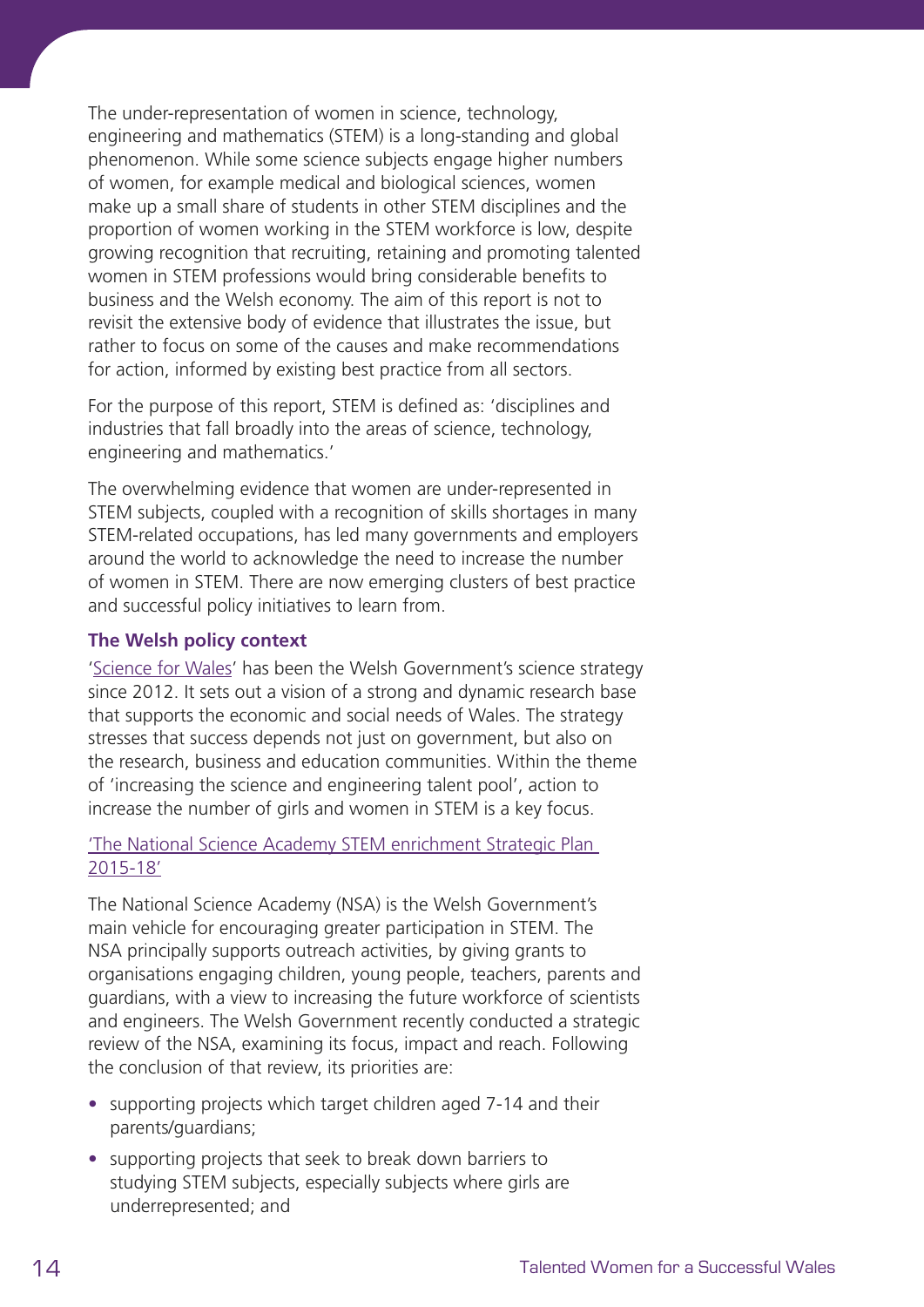**•** providing long-term stability for programmes seen to be performing well.

'STEM in Education and Training: A Delivery Plan for Wales'

Published in March 2016, the Welsh Government's STEM Delivery Plan outlines current and proposed initiatives to enhance young people's experience of STEM. The importance of increasing the number of girls in STEM is highlighted throughout the plan, which states:

 'If we are to meet future demands for the STEM skills we know Wales needs for sustained economic growth, we need to increase the supply of STEM skills through greater numbers of young people pursuing STEM as an option. To achieve that, we simply cannot ignore half the population.'

The topic of women in STEM was also a focus for a recent inquiry by the National Assembly for Wales' Enterprise and Business Committee. Their [Follow-up Inquiry into STEM's](http://www.senedd.assembly.wales/mgIssueHistoryHome.aspx?IId=9156) recommendations to the Welsh Government included:

- **•** Based on proven good practice, target more interventions at an early age through to interventions over the long term until there is a gender balance in those subjects.
- **•** Work with STEM employers to develop support structures for providing more flexible and family-friendly working environments and support the work of the Chief Scientific Adviser in this area.

### **Why do we need to take action?**

'A more diverse STEM workforce is not simply desirable in terms of equality, but necessary if we are to maximise individual opportunity and meet economic need. […] Currently the UK STEM sector is facing a shortfall of skilled employees with some estimating that the annual shortfall in supply is around 40,000. Other estimates suggest that we need to double the number of graduates and apprentices in engineering alone to meet demand by 2020.'

Campaign for Science & Engineering (CaSE), 2014

In a [report](https://www.wisecampaign.org.uk/resources/2015/09/not-for-people-like-me-research-summary) published by the WISE campaign in November 2014 – "Not for People Like Me?" – under-represented groups in science, technology and engineering', they suggest that increasing the number of women in STEM could be worth £2bn to the UK economy. In Wales, there is a projected shortfall of some 600 STEM researchers in our universities. This is preventing Wales from securing a higher share of competitively-awarded research grants from the UK Research Councils and other such providers. Closing this gap could be worth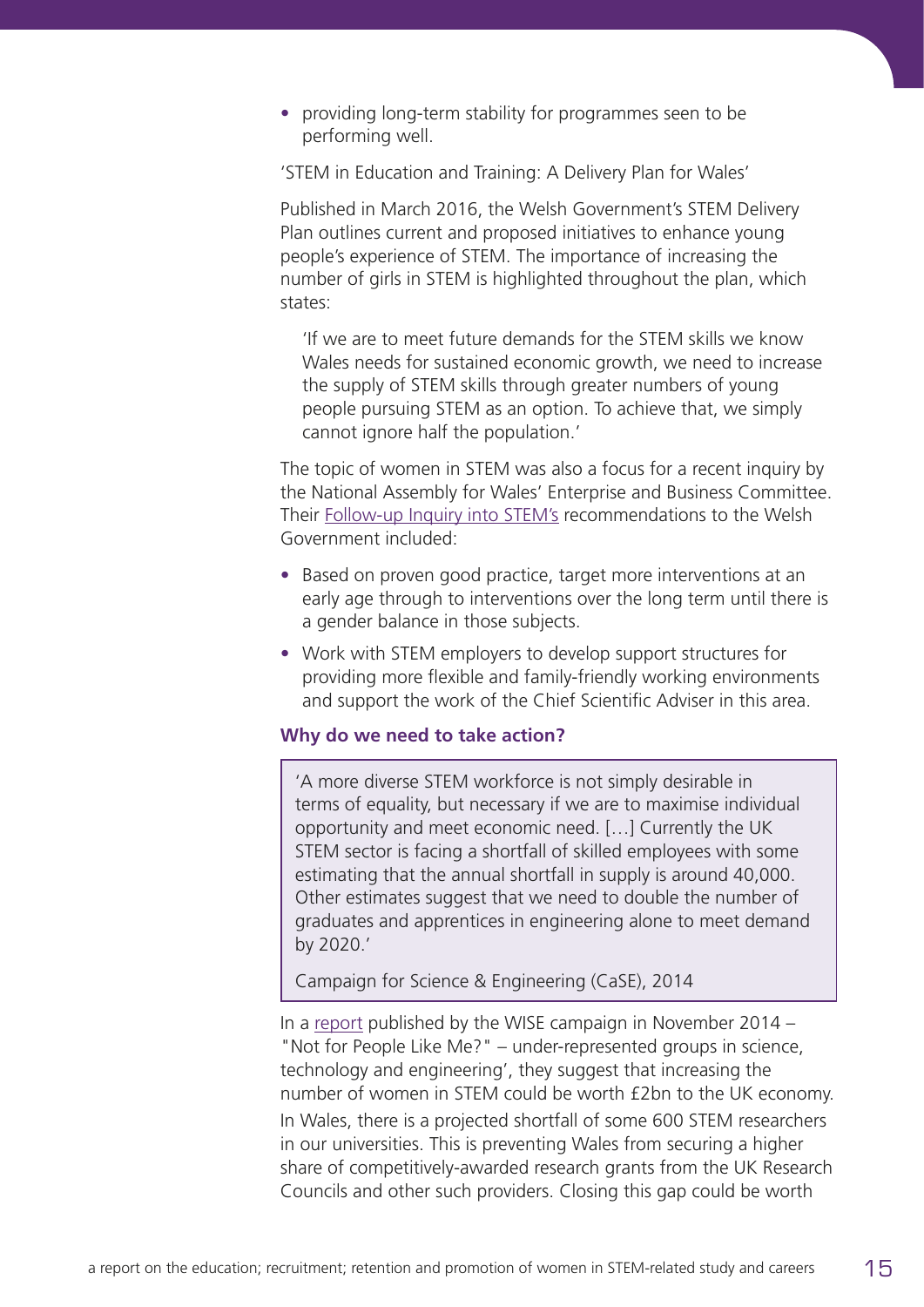up to £8m per year to the HE sector in Wales (Halligan and Bright, 2015).

Addressing these shortfalls is critical to Wales' future development as an innovative economy, with a strong science base. Increasing the number of women who study the STEM subjects at more advanced levels and pursue related careers will help to close the gap. Greater diversity in the STEM workforce will make the best use of people's talent and potential and can bring a host of additional benefits to businesses. Studies show that companies which 'deliver on diversity perform better financially, recruit from a wider talent pool, reduce staff turnover and increase creativity and problem solving capability' (WISE, November 2014).

### **Economic growth:**

The engineering sector contributed an estimated £455.6 billion of the UK's £1,683 billion GDP in 2014 (that's 27.1%)

(Source: [Engineering UK Report 2015\)](http://www.engineeringuk.com/Research/Engineering_UK_Report_2015/)

Increasing the visibility of women in the STEM sector could also help to challenge gender stereotyping, which contributes to occupational segregation. In 'Gendered Horizons: boys' and girls' perceptions of job and career choices' (Chwarae Teg, 2013) role models they can relate to are identified as a key influence in the way children and young people perceive work and careers, along with aspects of social behaviour.

Policy-makers, educators, careers advisors, parents and leaders across the public and private sectors must work together to address the barriers that are preventing girls and women from accessing the full range of opportunities, so that they can reach their full potential.

The crucial issues to address are in education, recruitment, retention and promotion in both the academic and the business worlds. Clear strong leadership is required to make the practical and cultural changes we need to see. This report considers each of these areas in succession, assessing the current situation and what can be done to recruit, retain and promote women in STEM. Chapter 1 explores the experience of girls and women in the education sector in Wales Chapter 2 focuses on how best to recruit and retain women as they enter, remain or re-enter STEM-related careers. Chapter 3 completes the picture looking at promotion and the role of leadership and role models in changing the landscape for women in science.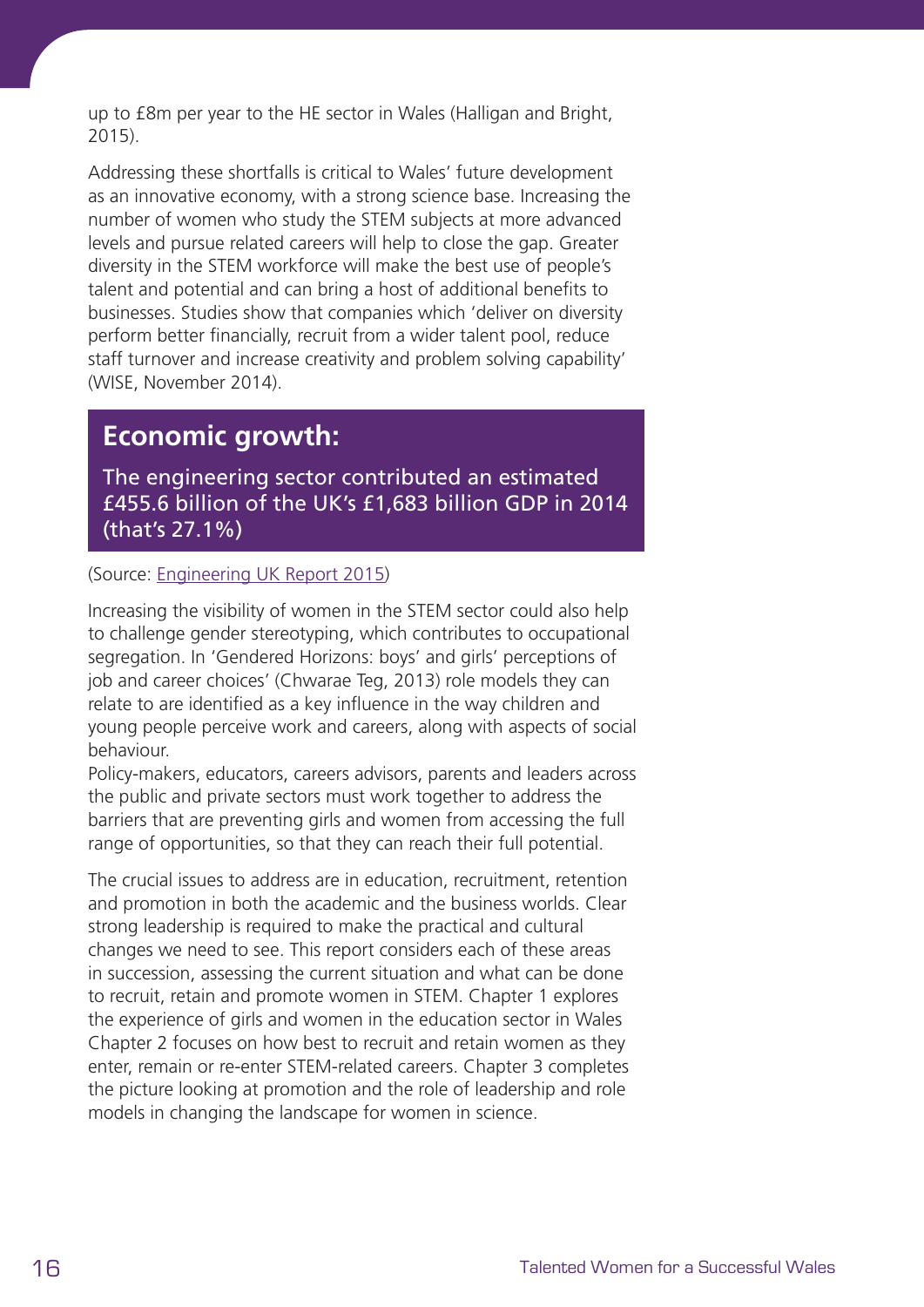The Royal hume<br>Science Lives Net

# Education in STEM – the first step

Pupils from Abertillery School conducting experiments at The Royal Institution Young Scientist Centre, London.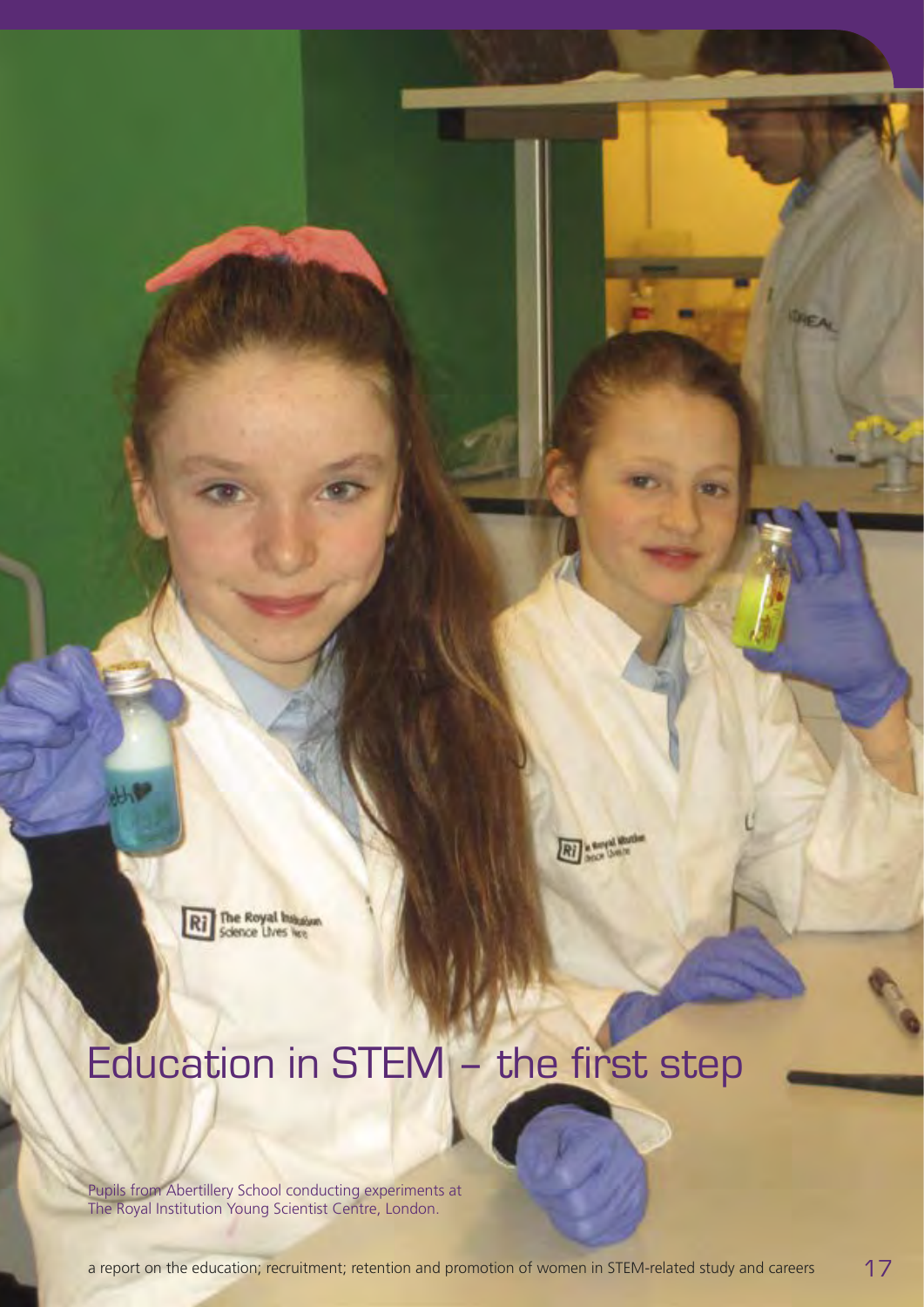### **Where do we need greater parity?**

Girls perform better than boys at GCSE in every core subject other than mathematics. Figures from exam boards in 2014 show that 73 per cent of girls' exams were graded at least a C, compared with 64 per cent for boys. The gap – nearly nine percentage points – represents the biggest gulf between the two groups since 2003.

However, at A level, girls are under-represented in most of the STEM subjects, with the exceptions of Biology and some vocational award A levels, as shown in Figure 1.



### **Fig. 1: Proportion of girls and boys taking certain A level subjects in Wales, 2013-2014. (Data source: Welsh Government Annual Examination Results and Schools in Wales: Examination Performance Releases)**

Physics and Computing are important A level subjects for pupils wishing to pursue well paid careers in jobs growth industries, yet girls remain significantly under-represented in both. The proportions have remained largely static in Wales since 2009, as illustrated in Figure 2 below.

Around 20 per cent of students studying A-level Physics in Wales are female; this is a symptom of poor girl progression from the present Key Stage 2 to Key Stage 4 in science. By contrast, the Institute of Physics notes that schools in England with more girls taking A level Physics tend to have a better gender balance across other subjects too, suggesting that gender equity within STEM-related subjects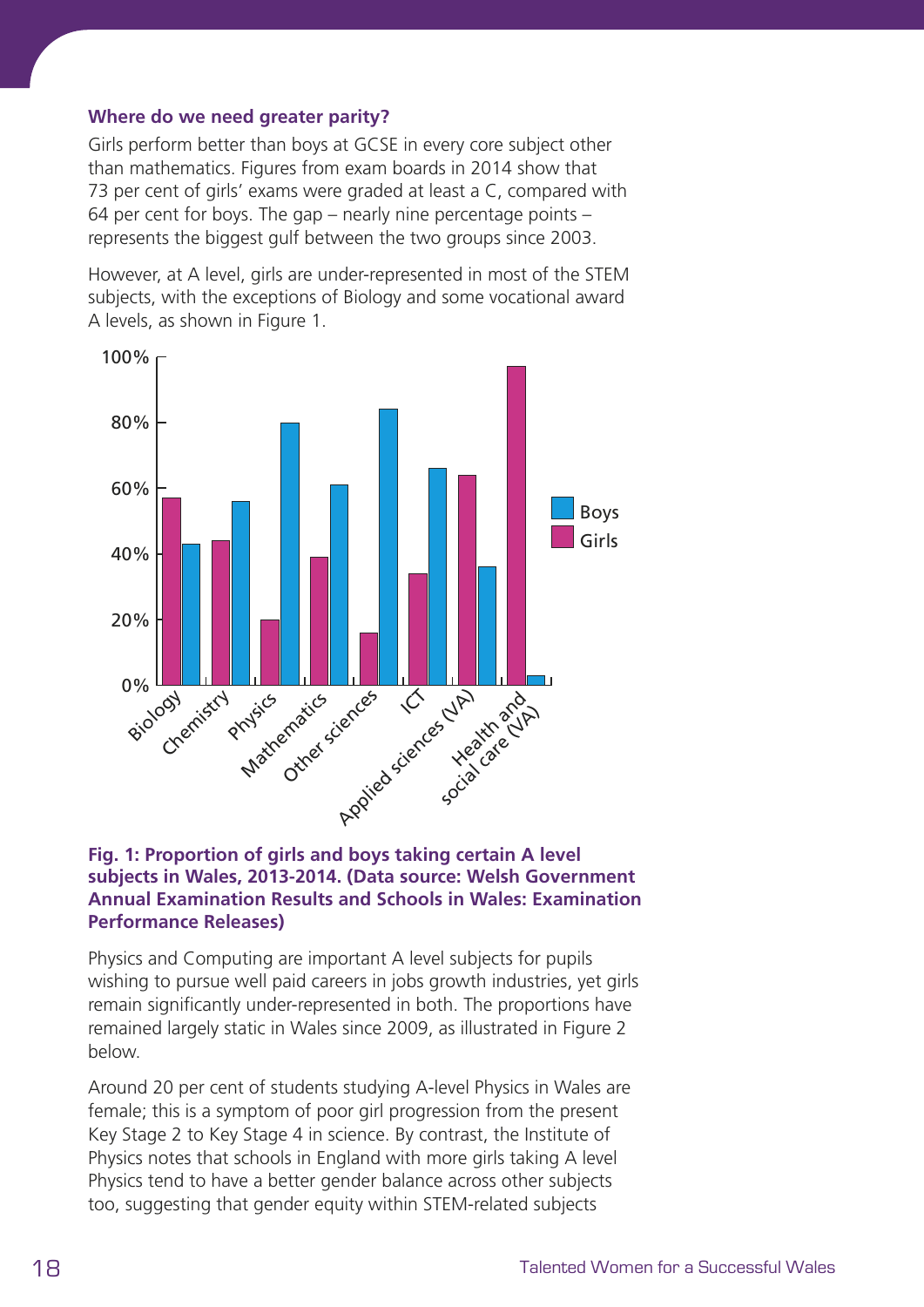

is likely to depend on the whole-school environment rather than specific STEM interventions (IoP, 2013).

**Fig. 2: Proportion of girls studying various subjects at A level from 2009 to 2014. (Stats. Wales, 2014)**

Girls and boys achieve almost equal A\*-C grades in physics at GCSE level but girls only constitute one fifth of A level physics students.

(Source: [http://www.engineeringuk.com/Research/Engineering\\_UK\\_](http://www.engineeringuk.com/Research/Engineering_UK_Report_2015/) [Report\\_2015/\)](http://www.engineeringuk.com/Research/Engineering_UK_Report_2015/)

UCAS records that in 2013-14 only 45 women were accepted onto a Physics degree in Wales from a total of 305 entrants.

We need to double the number of young people studying GCSE physics as part of triple science and increase physics A level study, particularly involving girls.

(Source: [http://www.engineeringuk.com/Research/Engineering\\_UK\\_](http://www.engineeringuk.com/Research/Engineering_UK_Report_2015/) [Report\\_2015/\)](http://www.engineeringuk.com/Research/Engineering_UK_Report_2015/)

In Wales, there are stark gender differences between pupils taking A level ICT (the use of computers) and pupils taking A level Computing (how computers work and programming).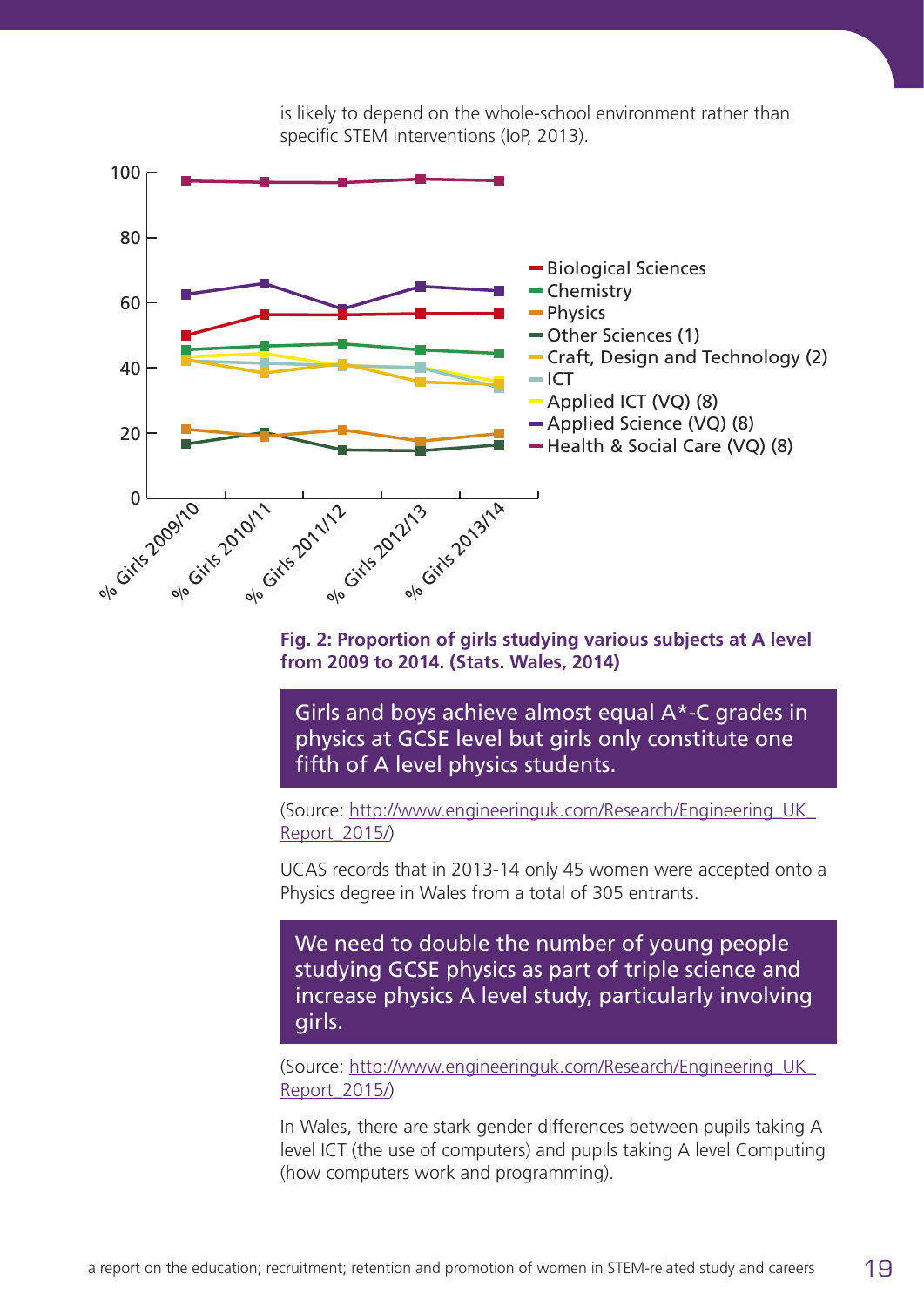In 2013, 610 boys took A level ICT compared with 495 girls (45 per cent), whereas 230 boys and only 30 girls took A level Computing (12 per cent), although Wales fares better than the UK average (E-skills, 2014).



### **Fig.3: Proportion of boys and girls taking A levels in ICT and computing in Wales and UK, 2013.**

These figures show differences that might affect the future prospects of girls. Studying A level Computing equips students with the technical skills necessary for higher-level and better-paid jobs in computing, such as software engineering or web design. Women will remain under-represented in these fields, if the uptake of A level Computing remains low among girls.

### **School and college teachers**

Primary school is the first place where children learn science and their early experience plays a vitally important role in informing their future subject and career choice. Yet few primary schools have access to scientific expertise and research suggests that strategic leadership in STEM at this level is not satisfactory, which is a concern for the future of STEM provision (Wellcome Trust, 2013). Teachers need sufficient knowledge to facilitate learning at Key Stage 2 with confidence. This can be developed through in-service training to very effective levels and should be encouraged more widely.

The situation in secondary schools is different, with a higher proportion of science specialists. In Wales in 2014 there were 14,597 registered secondary school teachers, of whom 4,137 (28 per cent) specialised in STEM subjects. In the same year 198 out of 607 (33 per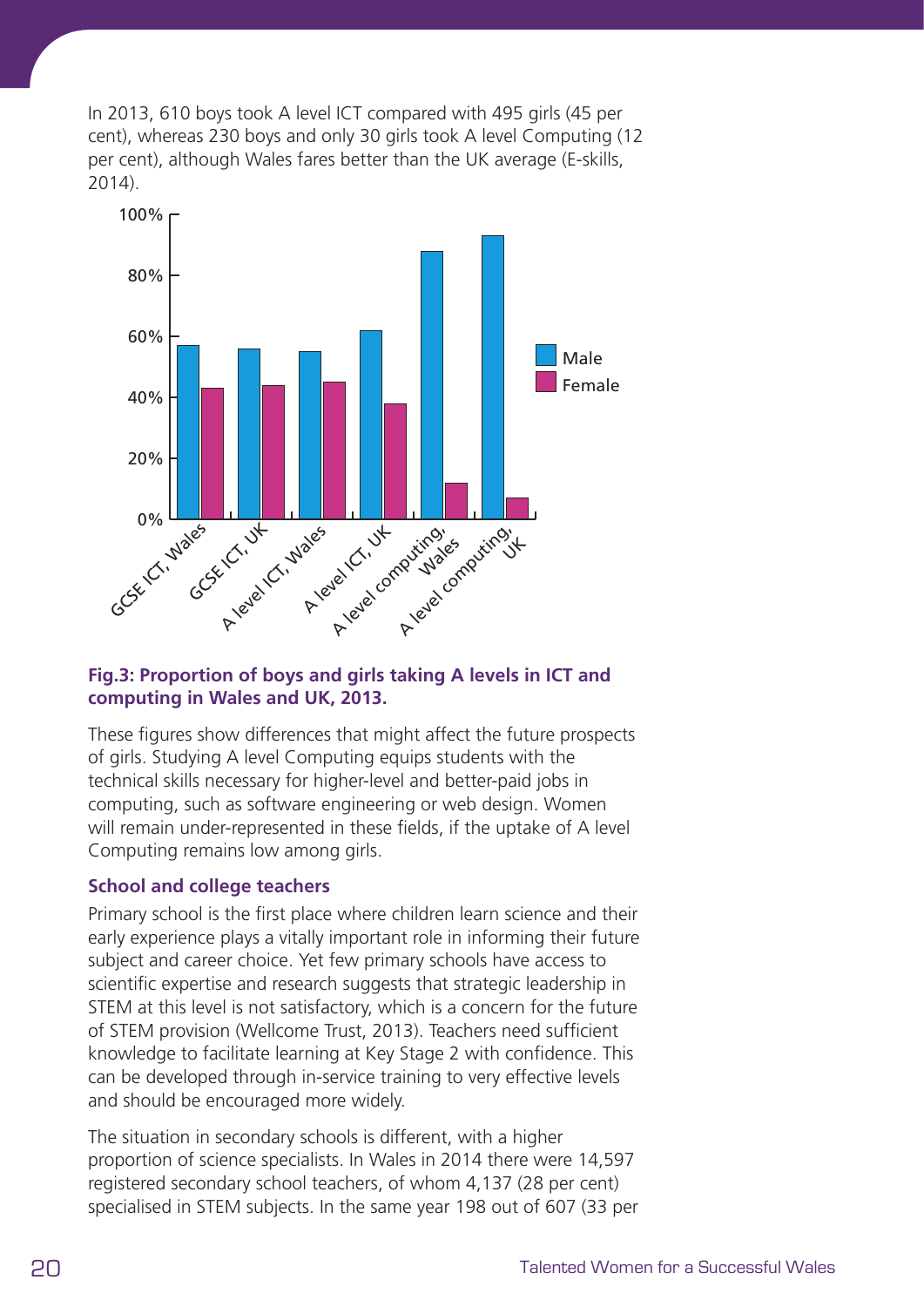cent) newly-qualified secondary school teachers in Wales specialised in STEM subjects.

A large number of secondary school STEM teachers in Wales, however, are not currently trained in the subjects they teach, particularly in Physics, where the proportion is over 50 per cent, as shown in Figure 4. It is essential that secondary school STEM teachers are trained in the subjects they teach, either through initial teacher training or in-service training, if they are to be confident enough in those subjects to engage learners successfully (GTCW, 2014).

Research by the ScienceGrrl campaign (2014) shows that girls' attitudes to the STEM subjects are influenced by:

- **•** Stereotypical images of scientists as a super-intelligent, 'geeky' men working in laboratories
- **•** Assumptions by some teachers that boys are more able in science, which has an adverse effect on girls
- **•** Some longstanding misconceptions about ability, such as men having better spatial awareness and women being more nurturing.

Girls in single-sex schools fare better in their experience of STEM. According to the Institute of Physics, 2.4 times more girls in the UK from single-sex schools take A-level Physics than those from coeducational schools (IoP, 2012). This suggests that there is a gender divide in coeducational classrooms that makes physics less accessible or desirable for girls. Training in gender-inclusive teaching methods and a review of resources were shown to have an impact with the success of the IoP's [Stimulating Physics Network \(SPN\) pilot](http://stimulatingphysics.org/the-pilot.htm) in England, which generated notable improvements in girls' progression to A level. An [interim report](http://www.stimulatingphysics.org/pdfs/Institute-of-Physics-SPN-Evaluation-interim-report-2015.pdf) from March 2015 provides an evaluation of the most recent strands of this work.

'The core activity of the SPN programme is to work with teachers in a cohort of 400 'Partner Schools'. These schools are identified on the basis of historically low progression rates to AS-level Physics, low attainment in science at GCSE and/or high levels of pupil disadvantage. On this basis, SPN Partner Schools are invited to join the project and receive a two-year programme of support based around bespoke, in-school Continuing Professional Development (CPD) for all teachers of physics. Teachers without a specialist background in physics also have access to a four-day residential Summer School. The CPD is led by a coach employed by the IoP. The SPN also works with 37 'Link Schools' to provide termly CPD events for local networks of schools, coordinating with Teaching School Alliances and Science Learning Partnerships. In 2014-15 the SPN generated 42,993 teacher-hours of physics CPD.

As part of the SPN, work is being done in 20 pilot schools to investigate the most effective approaches to improving girls'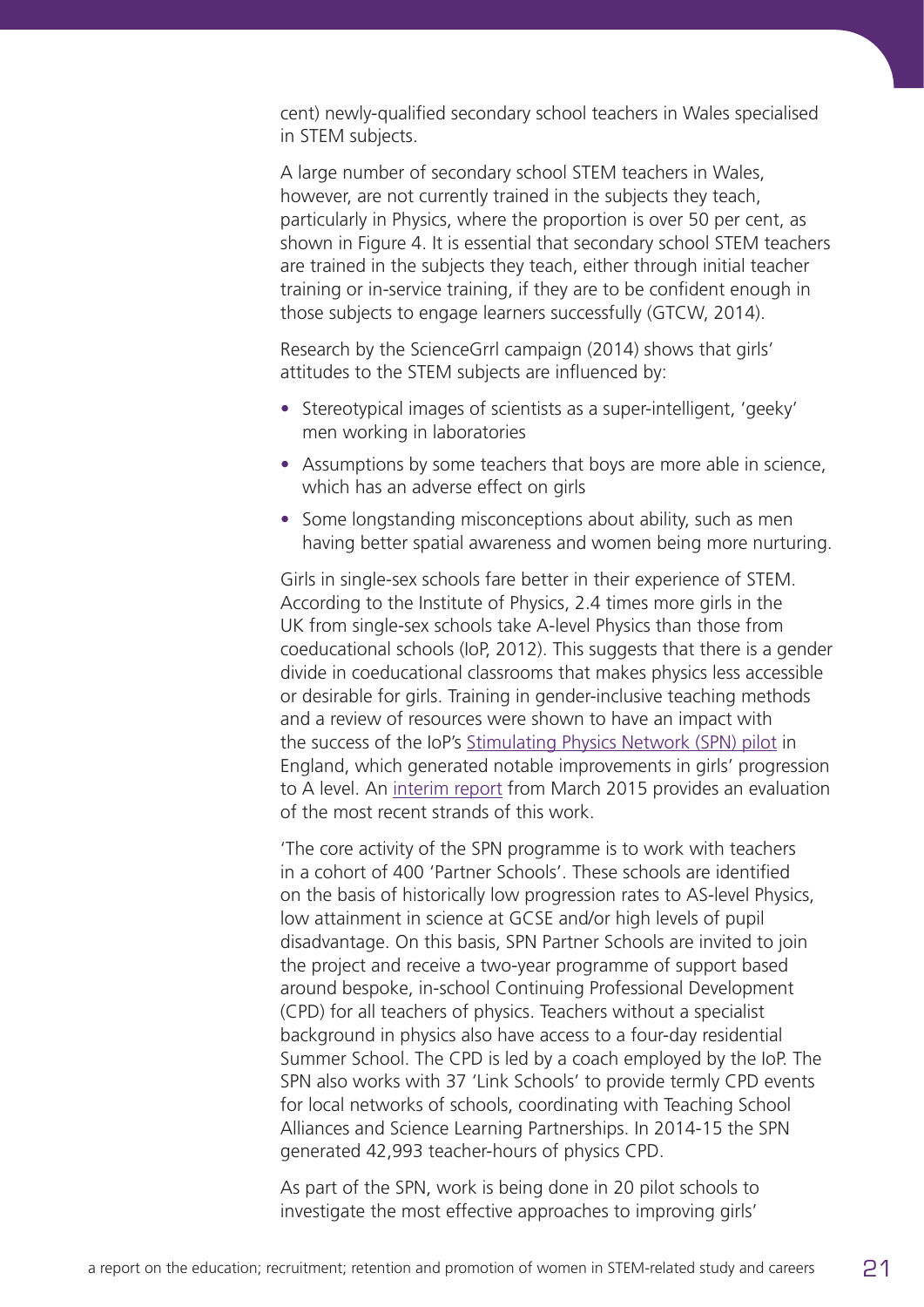participation in A-level Physics through the 'Improving Gender Balance' (IGB) project. Project officers are undertaking three distinct interventions: working with pupils to improve girls' resilience and awareness of gender issues; with teachers to develop gender-sensitive teaching in the physics classroom; and whole-school initiatives to develop awareness of gender balance, equity and entitlement across all subjects. Findings from this pilot will be integrated into the wider activities of the SPN programme, to drive up the number of girls studying physics at A-level and beyond.' (Source: IoP)



**Fig. 4: Proportion of secondary school STEM teachers in Wales trained and not trained in their subject in 2014. (Source: GTCW 2014)**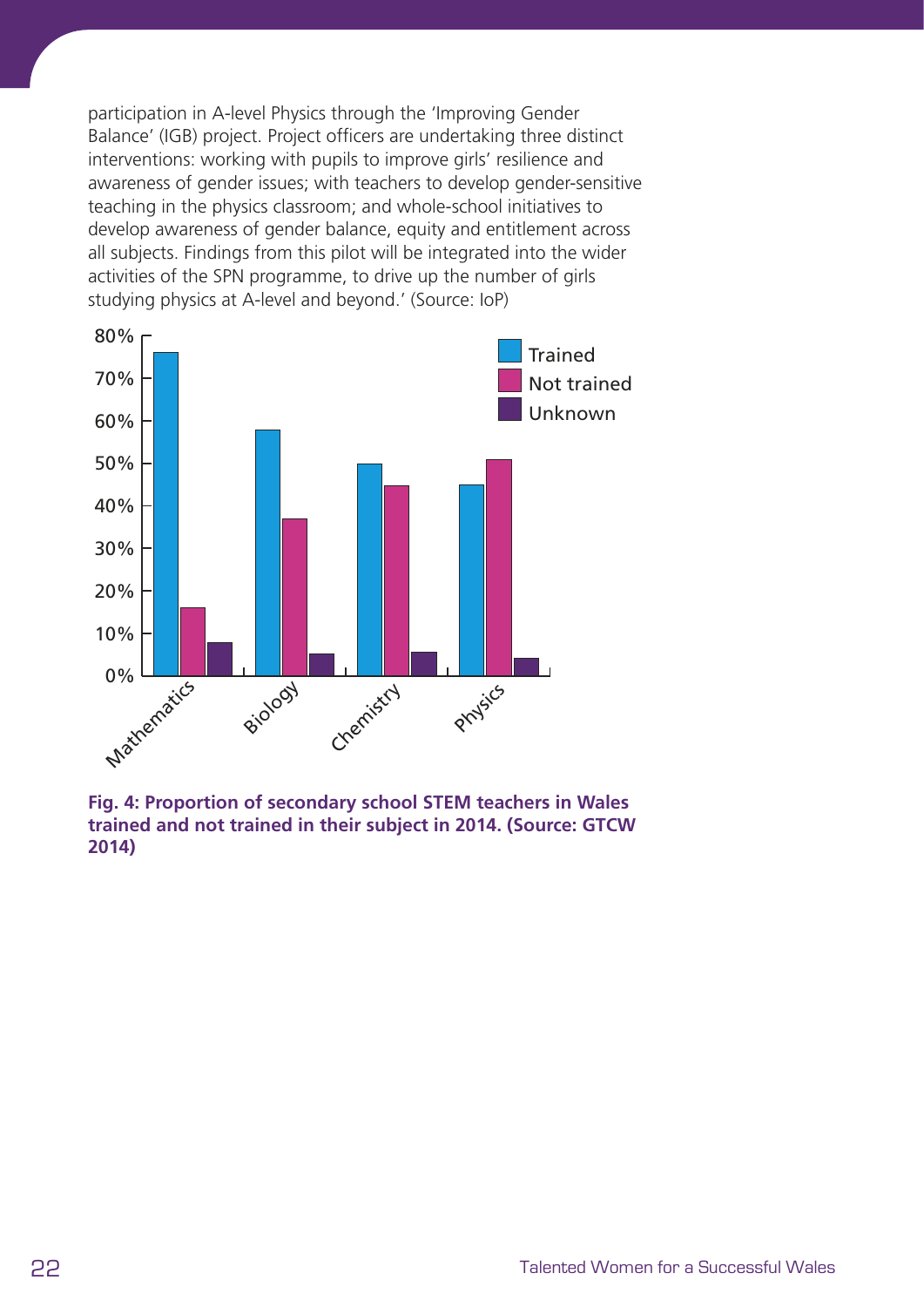### **Recommendations:**

- **•** The **Welsh Government** should make the achievement of improved gender balance, in STEM subjects and STEM-related training, a theme in appropriate educational policies and programmes – for teacher training, including initial teacher training; curriculum reform; careers advice; apprenticeships and FE and HE funding, where these concern the delivery of STEM subjects.
- **• Teachers** in primary schools without a STEM background, be given better awareness of key foundational concepts and issues in STEM as part of the New Deal arrangements.
- **•** Secondary school **teachers** teaching 'out of field' should seek to be trained in subjects they are teaching (exploring various options, such as summer schools; home learning; e-learning; sabbaticals). (Supported by **School Heads**. **Education Workforce Council** and **local authorities** should encourage these steps).

### **Careers advice and science communicators**

Career aspirations and enjoyment of science among children of school age are generally very high. The **ASPIRES** project run by King's College London (2013) studied the science aspirations of children aged 10-14. It found that 70 per cent of children aged 10-14 feel they learn interesting things in science lessons and 75 per cent believe scientists make a difference in the world. Rather than this positive experience of science teaching being the key factor, for building a higher level of 'science capital', it is exposure to a scientific role model, usually within the immediate family which is the key factor determining whether children aspired to become a scientist. Despite high career aspirations and high enjoyment of science lessons, relatively few would like to pursue science as a career, with fewer than 20 per cent of children showing aspirations to become scientists.

A study by Science Grrl (2014) suggested that the three main influences on children's decisions to pursue STEM are:

- **•** the perceived relevance of STEM to personal identity
- **•** ability in STEM subjects, both real and perceived
- **•** the level of science capital

STEMNET points out that children without familial science capital are unlikely to acquire it at primary school because of the low numbers of teachers with a science degree. More needs to be done to increase the science capital of children in Wales, including more STEM professionals making inspirational visits to schools, such as the STEM Ambassador scheme; STEM professionals providing support to teachers; interventions that involve parents who are often key opinion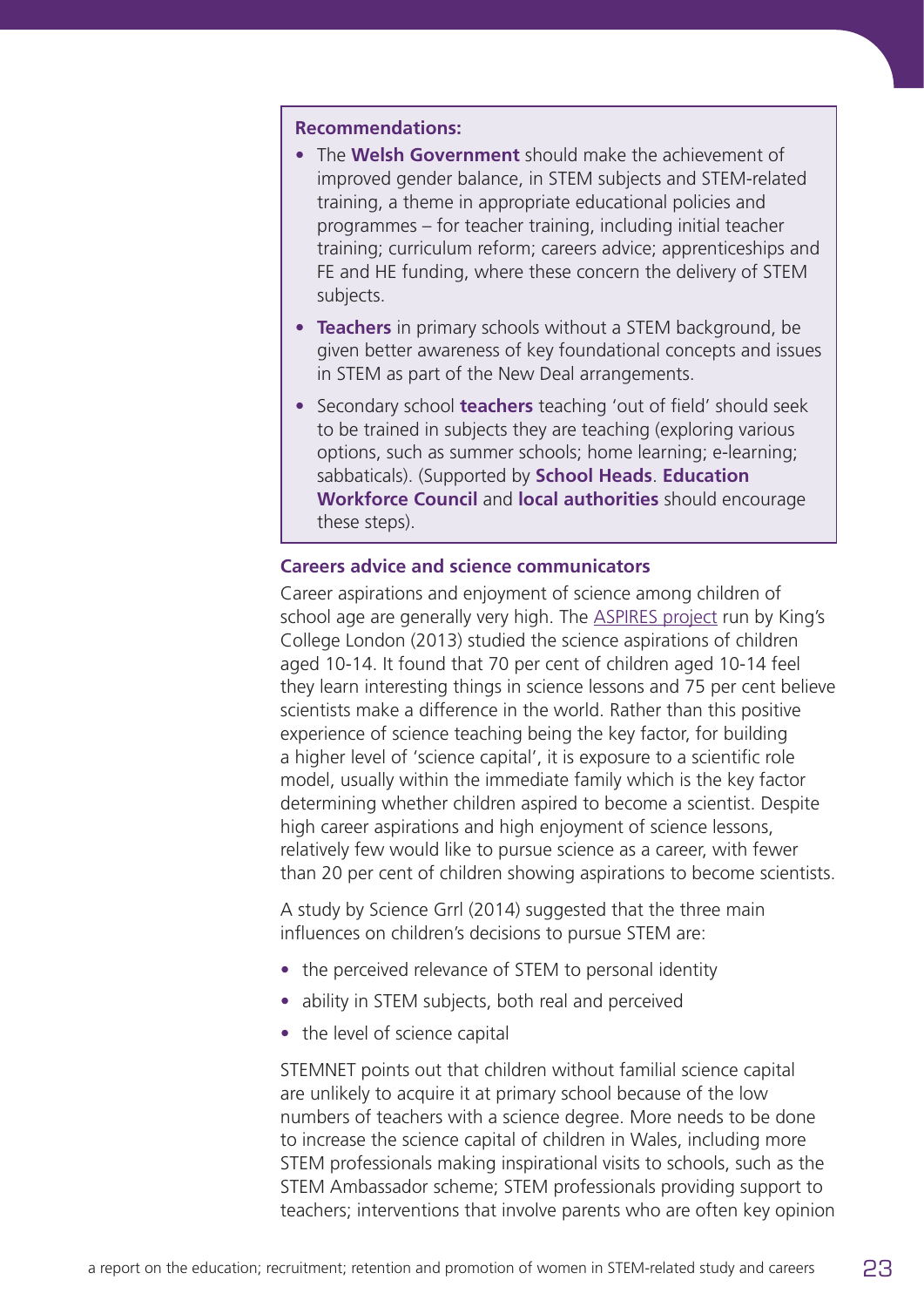formers; improved careers education and advice and increasing children's awareness that an education in STEM is beneficial, whether or not they wish to have a career in a related occupation.

Longstanding assumptions among teachers, parents and children about girls and STEM need to be challenged, if more girls are to pursue the STEM subjects where they are currently underrepresented.

There is a subconscious link between masculinity and science among some girls. The ASPIRES project (2013) found that girls who define themselves as 'girly' were less likely to aspire to a scientific career than girls who do not think of themselves as 'girly'. Many girls and boys are also unaware of the job opportunities within STEM industries. A [Girl Guiding survey](http://girlsattitudes.girlguiding.org.uk/about_the_survey/past_surveys_-_2011.aspx) revealed that 35 per cent of girls think it would be difficult to get a job in STEM, 43 per cent say they don't know what jobs you could get with STEM qualifications and 16 per cent report they cannot afford to study STEM and need to get a job (other than STEM) as soon as they leave school.

It is the responsibility of schools to deliver careers education to young people, as set out in the Careers and the World of Work (CWW) curriculum framework. It is part of the basic curriculum for all learners aged 11 to 16. In 2012 Estyn's thematic inspection of Careers and the World of Work 'Informed Decisions' found that the implementation of CWW was variable. While nearly all schools gave pupils good information to help them to choose subjects in Year 9 (ages 13-14), there was no single model of best practice in the delivery of CWW and there was little rigorous evaluation of how effectively pupils made their subject choices.

The Welsh Government accepted Estyn's recommendations to:

- **•** work with schools to track evidence against the CWW framework;
- **•** remind school governors of their duties to ensure CWW is appropriately delivered and supported;
- **•** work with Careers Wales to develop more informative destination data for school leavers;
- **•** encourage more schools to work towards the Careers Wales Mark award, a quality award which supports and accredits schools' commitment to continuous improvement in CWW.

There is a statutory duty on Welsh Ministers to provide an impartial careers information, advice and guidance (CIAG) service to young people in schools and further education colleges. This independent and professional service is delivered by Careers Wales and there is significant involvement of other partners in the wider 'careers family' including learning coaches; schools; colleges; training providers; university careers services; Jobcentre Plus and other agencies. CIAG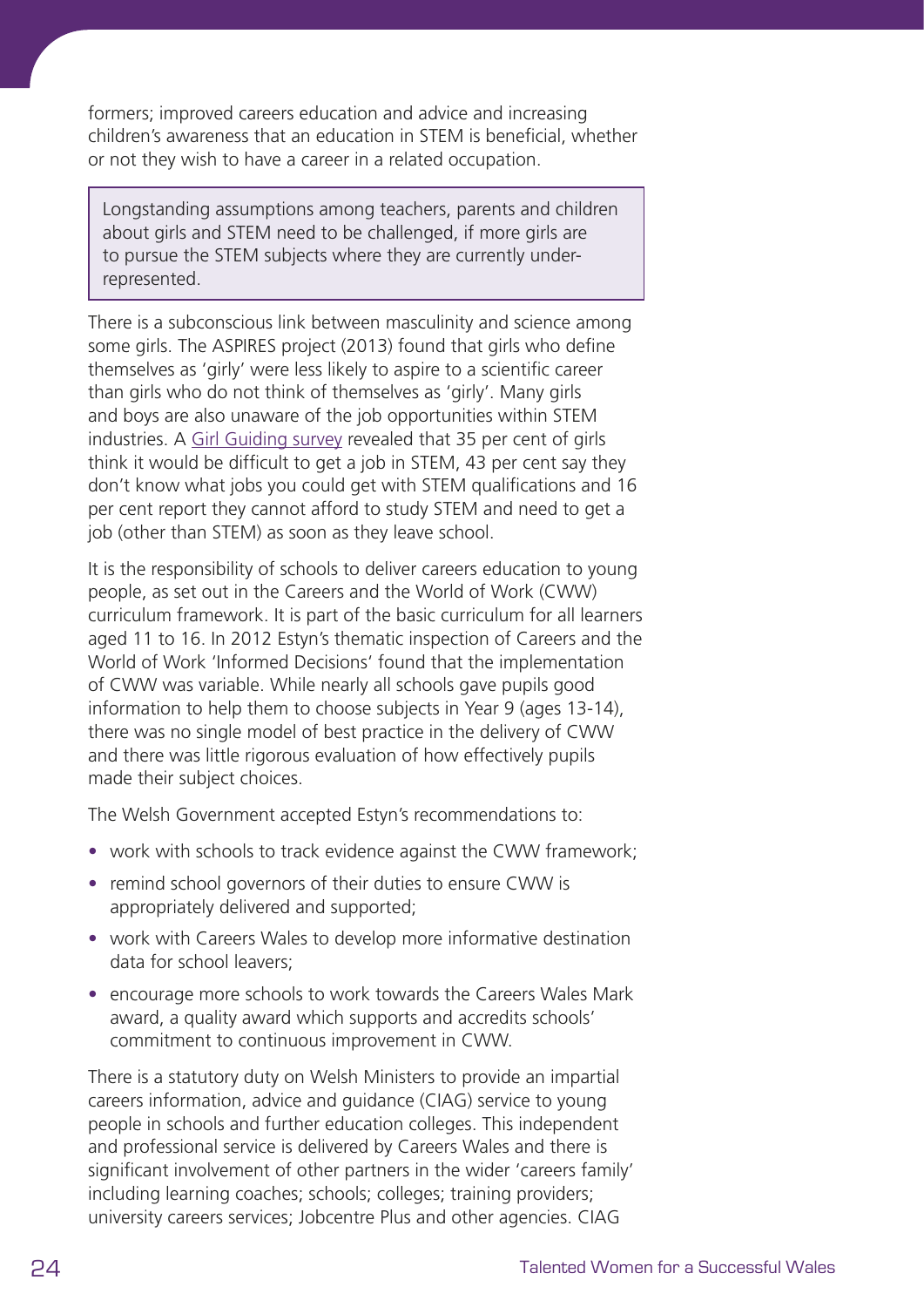services are, however, built on the foundations that require the provision of suitable careers education by schools and colleges as set out in the Careers and the World of Work Curriculum Framework and its supplementary guidance and supporting documentation.

Careers Wales has produced a guide, '[Spotlight on STEM](https://www.careerswales.com/en/spotlight-on-stem/)'. This is a useful starting point for anyone looking for information on STEM careers. Although it does not specifically promote these occupations to girls, associated website videos feature women as well as men and Careers Wales use non-stereotypical pictures and gender-neutral language. We would like to see all bodies involved in providing information about, or promoting careers in, STEM-related sectors make the same commitment and take similar actions.

Careers Wales formerly supported or facilitated a number of imaginative initiatives to challenge gender stereotypes and encourage girls and boys to consider non-traditional occupations. Most have ceased, however, following changes in Careers Wales' priorities, directed by the Welsh Government. This has resulted in changes to Careers Wales' structure and reductions in its budget and ability to continue activity which supported/promoted STEM in schools. The National Science Academy (NSA) is charged with funding and facilitating inspirational learning but this is not tied formally to the curriculum, so it does not substitute for former Careers Wales activity. While we understand the financial pressures on careers services, we urge the Welsh Government to make support for these kinds of activity a priority.

Careers Wales remit, as issued to it by the Welsh Ministers, now focuses on a number of priority groups. Mainstream clients are expected to self serve from the [careerswales.com](https://www.careerswales.com/en/) website, Freephone Careers Wales Connect telephone service and web chat services or receive short interventions from careers advisers.

Careers Wales continues to work with professional trade bodies, learned societies and Sector Skills Councils (SSCs) to provide up to date information on careers in these sectors on their website. This includes links to these sector specific bodies websites for specialist advice or information. Careers Wales also works with these bodies to provide up-to-date labour market intelligence (LMI) on jobs, roles and careers in these sectors including qualification requirements, entry methods and progression routes, pay scales, numbers of people in the sector, locations and likely future demand for such roles. This LMI is provided in a user friendly fashion with links to possible courses, the Apprentice Matching Service, Jobs Growth Wales opportunities and searching for vacancy information.

It is the role of the professional trade bodies, learned societies and SSCs to promote their sectors and professions. It is the role of Careers Wales to provide independent careers information, advice and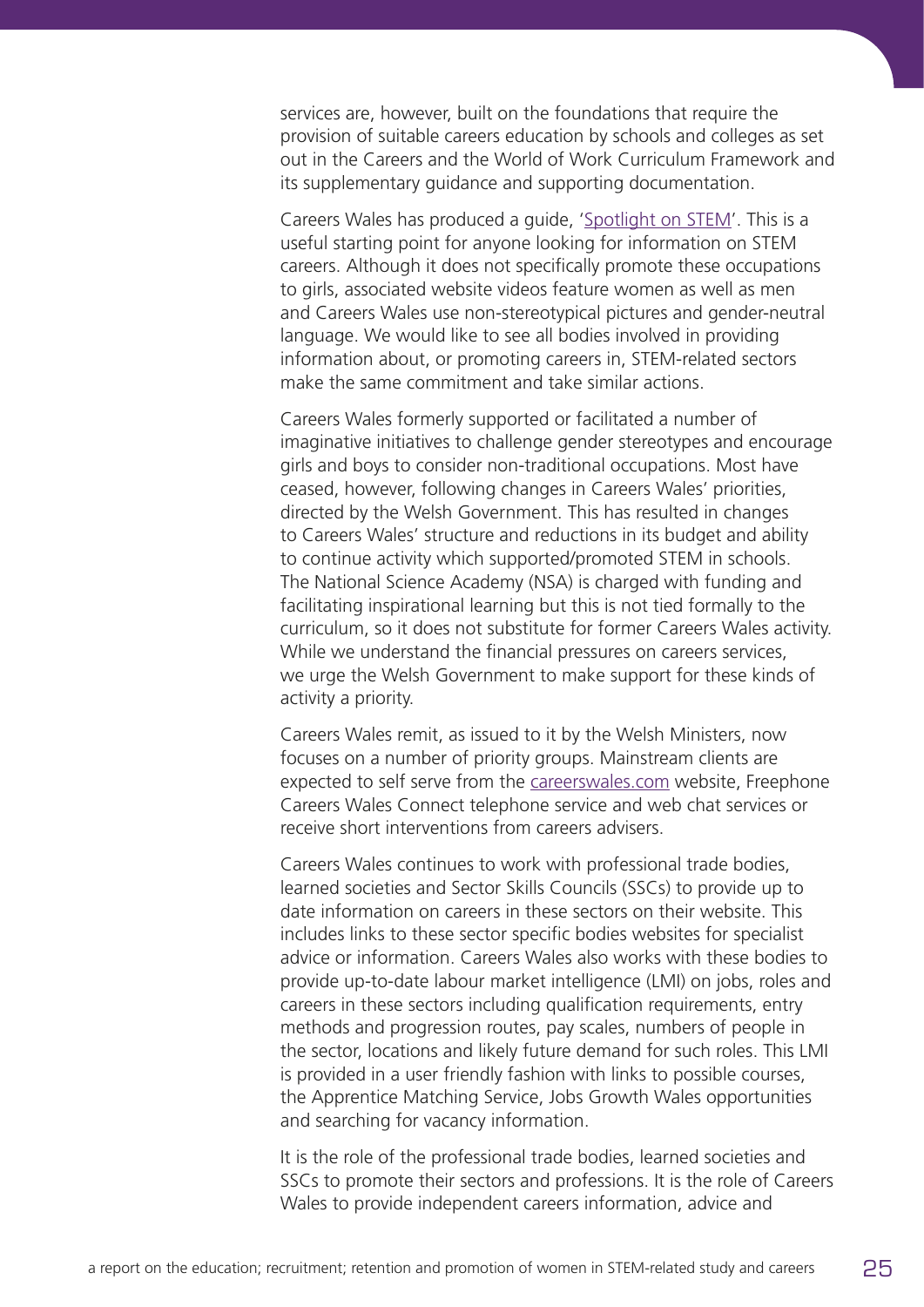guidance to the client that is suitable to their aspirations and needs at the time the advice is given. Careers Wales does not have a role in promoting any single sector or career path.

Around Wales many organisations provide science enrichment and communication opportunities which, if better coordinated, could provide the necessary critical mass to ensure real impact.

Dedicated science centres and companies such as Techniquest, Techniquest Glyndŵr, the Wales Institute of Mathematical and Computational Science (WIMCS), the National Botanical Garden of Wales and the Centre for Alternative Technology (CAT) have provided science enrichment activities for large numbers of children such as:

- **•** WIMCS' [Further Mathematics Support Programme,](http://www.furthermaths.org.uk/?section=regions&page=wales) which has an emphasis on girls' progression and teacher support.
- **•** [Techniquest](http://www.techniquest.org) worked with almost 150,000 pupils in school groups in 2014-2015, 50 per cent of which were girls. Gender awareness and inclusivity is at the heart of Techniquest's development and delivery activity.
- **•** In the same year, 6,522 school pupils from Wales visited Techniquest Glyndŵr and the centre provided outreach activities to 20,135 Welsh school pupils, including female-only workshops for 402 girls, together with the 'Switched On' event to promote physics and computing careers.
- **•** [Get On With Science:](http://www.cteg.org.uk/projects/get-on-with-science-gows/) (2012-13) A project run by Chwarae Teg (in partnership with ContinYou Cymru) and Fair Foundations, a strand of the flagship Agile Nation project. This saw 28 schools involved, with one teacher from each attending the training days. These involved training in gender awareness in the classroom. Some 980 pupils from year 6 and 600 pupils from other year groups (years 4-8) participated directly. There was a roughly equal split of girls and boys, since the project was aimed at primary school and early years of secondary school and all pupils in selected year groups were involved. The emphasis of the project was to make science lessons and extra-curricular STEM activities gender inclusive and therefore more attractive to girls, rather than the project being aimed only at girls. The outcome of this project has been made available to all schools in Wales.
- **•** [Science Made Simple](http://www.sciencemadesimple.co.uk) delivered specific projects focused on gender to 22,200 girls in the last four years as part of their 'Who wants to be a superhero?' show to KS2 students.
- **•** Sustainable Science take touring science shows to schools and have reached around 10,000 students per year since 2007, with a specific emphasis on promoting the topic to girls.
- **•** Public engagement company On Show worked with Bosch UK to produce a touring science show based around Bosch technology.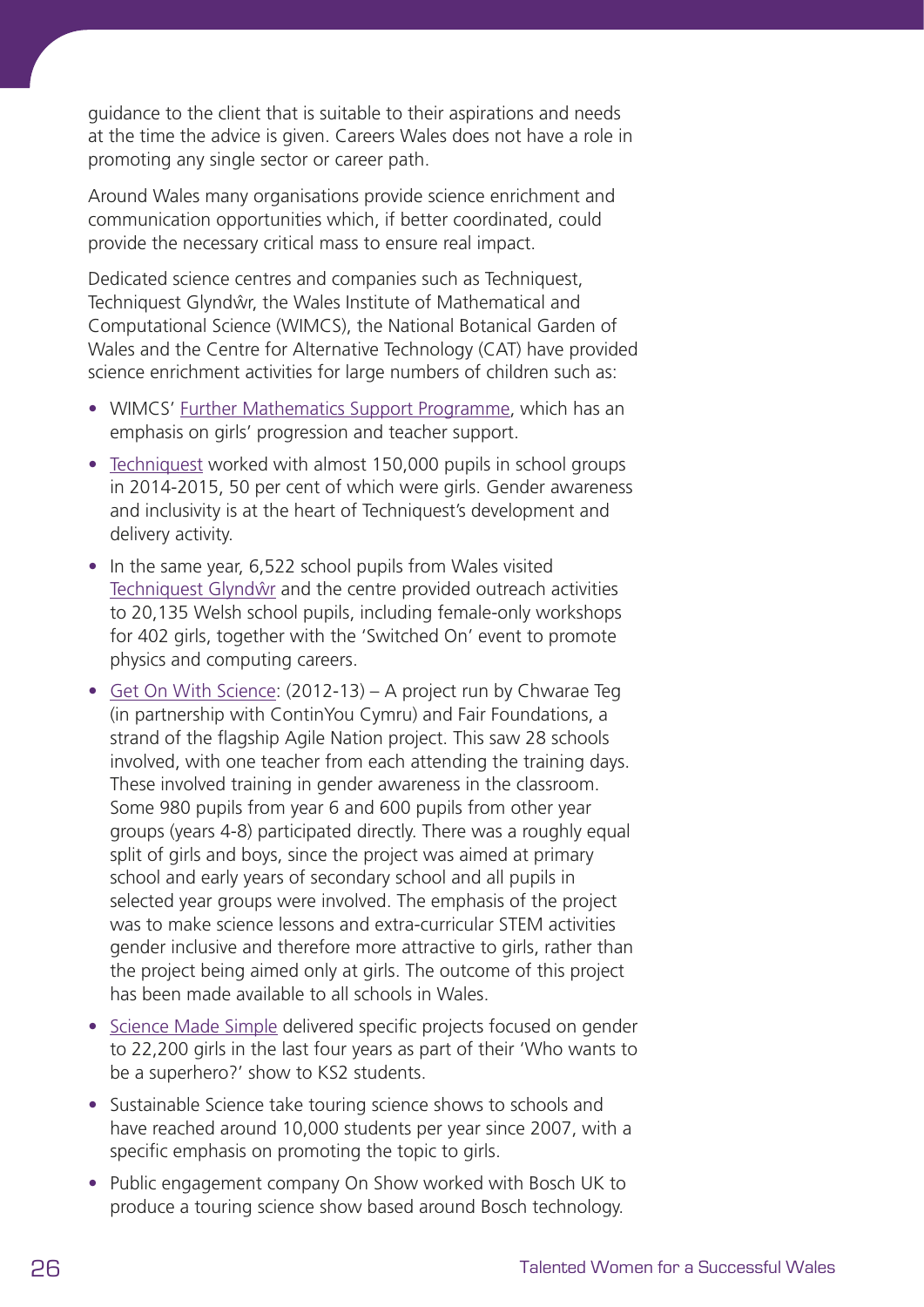Called the ['All Around You' Roadshow](https://www.youtube.com/watch?v=eNQnN6yGPgY) it was developed in consultation with Kate Gentle at Bosch's communications centre. While the show is designed to enthuse people about engineering, the presenters worked hard to ensure that the female members of the audience were encouraged to participate, to try and address the imbalance and lack of female engineers.

- **•** The [EESW](http://www.stemcymru.org.uk) Formula One challenge attracts 50 per cent female participation and they run a National Science Academy-funded ['Girls into Engineering](http://www.stemcymru.org.uk/project-strands/girls-into-engineering/)' project.
- **•** [Technocamps,](http://www.technocamps.com) computing workshops for young people delivered by a joint partnership of six of the eight Welsh universities, have to date reached 15,000 participants, 43 per cent of whom were girls.
- **•** [Discover Science Saturday Club for Girls](https://www.careerswales.com/prof/server.php?show=nav.9812) for girls in year 9 run by several Welsh universities and Careers Wales
- **•** The [Stimulating Physics Network](http://stimulatingphysics.org/wales.htm) (SPN), which works with nonspecialist physics teachers to improve the uptake of physics A level and, following a pilot with 12 schools in 2014-15, has been expanded to 48 schools across Wales for 2015/16, with additional Welsh Government funding administered via Techniquest. The work in Wales at the moment is focused on non-specialist teacher mentoring, with a view to add in an 'improving gender balance strand' once the findings of the pilot in England are known.

In terms of results, in the Partner Schools:

- 1. The increase in the number of pupils progressing from Key Stage 4 to AS-level Physics was more than double the national rate.
- 2. The participation of girls in post-16 physics has doubled compared with the national average.
- 3. In 2012, 82 per cent of pupils achieved grades A\*-C in GCSE Physics, compared with 69 per cent nationwide (Source: IoP).

The Welsh Government launched the [Focus on Science](http://learning.gov.wales/news/sitenews/qualified-for-life-focus-on-science/?lang=en) campaign in October 2014 with a view to increasing awareness of the importance of science amongst teachers, children and their parents. One of the key priorities underpinning the campaign is the issue of girls' participation and progression in STEM subjects. The campaign includes a series of activities and information for the target groups and has been extended to run throughout the 2015/16 academic year. STEM stakeholders are being encouraged to participate in the on-going initiative.

School children in Wales also benefit from UK-wide initiatives, such as STEMNET and the [STEM Ambassadors](http://www.stemnet.org.uk/ambassadors/), [Engineering UK and the](http://www.engineeringuk.com)  [Big Bang Fair](http://www.engineeringuk.com) and the British Science Association's [CREST Awards,](http://www.britishscienceassociation.org/crest-awards) to name but a few.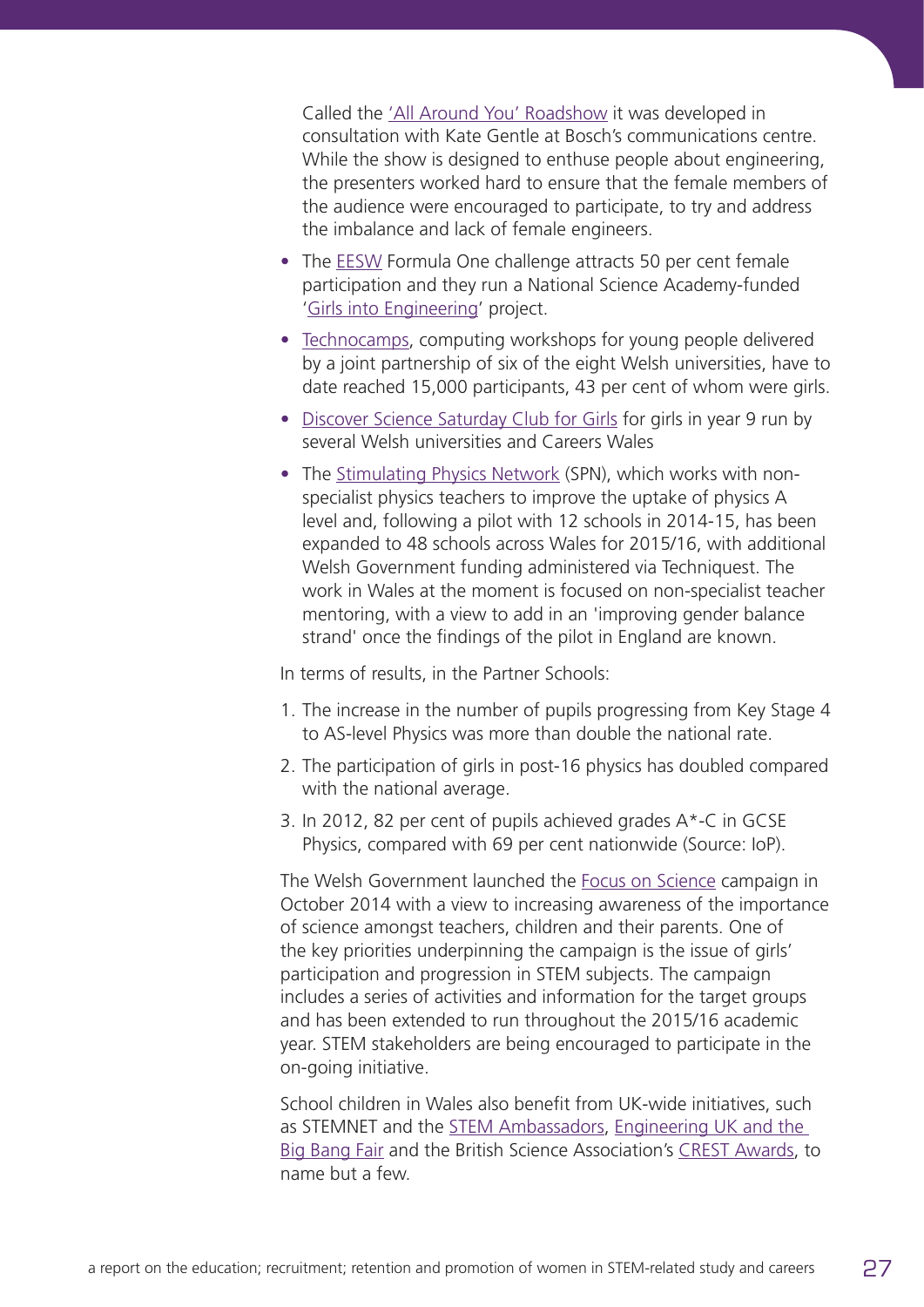### **Recommendations:**

- **•** Partnership working by universities, businesses and third sector organisations should identify and promote the most successful science outreach/engagement activity.
	- ª (The **Welsh Government** to facilitate).
- **•** Careers information and promotional materials from **STEM sector bodies** (businesses and otherwise) should be bias-free and include positive role models for girls.
- **•** Models of best practice in the delivery of the **Careers and the World of Work** (CWW) framework should be identified, disseminated and **schools** encouraged to adopt them.
- **•** All **schools** should commit to obtaining the Careers Wales Mark at the earliest opportunity.
- **•** Imaginative initiatives challenging gender stereotypes and encouraging girls and boys to consider non-traditional occupations should be encouraged.
- ª (The **Welsh Government** and **local authorities** to encourage the above actions).

### **Further education and apprenticeships**

Much of the focus in the STEM agenda is on the supply of graduates, but there is increasing interest in the intermediate-level skills needs of STEM employers. A recent report for the UK Department for Business, Innovation and Skills (BIS) cites evidence that technician roles – jobs lying between the traditional craft worker and the professional engineer – have re-emerged in the aerospace industry, while in other parts of the manufacturing sector the age structure of the workforce is creating relatively high levels of replacement demand for skilled trades (BIS, 2014).

Intermediate-level skills are traditionally a core focus of apprenticeships and the further education (FE) sector more broadly. Apprenticeships are an excellent alternative to, or stepping stone towards, a university qualification and a route into STEM careers. According to the National Assembly for Wales' Enterprise and Business Committee (2015), however, only 15 per cent of employers in Wales currently offer them, mostly due to a lack of clarity about how employers can access apprenticeship schemes and what funding they can receive to do so.

The Welsh Government does promote apprenticeships to all groups as a flagship programme at the centre of its workforce skills offer and it has recently invested a total of £144m to fund 52,000 apprenticeships in West Wales and the Valleys, covering a range of areas including construction, engineering and IT. There are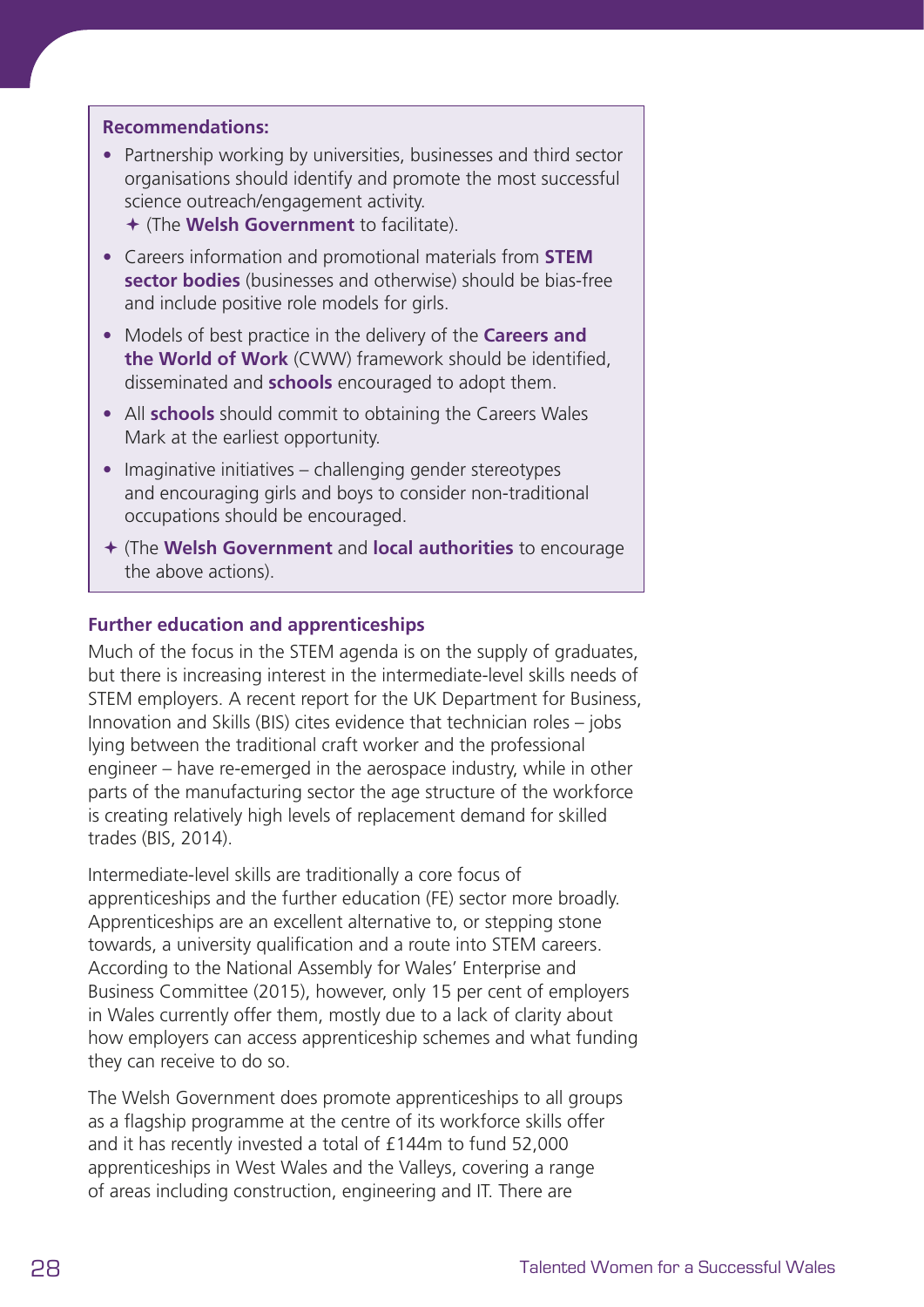encouraging signs of success: in 2012/13 just over 28,000 people in Wales started apprenticeships, compared to only 17,900 in 2011/12. Higher Apprenticeships (at level 4 and above) have also seen an unprecedented surge in popularity, with 2,275 Higher Apprenticeship starts in 2012/13 compared to just 280 in 2011/12.

Apprenticeships in Wales should already be provided with due regard for equality and diversity, in line with best practice. While participation is growing, however, gender stereotyping can still be a persistent feature of many apprenticeships. Across the apprenticeship programme as a whole, the majority of learners are female; however, in Construction, Planning and the Built Environment and in Engineering and Manufacturing Technologies, the proportion of male learners is over 90 per cent (Estyn 2014). Apprenticeship providers do work to address gender stereotyping and marketing opportunities (such as 'National Apprenticeship Week') promote the opportunities afforded through apprenticeships to all groups. Nevertheless, Estyn have found little evidence that this is having significant impact in changing patterns of participation. Clearly, more effort is needed – through marketing and mentoring – to address entrenched cultural attitudes about the roles of women and men in particular jobs and industries. We would urge that efforts continue, with extensive use made of appropriate female role models.

Engineering companies will need to recruit around 56,000 engineering technicians per year between 2012 and 2022. Apprentices help meet this demand but there is currently an annual shortfall of 30,000.

(Source: [http://www.engineeringuk.com/\\_resources/documents/](http://www.engineeringuk.com/_resources/documents/EngUK_Report_2015_Interactive.pdf) [EngUK\\_Report\\_2015\\_Interactive.pdf](http://www.engineeringuk.com/_resources/documents/EngUK_Report_2015_Interactive.pdf))

#### **Recommendations:**

- **• Apprenticeship providers** should mentor and support those who are following an apprenticeship in gender atypical sectors and occupations.
- ª (The **Welsh Government** to encourage and facilitate).

#### **Higher education**

Across all subjects taught at Higher Education Institutions in Wales, women represent the majority of undergraduate and postgraduate students, yet the reverse is true for most STEM subjects with the exception of biological sciences, as shown in Figure 5: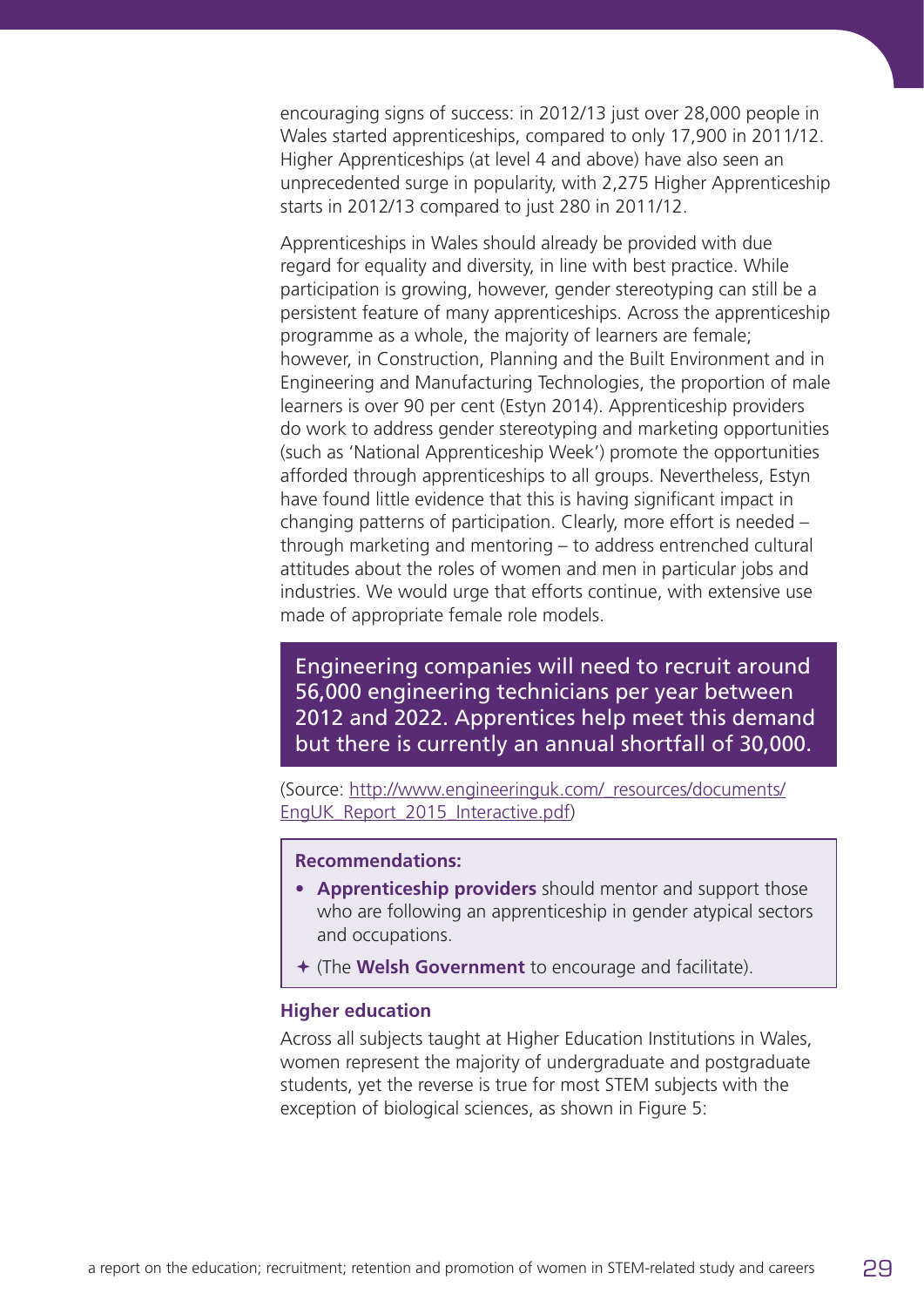

### **Fig. 5: Female students as a percentage of the total in STEM disciplines at Welsh HEIs in 2014, categorised by Undergraduate (UG), Postgraduate Taught (PGT) and Postgraduate Research (PGR). (Source: HESA 2014)**

In 2009, the Science and Technology Facilities Council (STFC) reported that the main obstacles perceived by women to pursuing an academic career in STEM included:

- **•** the male culture of research groups,
- **•** lack of information about how to reconcile a career in STEM with family life,
- **•** being discriminated against because of gender (STFC, 2009).

The Athena SWAN charter, launched in 2005, provides an incentive for universities to develop and share best practice and for STEM departments to collate information and develop comprehensive action plans addressing gender imbalance.

In Cardiff University, staff and students have come together to develop the Cardiff Women in Science network, to provide a platform for women studying or working in STEM subjects. It provides support, training, mentoring and networking opportunities. Swansea University has recently developed a similar network, called SwanSTEMWoMen. Since 2014, Swansea has hosted one of the UK [Soap Box Science](http://soapboxscience.org) events where inspiring women scientists from around Wales talk to the public about science, in a novel public outreach format inspired by the soap-box orators at Speakers' Corner in London's Hyde Park.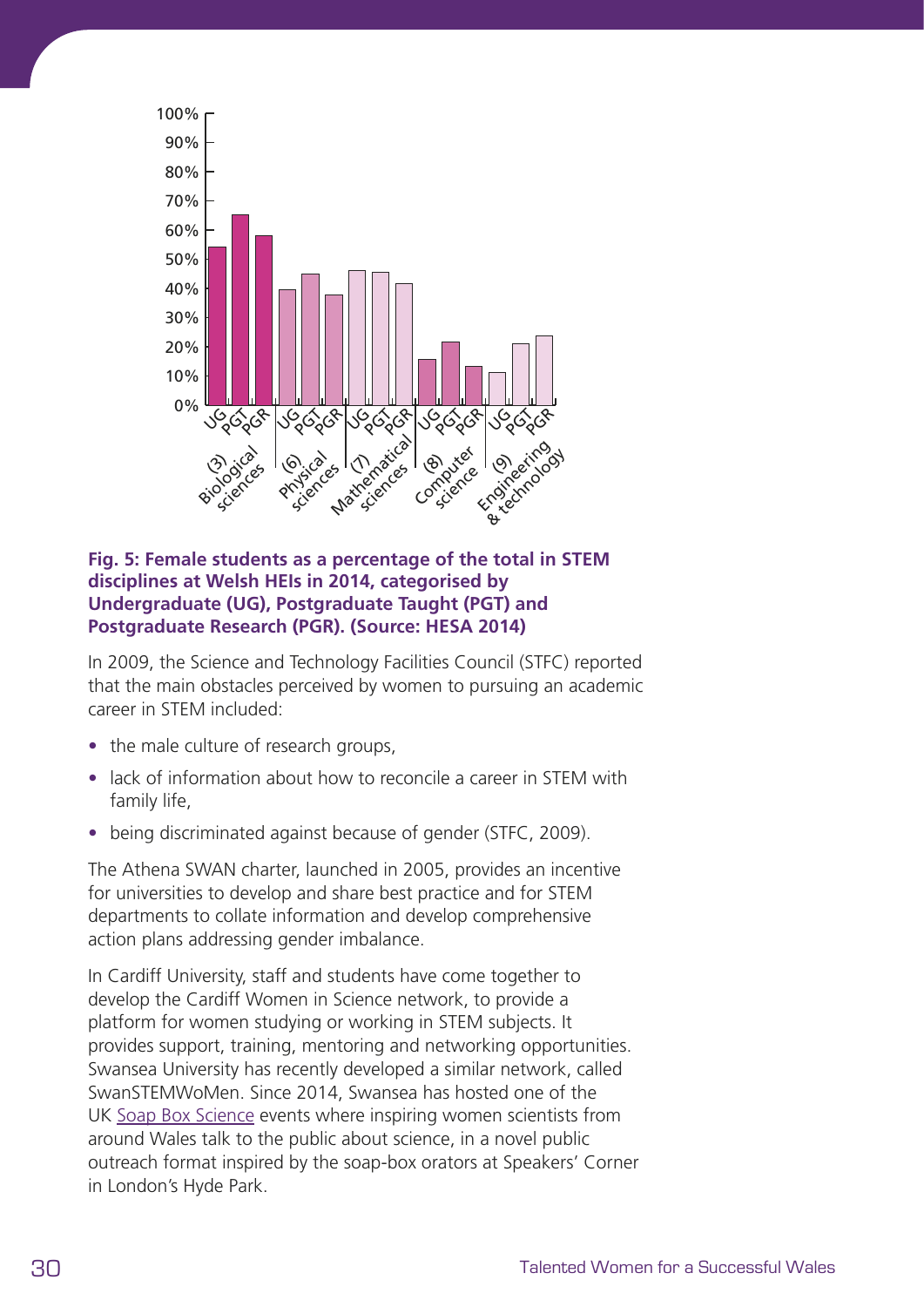The Netherlands offers an interesting example of a more aggressive approach to changing recruiting practices – a controversial scheme that sought to address gender balance directly. In 2011 Delft University of Technology (TU Delft), conscious of its distinct lack of female faculty, established a women-only fellowship scheme. This initiative attracted applicants from around the world (only one of the ten initial appointees is Dutch) and has been a notable success. Two of the original fellows have gone on to become full professors, while others are associate or assistant professors. The scheme was challenged on the grounds of gender discrimination and although TU Delft won the case, convincing the Netherlands Institute for Human Rights that it should be allowed to reserve a number of academic positions exclusively for women, in the UK this kind of positive discrimination continues to be illegal, in most cases.

### **Recommendations:**

**Welsh universities** should:

- **•** create a 'Women in STEM: industry and education' network, promoting cross-sector learning and best practice – working with industry;
- **•** consider how they might, working with HEFCW, create an all-Wales mentoring scheme, following the model of the Women in Universities Mentoring Scheme, specifically to support women in STEM;
- **•** use alumni records to identify STEM mentors for women in business.

### **The Welsh Government**

'The impact of putting the building blocks in place to deliver excellence in STEM skills will be restricted unless this is matched by a notable shift in the perception of STEM' – Welsh Government (2015)

The National Assembly for Wales' Enterprise and Business Committee report 'Science, Technology, Engineering and Mathematics Skills' (September 2014) provides an overview of the under-representation of girls and women in STEM from school to employment and recommends:

 'Based on proven good practice, target more interventions at an early age to encourage girls to achieve their full potential in STEM but sustain those interventions over the long term until there is a gender balance in those subjects.' (Recommendation 11)

The Minister for Education and Skills accepted this recommendation in 2014 and pledged new funding of £600,000 per annum, over two years to support the teaching and learning of science in schools.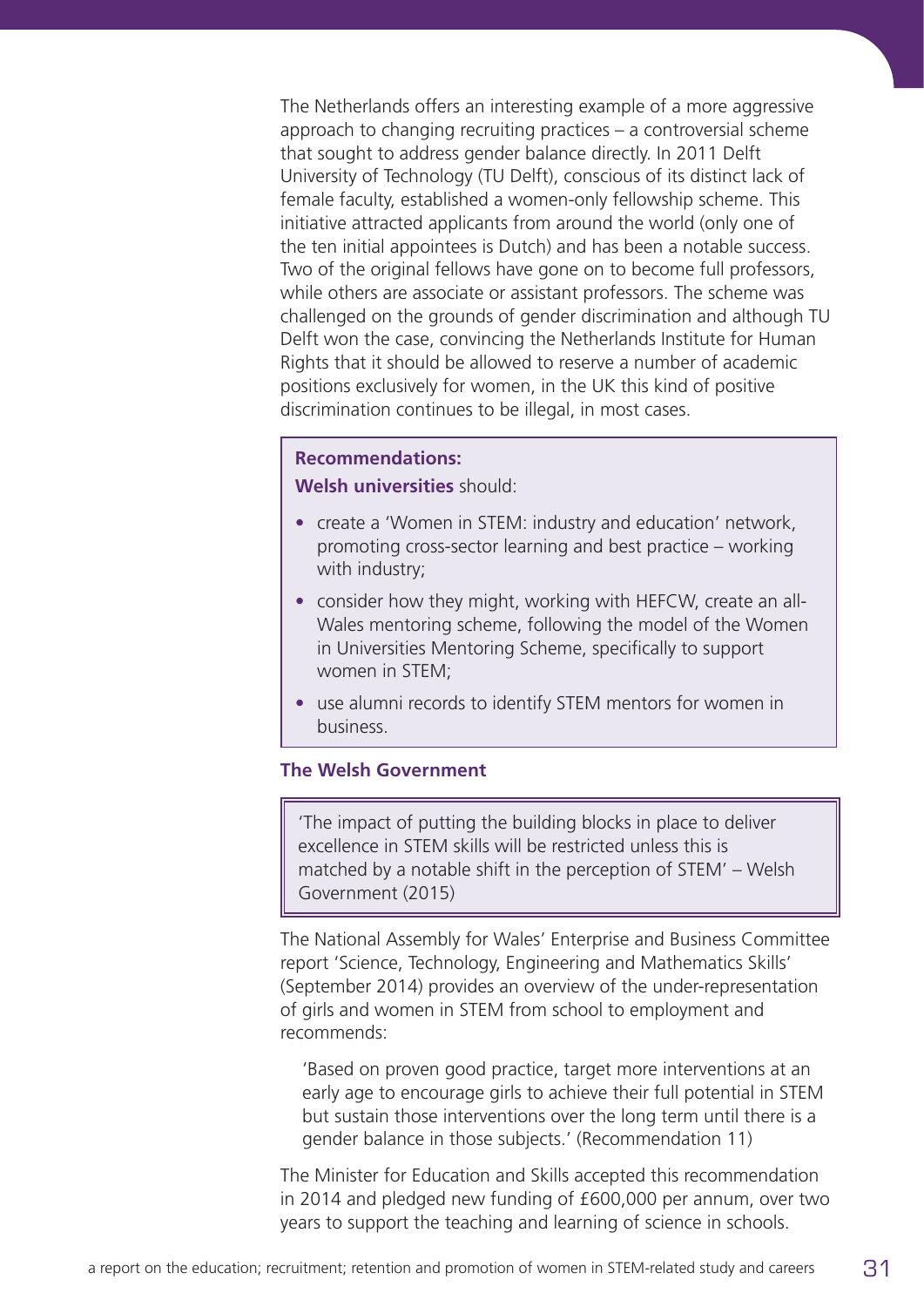The Minister also stated that the Welsh Government is committed to encouraging STEM graduates to consider careers in teaching There are currently employment-based routes to teacher training and financial incentives for people training to teach STEM subjects. The Minister has announced that during the 2015/16 academic year, students with a 1st class honours degree will be able to claim £20,000 to train to teach the Welsh Government's top priority subjects of maths, physics and chemistry at secondary school level. Graduates with a 2.1 honours degree will be able to claim £10,000 to train to teach the same subjects while those with a 2.2 honours degree can claim £6,000. Slightly lower rates have been set for graduates training to teach computer science at secondary school level; for these medium priority subjects, 1st class honours degree holders can claim a £15,000 incentive while those with a 2.1 can claim £6,000. Finally, in line with the Welsh Government's focus on driving up standards of literacy, numeracy and science, an additional £3,000 incentive will be available for graduates with a 1st class honours degree studying to teach primary school children and specialising in mathematics, physics and chemistry.

This will augment a number of recent initiatives, including the Welsh Government's ['Qualified for Life – Focus on Science'](http://learning.gov.wales/news/sitenews/qualified-for-life-focus-on-science/?lang=en) campaign, launched in October 2014, which aims to highlight the importance of science as a subject and a career option for young people in Wales and a new pilot scheme which enabled pupils in Wales from school years 7 to 9 to attend extended experimental sessions at the Royal Institution of Great Britain's Young Scientist Centre in London.

An [independent review into the national curriculum and assessment](http://gov.wales/docs/dcells/publications/150317-successful-futures-en.pdf) by Professor Graham Donaldson, published in February 2015, recommends a new curriculum for pupils aged three to 16 that moves away from separate, narrow subject-based learning towards six broader 'Areas of Learning and Experience', two of which are 'mathematics and numeracy' and 'science and technology'. Such broader learning and Professor Donaldson's recommendation for an end to the current system of key stages, so that there is a 'learning continuum' for pupils, will offer a more flexible, personalised learning journey. We support Professor Donaldson's view that the curriculum should enable children to develop a good, lasting understanding of mathematical concepts; the confidence to apply numerical skills in everyday life; a familiarity with the essence of the scientific method – acquiring knowledge through observation and experimentation – and the ability to apply scientific knowledge in practical ways.

Alongside the Donaldson Review, in March 2015, the [Furlong review](http://gov.wales/docs/dcells/publications/150309-teaching-tomorrows-teachers-final.pdf) recommended a radical plan to transform teaching training in Wales. This is a unique opportunity for the Welsh education sector to ensure that tomorrow's teachers are fully equipped to engage both girls and boys in the STEM subjects effectively.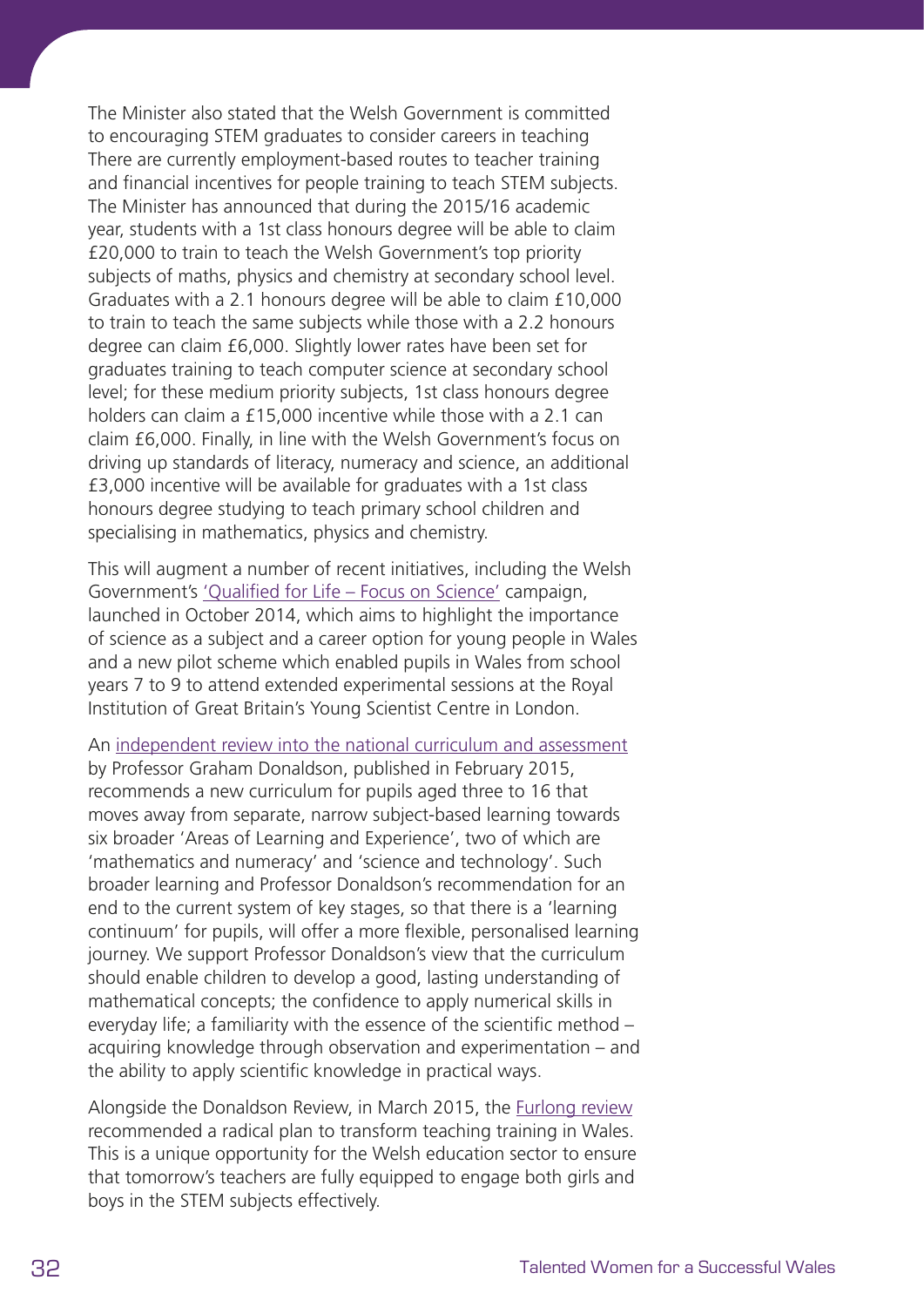The Welsh Government's 'STEM in Education and Training: A Delivery Plan for Wales' (2016) outlines its commitment to improving the participation of girls in STEM and states that the Department for Education and Skills is prioritising girls' progression in physics and mathematics. Stakeholders we consulted agreed that although there are many excellent interventions, the lack of (and difficulty of) longitudinal tracking makes it hard to evaluate which lead to more girls participating in STEM subjects. Also, given the large number of separate interventions, there is perceived to be a risk of 'initiative fatigue'. We believe that a strategic and coordinated approach across the sector is called for, building on evaluations of 'what works'.

### **Recommendations:**

- **•** Relative progression of girls in STEM should be monitored beyond GCSE (where science is compulsory). Significant under-adoption by girls in any individual school, should be investigated, to identify reasons and remedies for any identified problems. Estyn should consider any special measures they might impose for this issue.
- ª (Actioned by **Local authorities**, **School heads** and **governors**, Estyn)
- **• Professor Furlong's task and finish group** should consider how more effective teaching of STEM subjects, particularly to girls, could be facilitated by changes to teacher training and professional standards.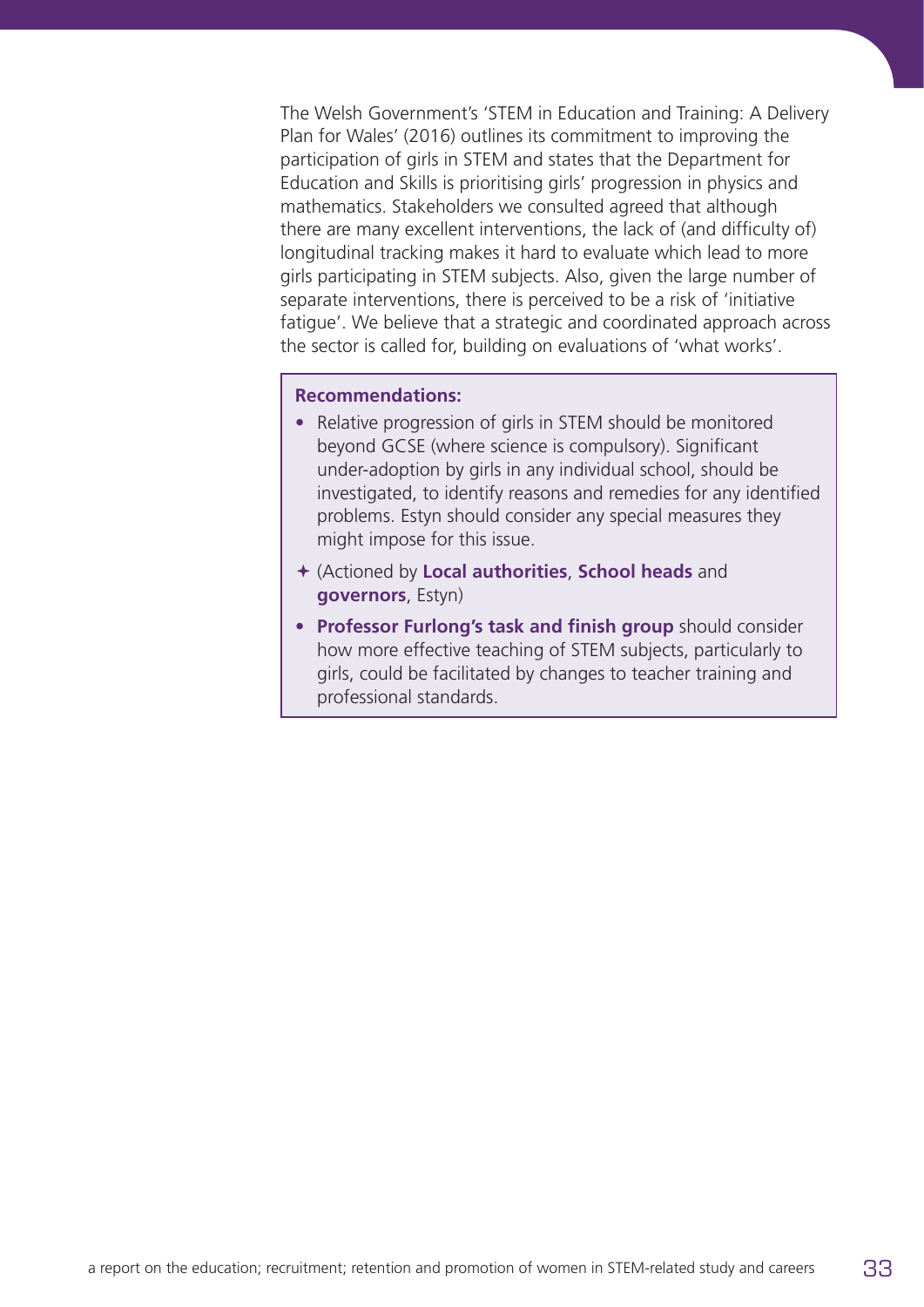# The STEM workforce recruitment and retention

Professor Paola Borri of Cardiff University – Optical Nanoscopy Research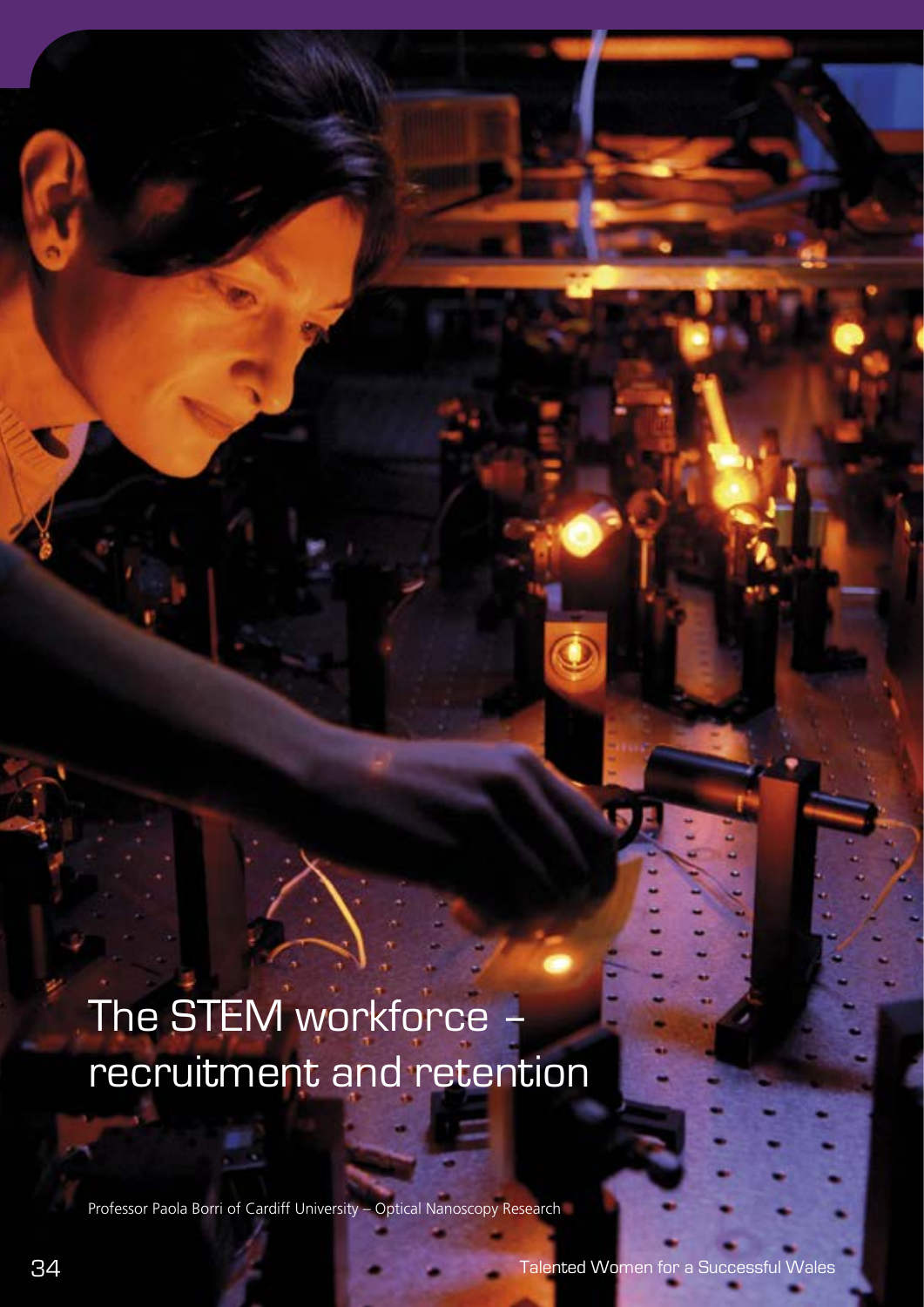The [2015 CBI/Pearson Education and Skills Survey](http://news.cbi.org.uk/reports/education-and-skills-survey-2015/education-and-skills-survey-2015/) reports that employers' confidence in accessing high-skilled employees in the future has dropped steadily over the past three years, with the biggest shortfall in confidence among those businesses with employees in Wales ( at -29 per cent, worse than in 2014).

A 2015 UK-wide survey, which included 79 firms which employ people in Wales, found that 72 per cent of firms in the country need more highly-skilled staff, particularly in sectors such as science and engineering, construction and manufacturing. Over 60 per cent are not confident that they will be able to find the high-level skills needed to meet demand and grow.

Although we need to be cautious in interpreting claims of skills shortages, a number of STEM professions appear on the independent Migration Advisory Committee's shortage occupation list for the UK, including biological scientists and biochemists; physical scientists; civil engineers, electrical engineers and design engineers; IT analysts, programmers and systems designers; environmental professionals; and medical practitioners (MAC, 2013). Research by the Campaign for Science and Engineering reports an annual shortfall of 40,000 skilled workers in STEM in the UK (CaSE, 2014). According to the Confederation of British Industry (CBI), 72 per cent of UK businesses aim to recruit people with STEM skills and 53 per cent of those expect problems in recruiting STEM technicians and graduates.

While there may be significant demand for workers amongst STEM employers, however, many suitably-qualified people – especially women – end up working in other sectors. The annual HESA 'Destination of leavers from higher education institutions' survey shows that in 2013, of 529 female STEM graduates in Wales, 104 went on to work in STEM industries (20 per cent), while among 1,153 male graduates, 503 were working in STEM industries (44 per cent).

The [Annual Skills and Demand in Industry Survey](http://www.theiet.org/factfiles/education/skills2014-page.cfm) from the Institute of Engineering and Technology (2014) reported:

- **•** Half of companies saying they wanted to recruit engineers and 59 per cent saying they were having difficulties in finding the people they needed.
- **•** 59 per cent of companies indicated concerns that a shortage of engineers would be a threat to their business in the UK.
- **•** 23 per cent of organisations said that they do nothing at all to improve workforce diversity.
- **•** 43 per cent of employers are not taking any specific action to improve diversity within their workforce.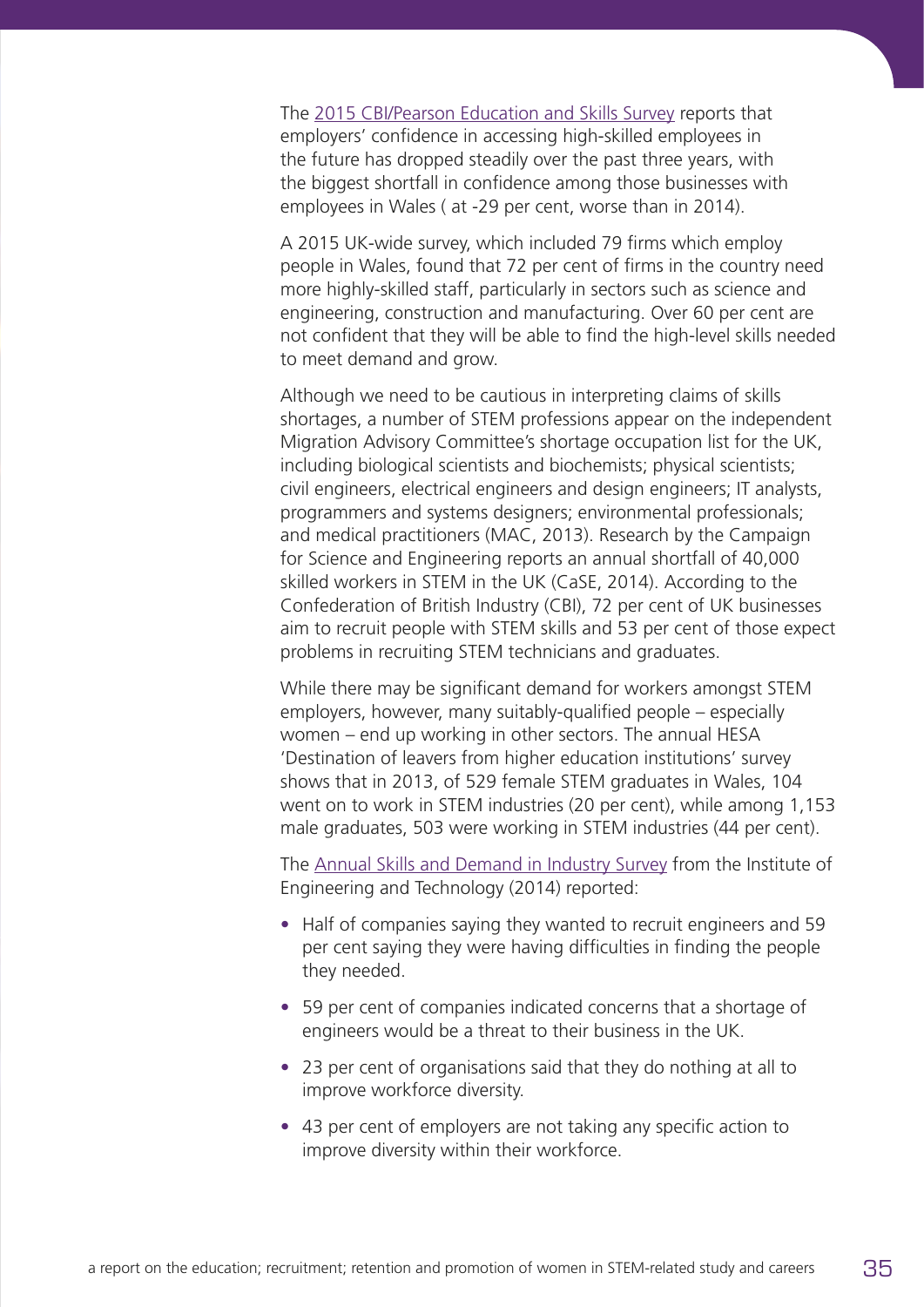In response to the question 'What actions has your organization taken to improve the diversity of your engineering, IT and technical workforce?' survey respondents identified the following:

- **•** positive attitude to flexible/part-time working
- **•** female role ambassadors in schools/colleges
- **•** specific campaigns to encourage diverse groups
- **•** providing mentoring
- **•** providing structured career paths with breaks
- **•** equal opportunities policy
- **•** transparency of pay
- **•** working with schools/colleges/apprenticeship schemes
- **•** recruiting and promoting female staff

The 2015 [Engineering UK report](http://www.engineeringuk.com/_resources/documents/EngUK_Report_2015_Interactive.pdf) states that, if women were to participate more fully in STEM employment, it could contribute an additional £2 billion to the economy.

We need to double the number of engineering graduates or see a 50% increase in STEM graduates who will enter the profession.

(Source: [http://www.engineeringuk.com/Research/Engineering\\_UK\\_](http://www.engineeringuk.com/Research/Engineering_UK_Report_2015/) [Report\\_2015/\)](http://www.engineeringuk.com/Research/Engineering_UK_Report_2015/)

In Wales, there are currently 50 anchor companies (defined as a company which is a global or international organisation and has Welsh headquarters or a significant corporate presence in Wales) and 57 regionally-important companies, mostly in the STEM sectors. The Welsh Government identified seven STEM key sectors, which employ just over half a million people. Women form only 25 per cent of this workforce and are under-represented in each key sector as shown in Figure 6.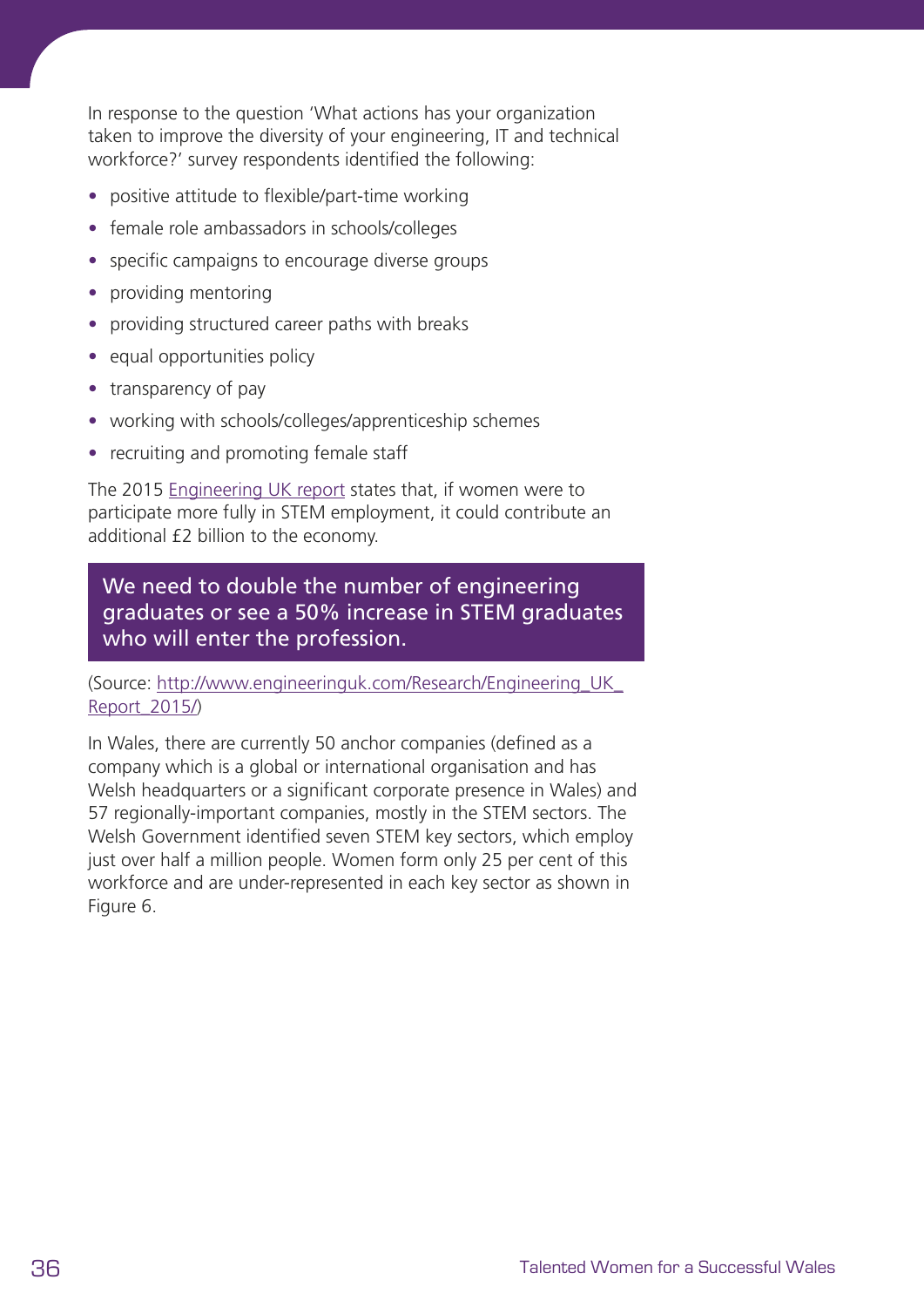

**Fig. 6: Numbers of men and women, aged 16+, in STEM key sectors in Wales, 2014 (Source: [Priority Sector Statistics 2015](http://gov.wales/statistics-and-research/priority-sector-statistics/?skip=1&lang=en), table 3.6)**

#### **When and why do women leave STEM careers?**

An enquiry by the [House of Commons Science and Technology](http://www.publications.parliament.uk/pa/cm201314/cmselect/cmsctech/701/701.pdf)  [Committee](http://www.publications.parliament.uk/pa/cm201314/cmselect/cmsctech/701/701.pdf) in 2014 found that, once women have children, their difficulty in balancing a career with family and caring responsibilities leads to them leaving academic STEM careers.

Many women take maternity leave during the early-to-mid-stages of their careers and women are also more likely than men to take a career break to care for children of any age or elder family members. This is often a rational financial decision within families, as the partner earning lower pay tends to take care-related leave. Unfortunately these choices leave many women with gaps in their career histories and can cause their skills and professional networks to atrophy. These factors clearly put them at a disadvantage in their prospects for promotion and career progression.

As part of a cultural change, employers should make provisions for shared parental leave and encourage and enable men as well as women to work flexibly or part-time. 'Keeping in touch' programmes should be developed within STEM organisations to ensure people on leave are kept up to date with the latest developments in their fields. Provisions should be made, akin to those ideally in place for people who are returning to work after a period of ill health – for example, a 'buddy' system or a mentoring scheme.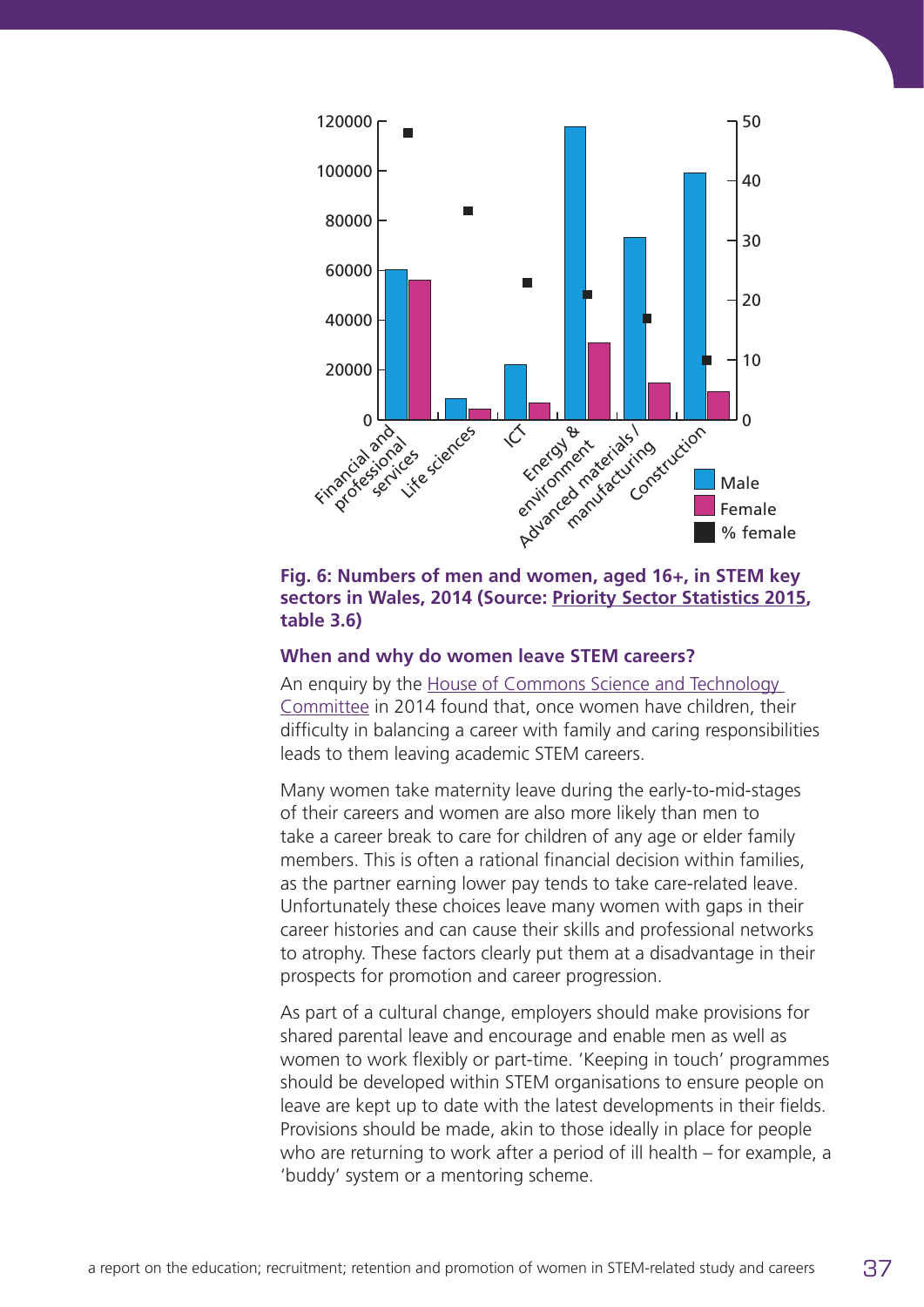In 2013, recruitment consultants Harvey Nash produced a report entitled ['The Balancing Act: A Study of How To Balance the Talent](http://www.harveynash.com/inspire/documents/Inspire-TheBalancingAct_LR.pdf)  [Pipeline in Business'](http://www.harveynash.com/inspire/documents/Inspire-TheBalancingAct_LR.pdf) in which they found that unconscious bias is the principal barrier to women's progression. Bias against women can come about due to *employers' expectation* that women will take time off to have children or request flexible working.

In order to combat this, both unconscious bias and equality and diversity training need to be embedded into the strategic plans of organisations and need to be undertaken by everyone involved in any stage of the staff recruitment process. The Royal Society of Edinburgh's report ['Tapping all our Talents'](https://www.royalsoced.org.uk/cms/files/advice-papers/inquiry/women_in_stem/tapping_talents.pdf) points out that those in a position to make recruitment decisions can often view a 'fulltime, uninterrupted career trajectory' as being more desirable. This puts many women at a disadvantage. We believe that it is essential recruiters and panel members learn to appreciate and credit men and women's output and potential rather than over-emphasising the importance of continuous full-time employment.

# **Employer's role – Higher Education Institutions**

There is an estimated shortfall of just over 600 STEM academics in Wales (Halligan and Bright, 2015). The proportion of female academics in UK STEM departments is 40 per cent overall, with particularly poor representation in some subjects:

- **•** 13.8 per cent in electrical engineering and computing,
- **•** 16 per cent in mechanical, aerospace and production engineering,
- 16.8 per cent in physics.

Low numbers of female academics in these subjects reinforce the stereotype that they are more suitable for men.

At professorial level, in Wales women make up only six per cent of STEM professors (HESA, 2014 – not including Medicine, dentistry & health, where women are a little better represented. See Table 1)

| Subject area                                                | No. of<br>women | No. of<br>men | Percentage of<br>women |
|-------------------------------------------------------------|-----------------|---------------|------------------------|
| <b>Medicine, dentistry</b><br>and health                    | 125             | 285           | 30.9 per cent          |
| <b>Biological,</b><br>mathematical and<br>physical sciences | 10              | 145           | 6.5 per cent           |
| <b>Engineering and</b><br>technology                        | 5               | 105           | 4.5 per cent           |

**Table 1: Numbers of female and male STEM professors at Welsh HEIs 2013-2014. (Source: HESA Staff Record 2013-2014).**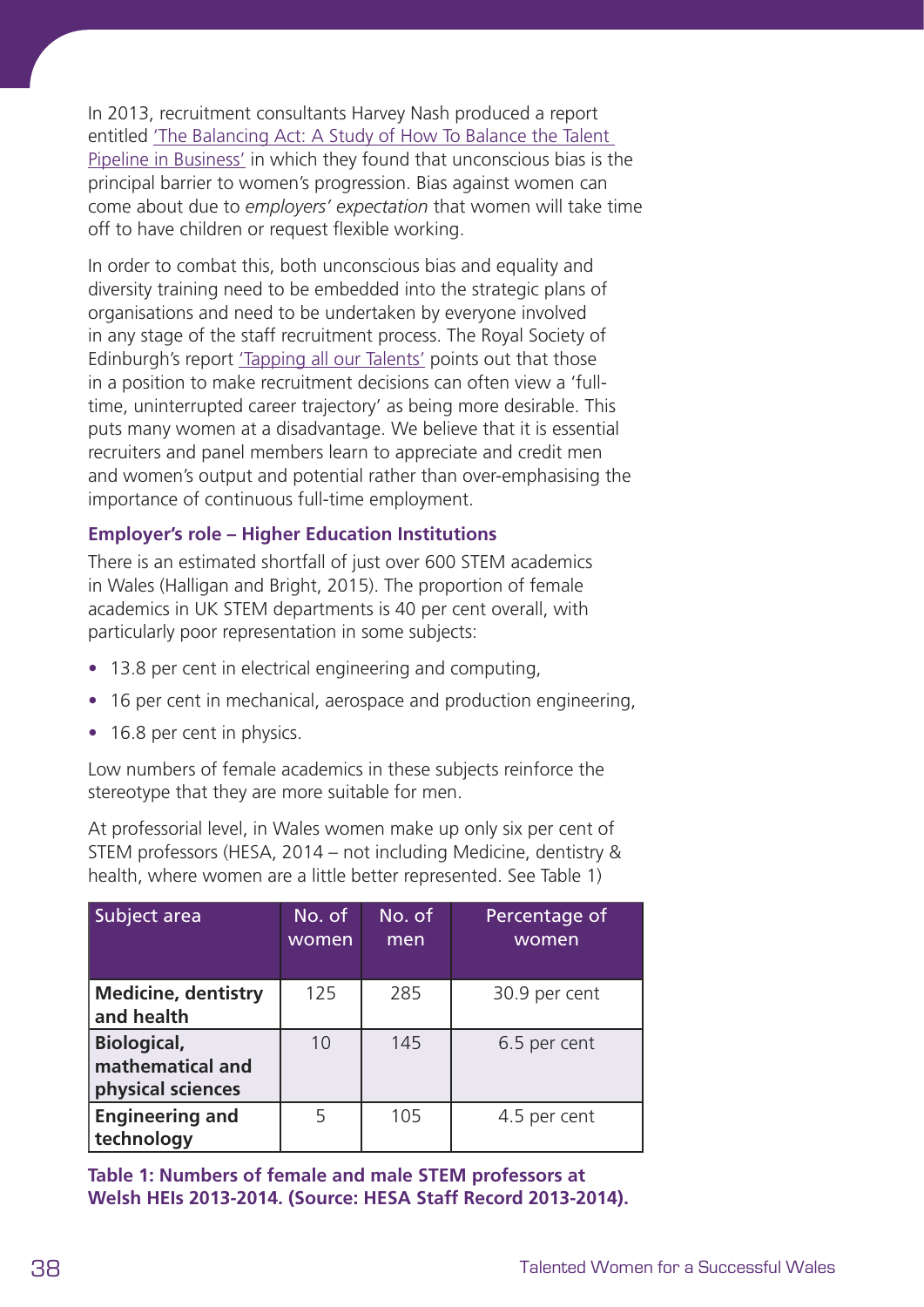Research output is crucial to an academic's chances of winning further research funding and for promotion prospects in higher education. Many women face disadvantages in this respect. On average, female academics spend more time teaching than their male colleagues, which takes them away from research activity (Royal Society of Edinburgh, 2012). Additionally, the House of Commons Science and Technology Committee reports that women are more likely than men to take on responsibilities, such as outreach, pastoral care and departmental administration, which further reduces time they can spend on research (2014).

These activities have typically not been taken into account in HE assessments such as the Research Excellence Framework (REF), or when research funding is awarded, or in determining promotions. This emphasis on research output is even more problematic for women who take a career break; work part-time or have caring responsibilities outside of normal working hours. In order to address this, REF 2014 introduced very detailed condonment rules to mitigate these (and other) circumstances.

Following REF, the Equality Challenge Unit produced a report on the number of staff returned with clearly defined circumstances such as maternity, paternity or adoption leave and with all circumstances, including caring responsibilities, compared to the predecessor Research Academic Excellence exercise of 2008. The Unit noted:

 'We were impressed with the number of individuals who had been submitted with complex circumstances, which indicated that HEIs had recognised that complex circumstances do not represent any kind of personal failure on the individual's part. Disclosed complex circumstances covered a range of conditions, with the majority relating to acute physical illnesses and on-going disabilities, as well as caring responsibilities.[…] Our panel was impressed by statements which showed that the institution's employer responsibilities were being taken seriously. It is important that HEIs recognise that staff cannot be expected to routinely conduct their research outside of standard working hours and the associated equality implications if this is not the case. Institutions should advocate an appropriate work-life balance and should play an active role in managing staff working hours. We recognised the particular pressures that might be associated with contracts for both teaching and research and the needs for this to be managed effectively. […] The REF has provided a safe way for individuals to disclose circumstances of a sensitive nature, but it is important that HEIs provide support beyond this. Our panel is keen to encourage a cultural shift towards a more proactive duty of care by institutions.'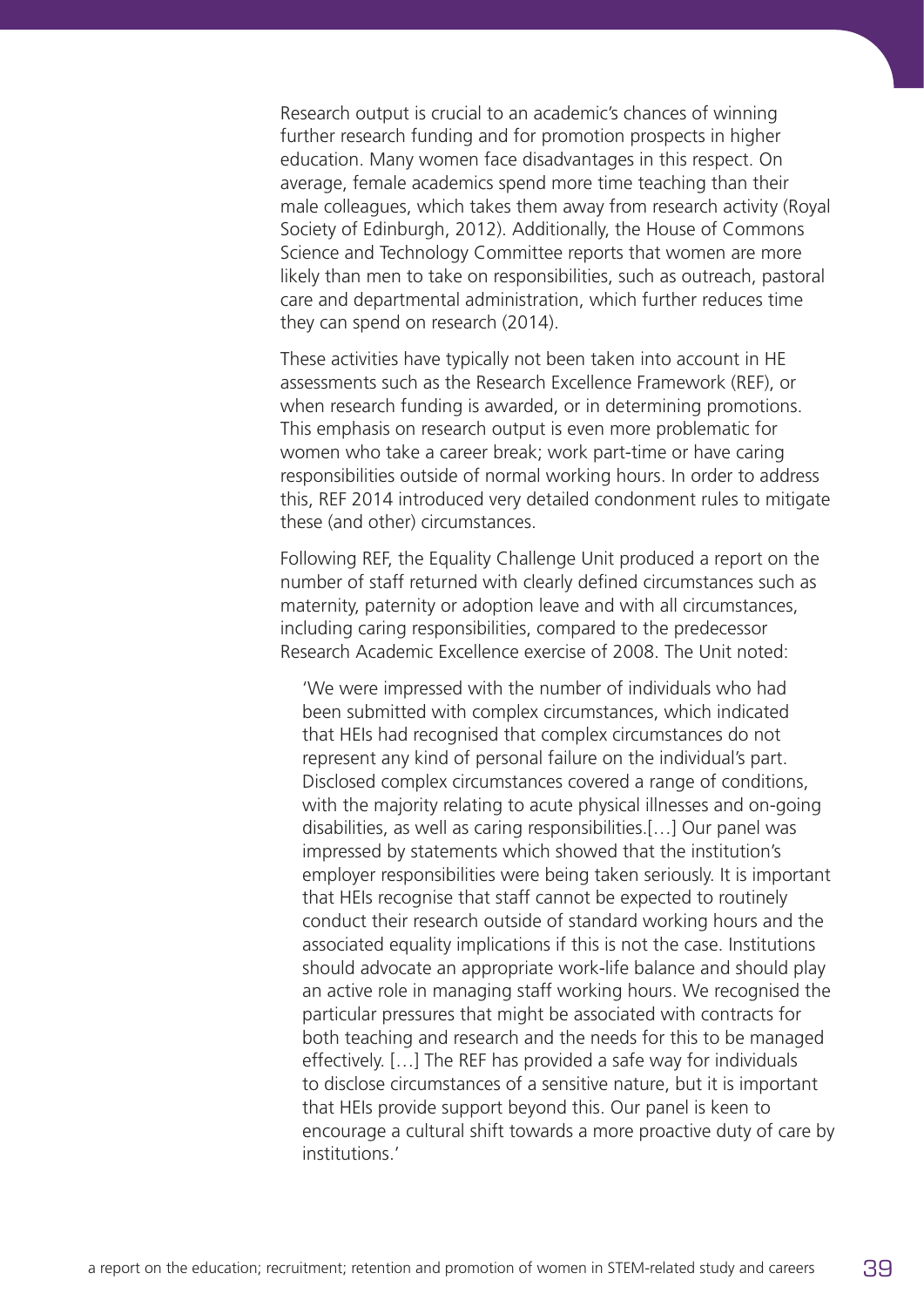Overall, the proportion of staff returned with condonement went from 2 per cent of the total in 2008, to 14.5 per cent in 2014, with 2,601 staff submitted with clearly defined circumstances alone (e.g. maternity, paternity or adoption leave). This is a very encouraging increase, perhaps the beginning of a much needed culture change. The panel that reviewed these results also scrutinised universities' Equality Impact Assessments (EIAs). The panel made the following recommendations:

- **•** HEIs should proactively address inequalities in staff selection, rather than simply accept them as a general 'sector issue'.
- **•** The funding bodies' analysis of selection rates by staff characteristics should be undertaken and published at institutional level, as well as sector level (including gender and any other characteristics for which there are sufficient data at this level).

The data provided in EIAs appeared to display different levels of gender equality in staff selection across the sector. This suggests that an analysis of staff selection for the whole sector (as planned by the funding bodies) would conceal differences at an institutional level.

In March 2014 work by the Research Councils UK (published in The Times, Higher Educational Supplement and using data on all grants awarded since 2010-11) showed that women applying for research council grant funding had a markedly lower success rate than male academics. The greatest difference in success rates came for scientists aged 50-59, applying for large grants, where women were barely over half as likely as men to succeed in their applications. We recommend that further work is undertaken by the research councils on this issue, that other funding bodies be encouraged to look at the gender percentages for research grants and that Welsh universities collect data on this problem.

One of the most difficult periods in a female academic career is returning after a career break. The Daphne Jackson Trust aims to support the UK's research community in its efforts to encourage diversity by offering part-time paid fellowships hosted by universities and research institutes throughout the UK. The Trust works in partnership with universities, research councils, learned societies, charities and industry, to support STEM professionals wishing to return to a research career after a break of two or more years taken for family, caring or health reasons. Whilst the Trust provides the infrastructure and dedicated staff to recruit and retrain Fellows and administer the awards, external sponsors and hosts provide financial support. Many universities choose to both host and sponsor a Daphne Jackson Fellow.

In 2010, the European Commission highlighted in its report [Stocktaking: 10 years of women in science policy by the European](http://ec.europa.eu/research/science-society/document_library/pdf_06/stocktaking-10-years-of-women-in-science-book_en.pdf)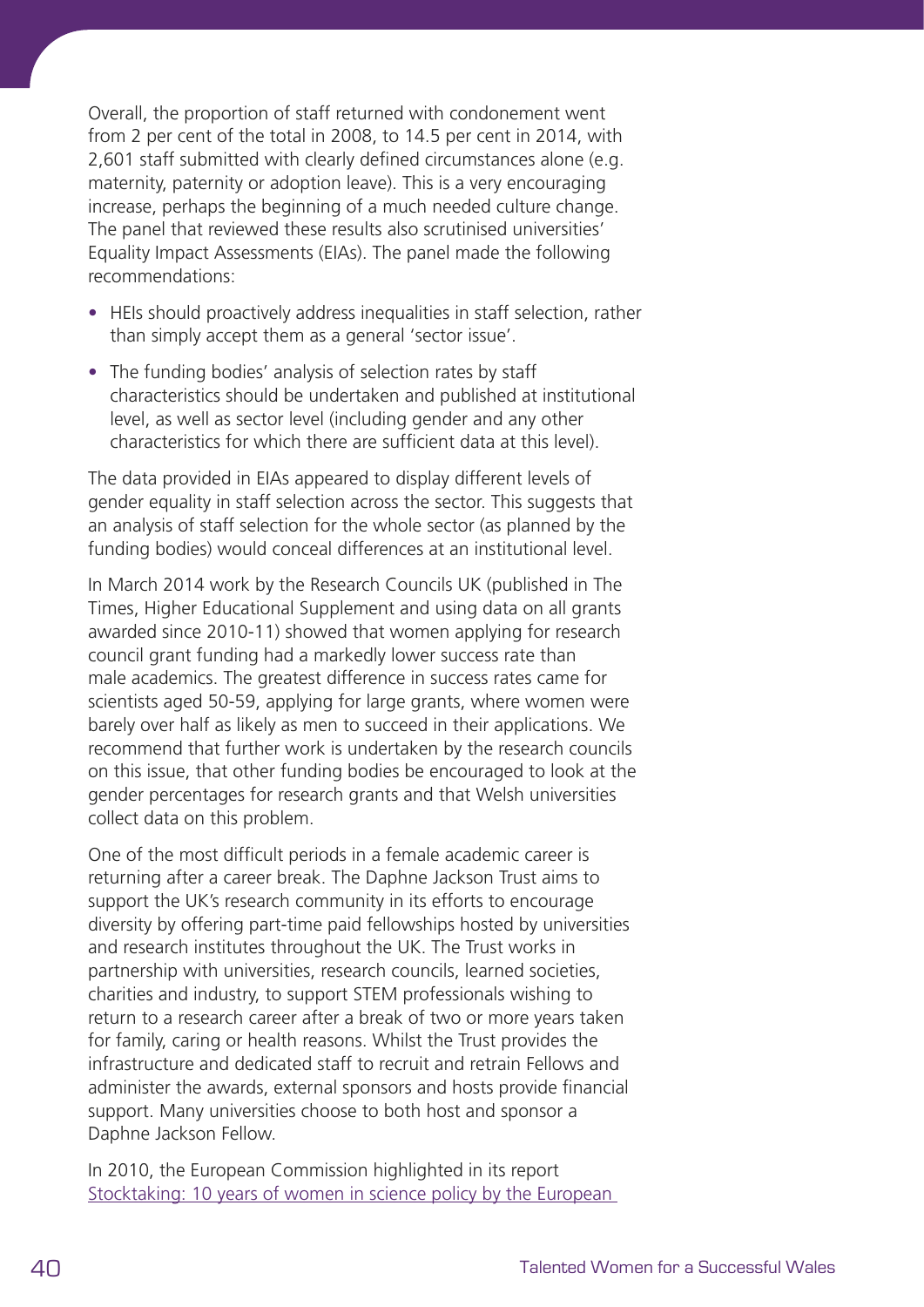[Commission](http://ec.europa.eu/research/science-society/document_library/pdf_06/stocktaking-10-years-of-women-in-science-book_en.pdf) that women were less likely to work as research leads and are disadvantaged when applying for funding, due to prohibitive application criteria of continuous employment. In addition, the 2014 House of Commons Science and Technology Committee report found that women were less likely to apply for funding, applied for smaller amounts of money for projects of shorter duration and waited longer to reapply after rejection. All those factors contribute to women progressing more slowly up the career ladder.

The Athena SWAN charter was launched to tackle inequality and the under-representation of women in STEM research and academia. Now driven by the Equality Challenge Unit – a charity, funded through the UK higher education funding bodies, that works to further equality and diversity for HE staff and students – Athena SWAN has started to raise the profile of these and associated issues and gives an opportunity for the HE sector to develop and share best practice in this area.

Universities, individual departments and research institutes can obtain Athena SWAN accreditation and apply for an institutional or departmental bronze, silver or gold award to demonstrate their commitment to gender equality. As of 2015, there were 132 Athena SWAN members across the UK, six of which are Welsh universities and 463 award holders. Although institutionally Welsh universities are mostly showing a commitment to Athena SWAN, table 2 shows that only two institutions in Wales currently hold some departmental awards.

# [An evaluation of the effectiveness and impact of Athena SWAN](http://www.ecu.ac.uk/wp-content/uploads/external/evaluating-the-effectiveness-and-impact-of-the-athena-swan-charter.pdf)

conducted by Loughborough University in 2013 reported that 90 per cent of institutional champions and 81 per cent of departmental champions reported a positive impact on gender issues and over half of champions reported a positive impact on women's career progression. Women believe the charter has improved their visibility, confidence and leadership skills and membership has resulted in important actions such as new mentoring systems targeted at women, changes to maternity leave cover and women's networks and leadership training events.

For universities and departments relatively new to the Athena SWAN process or looking to move up to the next award level, the actions that had shown most notable impact were:

- **•** Increased departmental engagement in the process of putting in place equality structures and data-collection systems;
- **•** Increased engagement of university senior management in the Athena SWAN process;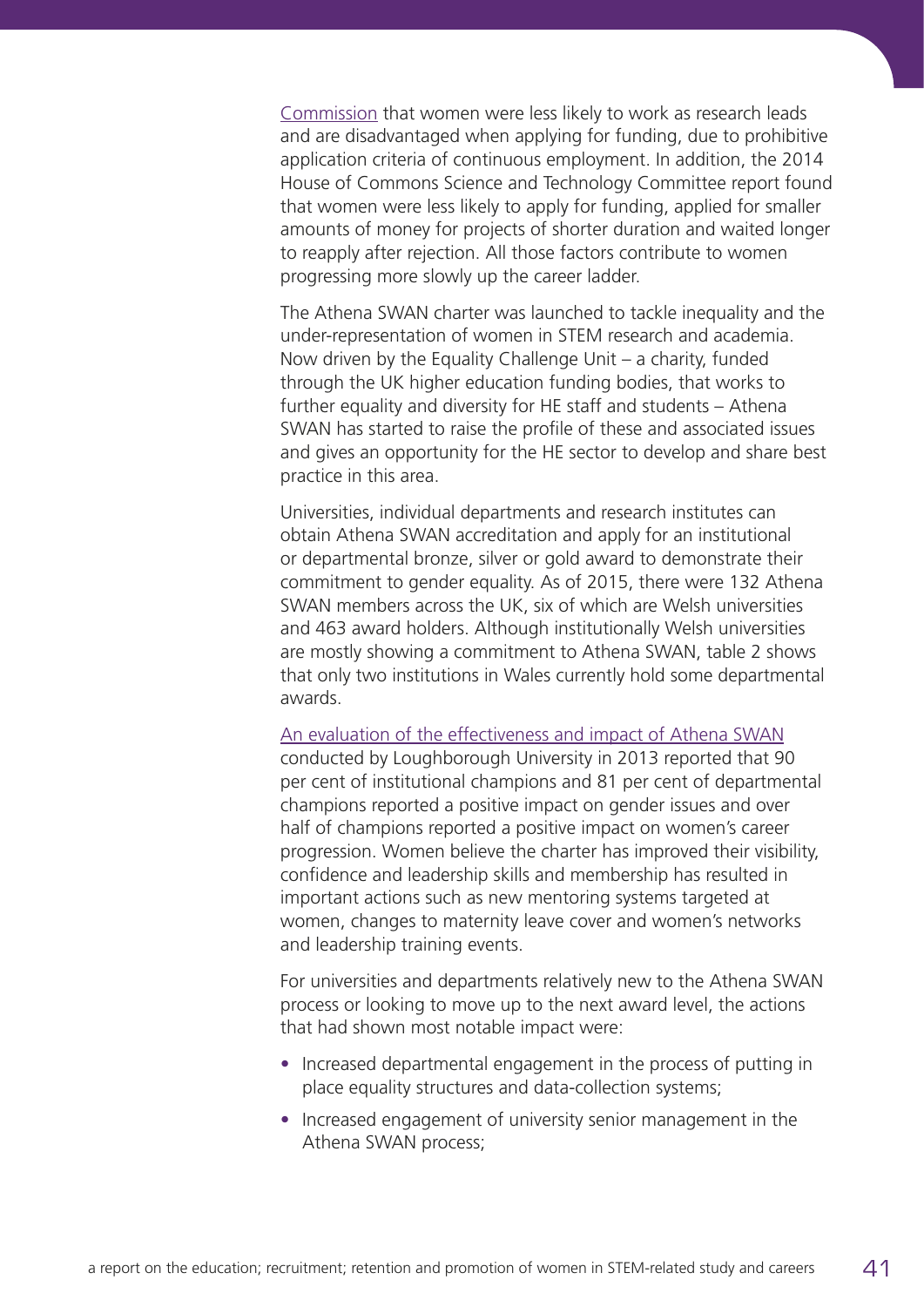| University                                 | <b>Member</b><br>since | <b>Athena SWAN</b><br><b>Awards</b>                                                                                                                                                                                                                                                                                          | <b>Main</b><br>contact |
|--------------------------------------------|------------------------|------------------------------------------------------------------------------------------------------------------------------------------------------------------------------------------------------------------------------------------------------------------------------------------------------------------------------|------------------------|
| Aberystwyth<br>University                  | 2011                   | <b>Institutional:</b> bronze                                                                                                                                                                                                                                                                                                 | Female                 |
| <b>Bangor University</b>                   | 2010                   | <b>Institutional:</b> bronze                                                                                                                                                                                                                                                                                                 | Female                 |
| Cardiff Metropolitan<br>University         | 2012                   | None at end 2015                                                                                                                                                                                                                                                                                                             | Female                 |
| Cardiff University                         | 2006                   | <b>Institutional: bronze</b><br><b>Departmental:</b><br>Biosciences: bronze<br>Chemistry: bronze<br>Dentistry: bronze<br>Engineering: bronze<br>Medicine: bronze<br>Pharmacy &<br>pharmaceutical<br>sciences: silver<br>Psychology: bronze<br><b>Healthcare Sciences:</b><br>silver<br>Optometry & vision<br>science: bronze | Female                 |
| Glyndŵr University*                        |                        |                                                                                                                                                                                                                                                                                                                              |                        |
| Swansea University                         | 2007                   | <b>Institutional: bronze</b><br><b>Departmental:</b><br>College of Human and<br>health sciences: bronze<br>College of Medicine:<br>bronze<br>College of Science:<br>bronze                                                                                                                                                   | Female                 |
| University of South<br>Wales               | 2012                   | <b>Institutional:</b> bronze                                                                                                                                                                                                                                                                                                 | Female                 |
| University of Wales,<br>Trinity St. David* |                        |                                                                                                                                                                                                                                                                                                                              |                        |

# **Table 2: Members of Athena SWAN. (Source: Equality Challenge Unit, 2015)**

\*These two universities offer STEM courses but are not Athena Swan members.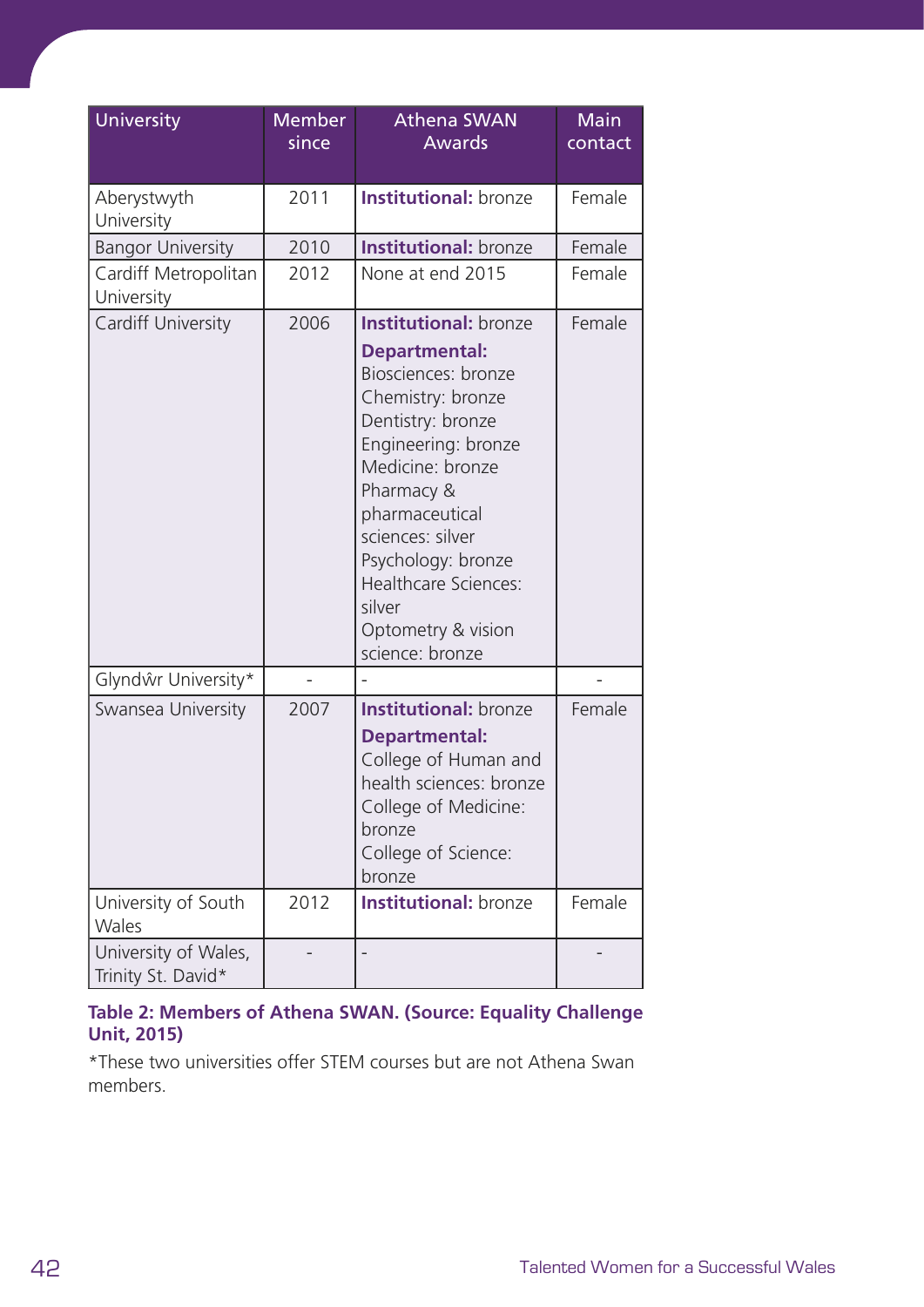- **•** Improved processes for promotion and reward/review panels, the development of mentoring systems targeted at women, the appointment of designated Athena SWAN officers and changes to the maternity leave cover process;
- **•** The development of women's networking and leadership training events.

According to the report, the most important actions taken since receiving an Athena SWAN departmental award were:

- **•** Enhanced communication within the department concerning equality and diversity matters, in particular the sharing of survey findings and proposed solutions;
- **•** Enhanced support and encouragement for women academics to apply for promotion;
- **•** Ensuring the voice of postdoctoral researchers was heard and acted upon.

[The 'Women Adding Value to the Economy' \(WAVE\) programme](http://www.cardiff.ac.uk/research/explore/research-units/women-adding-value-to-the-economy-wave) provided recommendations for employers with large STEM workforces principally in health and education on the key issues of recruitment, retention and progression for women in STEM careers. WAVE supported the employers with change management advice to embed the actions (WAVE, 2014):

**Recruitment** – to address the number of women who study STEM subjects but do not go into STEM careers:

- 1) Research decision factors/influences/barriers;
- 2) Create an internal careers advisory service that proactively offers coaching and mentoring to women studying STEM subjects;
- 3) Increase STEM students' exposure to business/commercialisation activities/ job shadowing in academia and in industry;
- 4) University or university/industry funded Fellowships for research only contracts (Welcome, Nuffield etc. only offer buy out of teaching time);
- 5) Review wording and images used in STEM recruitment.

**Retention** – to understand why women leave or do not progress at the same rate as men, and where there is dissonance with organisational values, career-track 'norms', work intensity, lack of flexibility or and barriers for women 'returners'.

1) Create clear career paths for teaching and research, teaching and scholarship, and research-only contracts;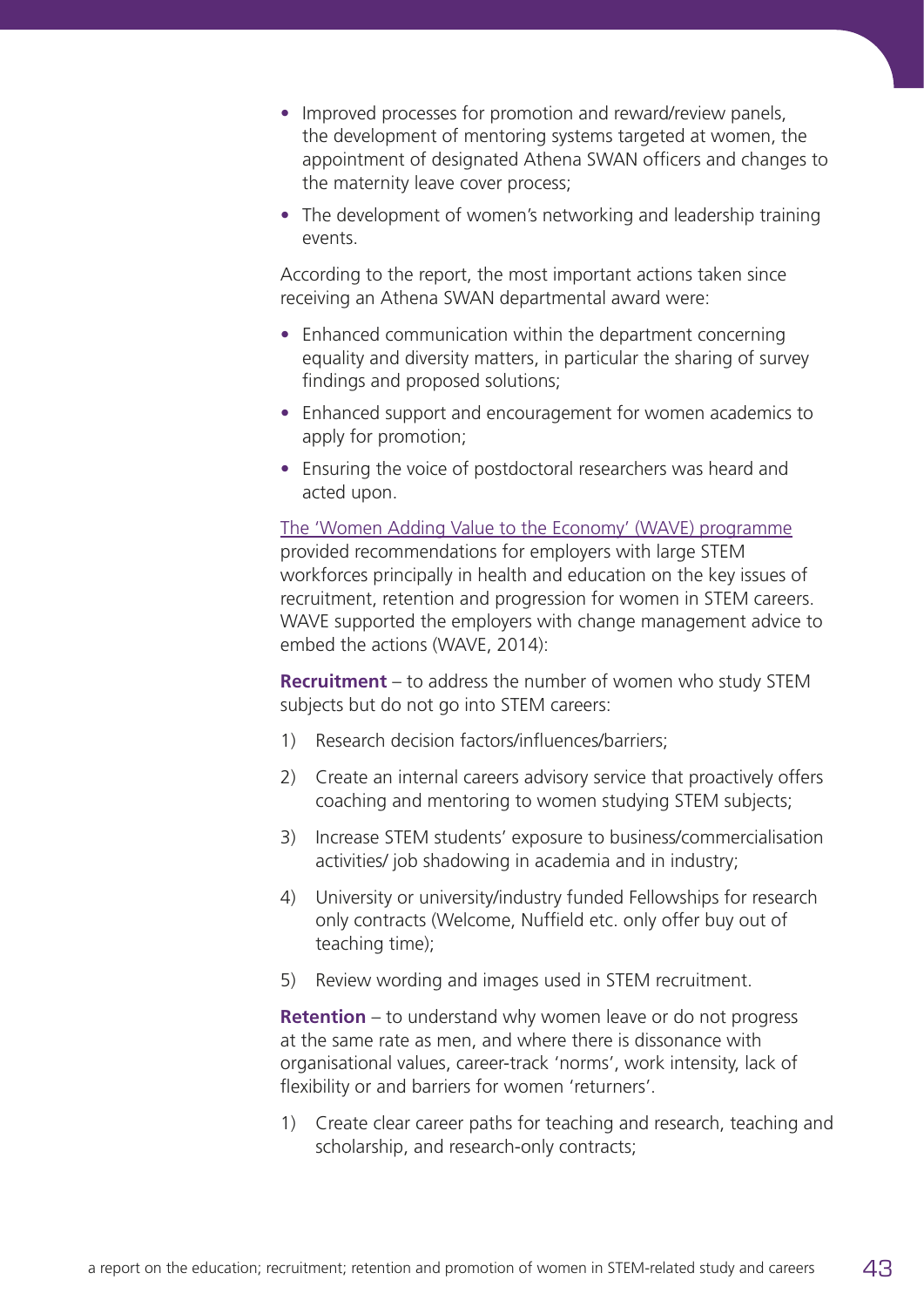- 2) Undertake research with staff to understand the impact of the organisational culture and values, and whether this creates particular dissonance for women;
- 3) Research the membership of formal and informal networks, and their influence on participation and citizenship within the university;
- 4) Data analysis of career progression for women who return to STEM careers after maternity/childcare leave;
- 5) Introduce a Returners Policy: for returners to work from any extended period of leave (maternity, paternity, parental, adoption, carer, career break) to ensure that people can catch up with skills, learn about changes in the organisation, request flexible working, and discuss their personal development plans;
- 6) Career Advancement Fellowships for women returners;
- 7) Implement Agile working arrangements, work towards these becoming the organisational norm;
- 8) Limit Fixed Term contracts to three, after which an application for a tenured position can be submitted for consideration;
- 9) Pay childcare costs and provide a carer so that women can attend conferences in the UK, Europe and international;
- 10) Unconscious bias training to address perception that women who have had career breaks to care for children are no longer career orientated.

**Progression** – women 'ceilinged' within academic or medical careers for the reasons above:

- 1) Analyse the rate of progression of women working on a parttime basis in higher graded jobs;
- 2 Create a Ready for promotion scheme a promotion panel is arranged once criteria are met, and mentoring/coaching for promotion offered;
- 3) Require gender balance on all school, college, university committees, recruitment, promotion and award panels;
- 4) Undertake research to discover the importance of line management endorsement for promotion/promotion panels;
- 5) Make staff progression part of line managers' personal development reviews;
- 6) Include non-traditional evidence in promotion decisions;
- 7) Provide Job-Shadowing and Job-Swapping opportunities throughout career pathways, not just for new entrants.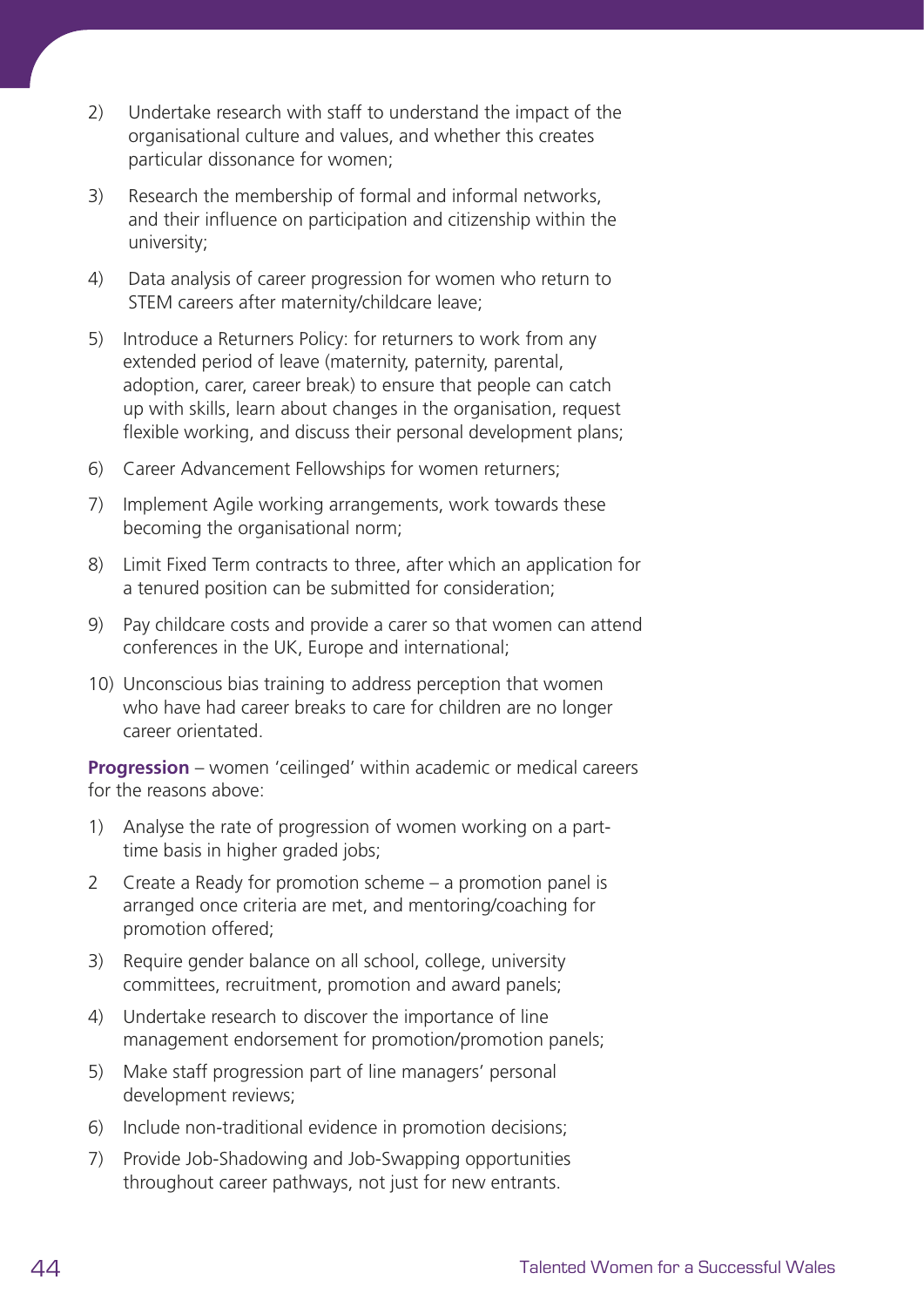## **Recommendations:**

**Welsh universities** should:

- **•** take account of candidates' breaks for maternity / parental leave when short-listing for academic and research posts or when considering for promotion;
- **•** encourage research departments to provide STEM researchers returning after a career break protected time in their workload and targeted mentoring to enable them to lead on research funding applications;
- **•** demonstrate their commitment to equality in STEM by achieving an Athena SWAN institutional award or ensuring they have publicly-stated equivalent standards in place. ª (with **HEFCW** encouraging).
- **•** sponsor dedicated academic fellowships for researchers returning from a career break. ª (with **HEFCW** also).
- **•** cause the 'Women in STEM; industry and education' network, when established, to host a STEM employers' conference, for STEM employers to share best practice and promote opportunities for women returners.
- **•** integrate WAVE measures within Athena Swan actions plans in Higher Education, and in medical careers when Athena Swan is rolled out with health providers.
- **• Research councils** should undertake further work, building on their work showing female applicants for grant funding as being less successful than equivalent male applicants; other **funding bodies** should be encouraged to look at their gender percentages for research grants and that **Welsh universities**  collect data on this problem in their institution.

## **Employers' role – Business and industry**

It is essential that returning to a career is as seamless as possible to encourage women to stay in STEM-related professions. If women do not return, their knowledge and work experience will be wasted and their potential contribution to future STEM innovation will be lost. If more women return and remain in STEM careers, the STEM workforce will become more diverse and representative of the population and the pool of female role models for future generations of scientists and engineers will become increasingly rich.

For employers, there is also a price for losing skilled employees who need to be replaced, incurring recruitment and training costs. Retention is a more cost effective approach, especially for small and medium-sized enterprises (SMEs).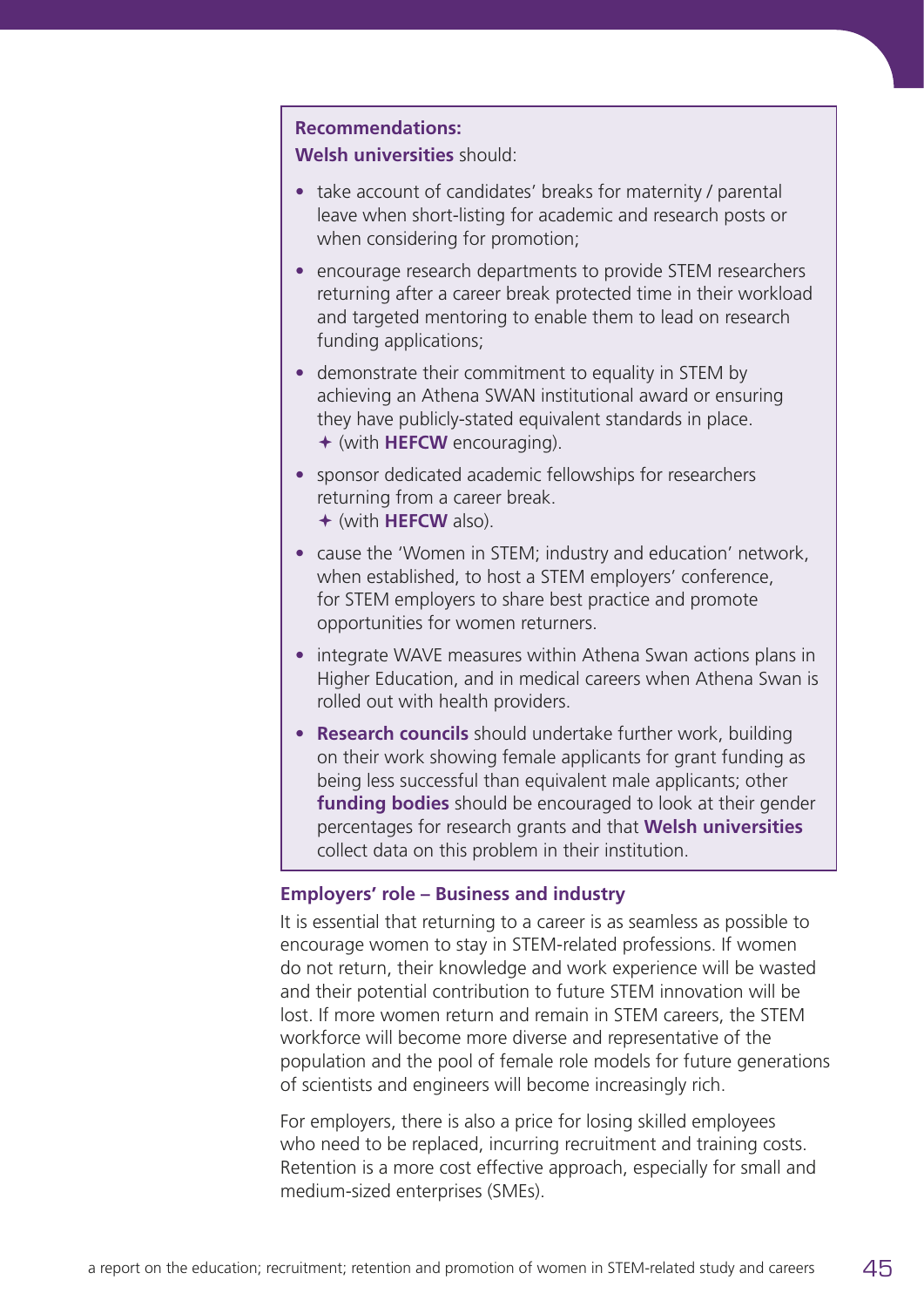## **The gender pay-gap and gender segregation**

Although, on average, people in STEM occupations earn 20 per cent more than in other sectors (CaSE, 2014), women in management roles are paid less than their male counterparts. The Chartered Management Institute (CMI) reported a staggering gender pay gap among all managers in Wales of £3,771 in 2014, with male managers earning an average of £30,387 compared with £26,616 for female managers. Salary figures for 2014 show that a 'mid-life pay crisis' is also hitting female managers, with women aged 40-plus earning 34 per cent less than men. To earn the same as a male manager over a career, a woman would have to work the equivalent of over 14 years more. Findings from the 2015 survey of 72,000 UK managers reveal that women working in equivalent full-time roles now earn 22 per cent less than men. This is equivalent to their being unpaid for one hour and 40 minutes of each working day, if they received the male rates – a total of 57 working days every year,

Analysis of the data from the 2015 National Management Salary Survey highlights pay imbalances across the UK's professional workforce. For men and women of all ages and in all professional roles the gender pay gap now stands at £8,524, with men earning an average of £39,136 and women earning £30,612. In 2014, the pay gap stood at £9,069, or 23 per cent (CMI 2015).

The pay gap rises to £14,943 for senior or director-level staff, with men earning an average of £138,699 compared with the average for women of £123,756. Women managers are also missing out across all levels when it comes to bonuses, with the average man's bonus of £4,898 almost twice that of the average woman's bonus of £2,531 (CMI 2014).

A survey, conducted in 2014 by Prospect; Women in Manufacturing; TRS and the Women's Engineering Society, sought to understand the barriers to women entering or returning to STEM careers. Of the 5,000 respondents, 30 per cent were not currently working in STEM. Despite the generally attractive salaries on offer in STEM occupations (see CaSE, 2014), respondents cited a poor level of pay, in comparison with other sectors, as the biggest single reason given for not returning. The survey found that STEM qualifications opened the door to better remuneration in other sectors where women found greater flexibility, speed of career progression and better general working environments.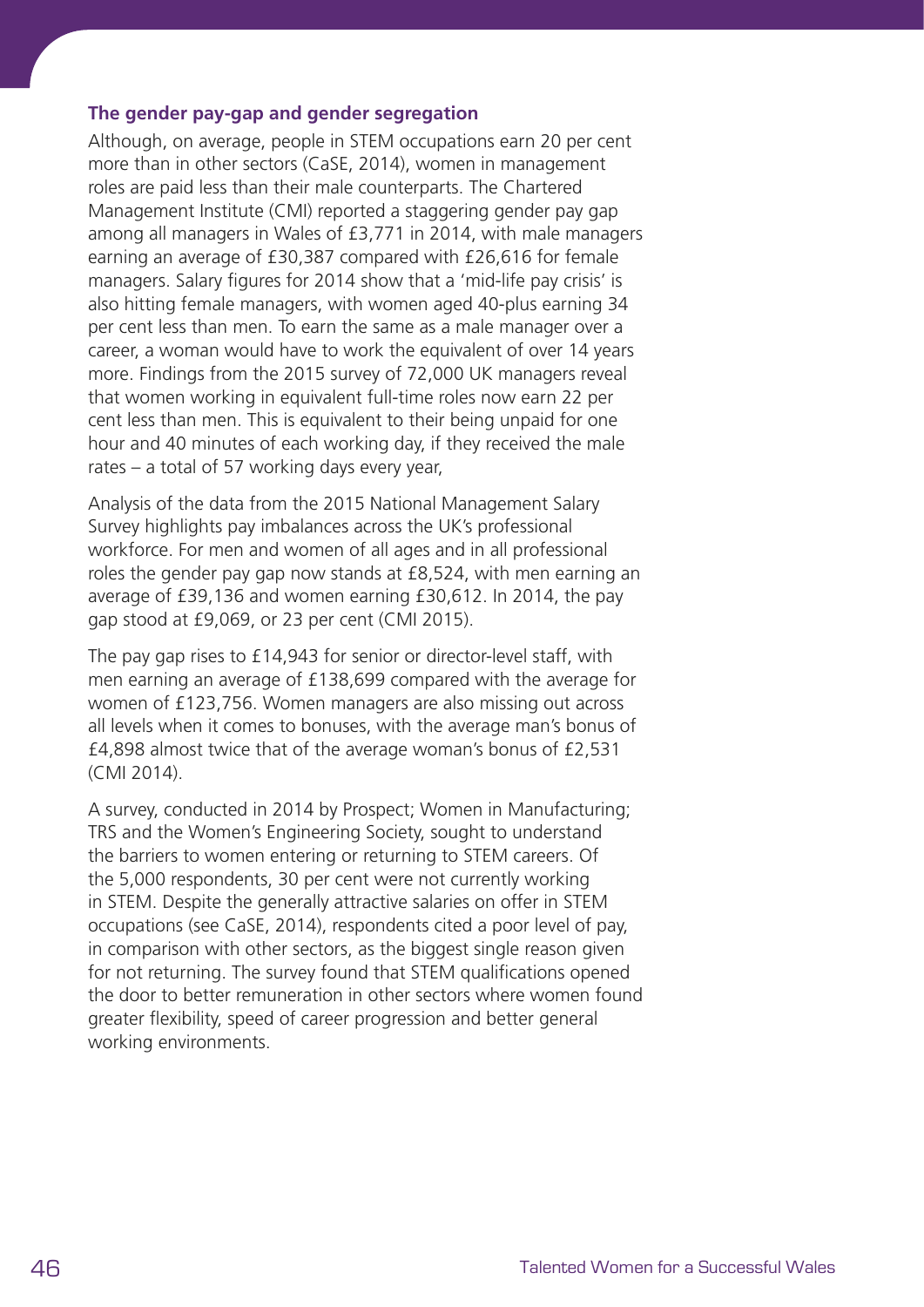#### **Recommendations:**

- **• Anchor companies** and **employer bodies** to encourage employers to adopt models of best practice in retaining women after career breaks.
- **•** The '**Business Wales**' service should provide further advice, guidance and support to employers on equality and diversity issues.
- **• Businesses** should support campaigns to eliminate the gender pay gap, such as that element in the 'Women Adding Value to the Economy' (WAVE) project.
- ª (**Welsh Government** to encourage and facilitate).

## **Training and development**

Findings from the House of Commons Science and Technology Committee (2014) suggest that before applying for a promotion, women tend to wait until they have all the essential and desirable criteria, whereas men are more likely to take their chances. Interventions aimed at encouraging women to apply for promotions could be very beneficial.

The problem is most acute for women returning after a career break, as their knowledge can be out of date by the time they return, particularly since STEM-related fields are often very fast moving. In addition to support and training for returners to update their knowledge, 'keeping in touch' days during periods of leave could also be extremely beneficial. Ideally, initiatives to encourage returners to resume STEM roles after a career break should be embedded into University strategic equality plans but we appreciate that they have been finalised recently and will only be reviewed in 2020.

#### **Recommendations:**

**Welsh universities** and **Major STEM businesses** should:

- **•** provide coaching, mentoring and training for employees in workload management, career development and managing work/life balance;
- **•** develop 'keeping in touch' strategies to help researchers maintain and update their scientific knowledge and skills while on maternity or parental leave.

ª (**Welsh Government** to encourage and facilitate).

## **Work culture**

In 2012, the CMI presented [evidence to the Business, Innovation and](http://www.managers.org.uk/~/media/Angela%20Media%20Library/pdfs/Policies/Women%20in%20the%20Workplace.pdf)  [Skills Committee on Women in the Workplace.](http://www.managers.org.uk/~/media/Angela%20Media%20Library/pdfs/Policies/Women%20in%20the%20Workplace.pdf) In its submission, CMI stated: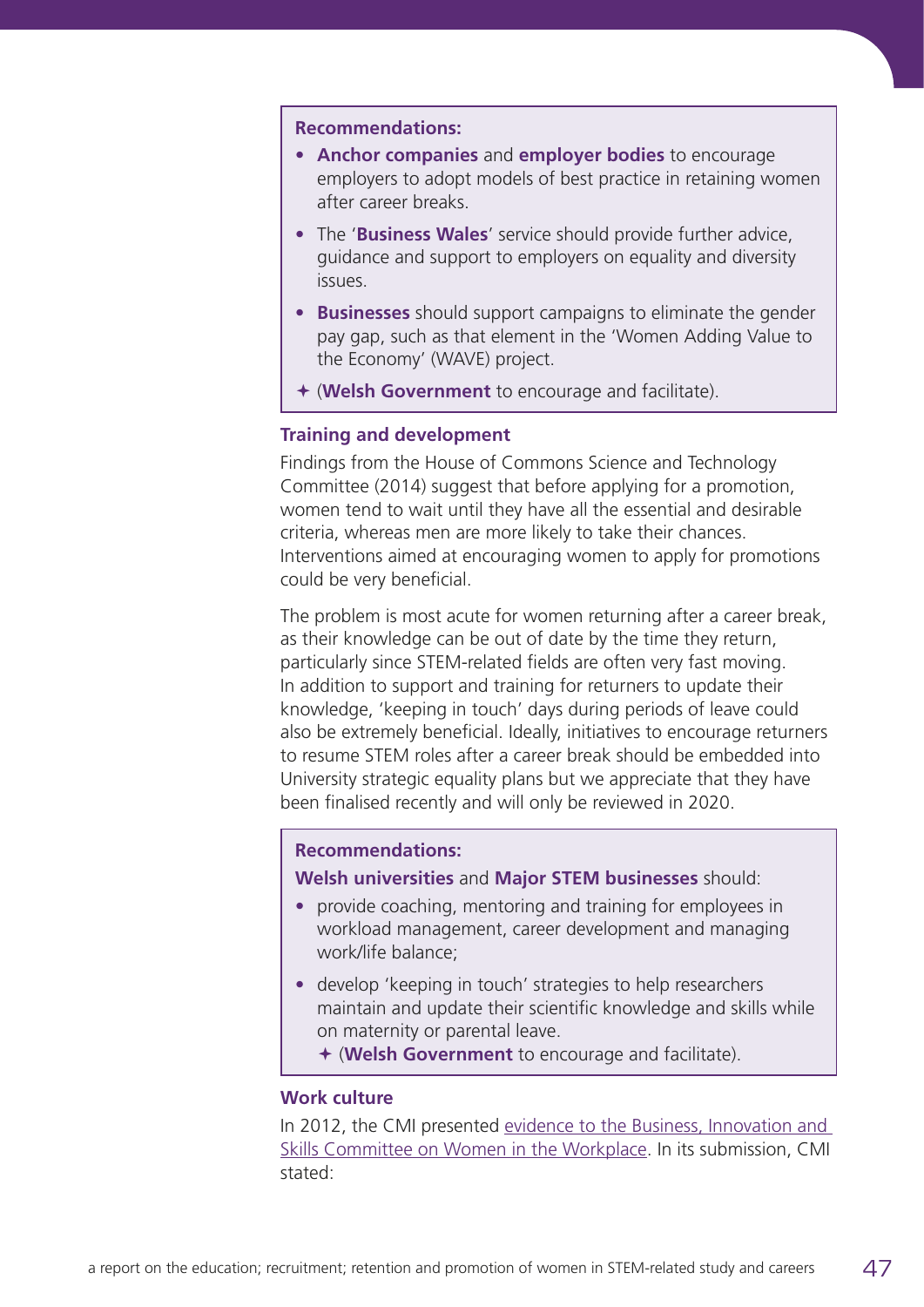'while progress has been made, issues persist regarding both pay and career progression for women. More needs to be done to change corporate cultures and […] more transparency would help encourage the worst offenders to take action. Research shows that companies who embrace gender diversity and have one or more women on their board perform better compared to those who do not. However, for lasting progress to be made, efforts should not focus solely at the board level, but also on creating a strong talent pipeline of women at all levels in the workplace.'

A number of recommendations to employers made here are not gender specific, but address the broader work culture. When an organisation introduces policies to accommodate women returners, such as part-time or flexible working and mentoring programmes, it is important that such policies are available for all groups of staff and are promoted as positive change. Indeed there are organisational and learning benefits in encouraging more men to take up these opportunities; mentoring provides two-way learning opportunities for both mentors and participants (de Vries, J, 2011).

In some organisations, the attitude still prevails that anyone working part-time or flexibly is not as committed or productive as those who work long hours on a full-time basis. This perception will only be tackled if it is recognised that flexible working arrangements constitute a positive overall culture change for everyone.

The CMI report states:

 'flexible working can have huge benefits for employers and employees alike, which is why CMI's members have consistently supported the extension of the right to request by around two to one. In addition, around one in five female managers (22 per cent) cite family commitments as a barrier to progression, while they are also more likely than men to mention 'work-life balance' when asked what would attract them to a new job. CMI's annual 'Future Forecast' report surveys our members on their preferred policy options for the year ahead. Sixty-two per cent of respondents supported extending the right to flexible working, however this rises to 75 per cent when looking at female respondents, although it only ranked tenth for male managers (59 per cent in favour). Despite this difference, the figures clearly show this is a popular measure among managers. […] Flexible working is highly valued by staff and can make a real difference to their lives. As a result it generates a lot of goodwill and enthusiasm for the company. That alone is of huge benefit to employers.'

The report concludes that managers have a pivotal role to play in making flexible working a success, by focusing on managing the results that employees achieve and not simply the hours they spend at a desk.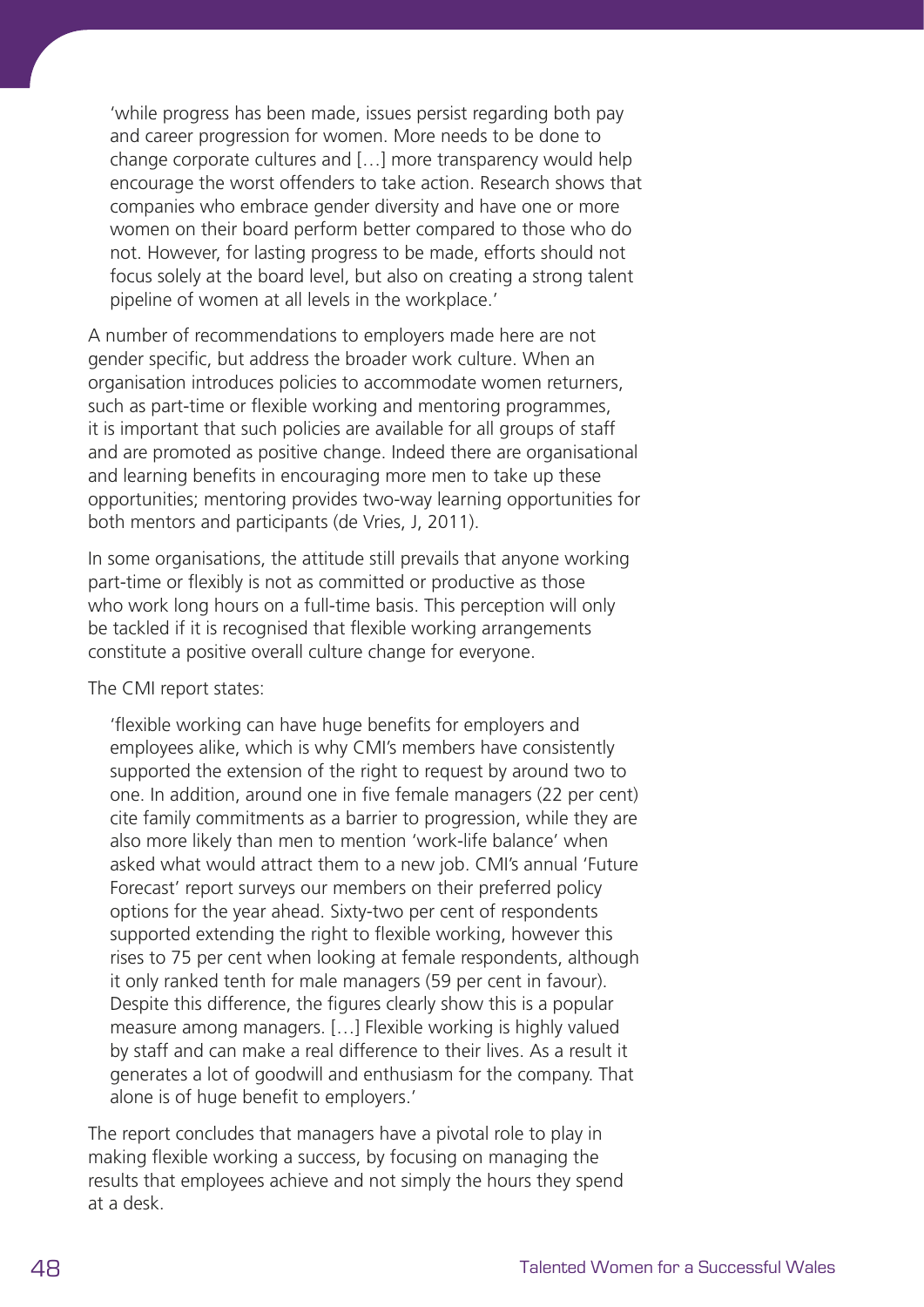The long-hours culture of many STEM jobs makes it is particularly challenging to combine careers with family commitments. One obvious solution is for employers to offer quality part-time job opportunities. In many STEM employers, however, jobs have not been designed to accommodate part-time working, leaving employees in the position of missing out on important meetings and – in academia – with less time to conduct research. The Royal Society of Edinburgh (RSE) recommends that STEM employers should 'address the issue of job design' for women and men (RSE, 2012). A similar rethink of job design in Wales, improving flexible working options for both women and men, would be greatly beneficial. Moving away from the language of part-time/full-time work to describing hours worked and role would contribute to this culture change.

'Until more flexible and/or part-time working becomes the norm for men as well as women, it is likely to be negatively stereotyped.' – (Norma Jarboe 2013)

We would like to see the positive promotion of role models, not only of women in STEM who successfully balance career and family life but also of men working flexibly or part-time, either in a STEM occupation themselves or so as to allow their female partners to invest more time in a STEM career. This would help challenge the popular assumption that women should take on the majority of caring responsibilities.

When designing and implementing policies to help women returners, it is vital to consider how these policies could impact positively on everyone. Flexible and part-time working options for men would not only make for a positive culture change and allow women to share childcare responsibilities with their partners, they would also relieve many men from the burden of the long-hours culture and allow them to participate more fully in family life.

Many businesses appreciate the benefits of flexible working, for instance:

- improved competitiveness;
- **•** an opportunity to extend operating hours, which could lead to increased profits;
- **•** better staff morale due to greater job satisfaction;
- **•** reduced level of sickness and therefore reduced costs of associated absences;
- **•** increased efficiency and saving on overheads through some staff working from home;
- **•** ability to attract and retain a more diverse workforce and reduce recruitment costs;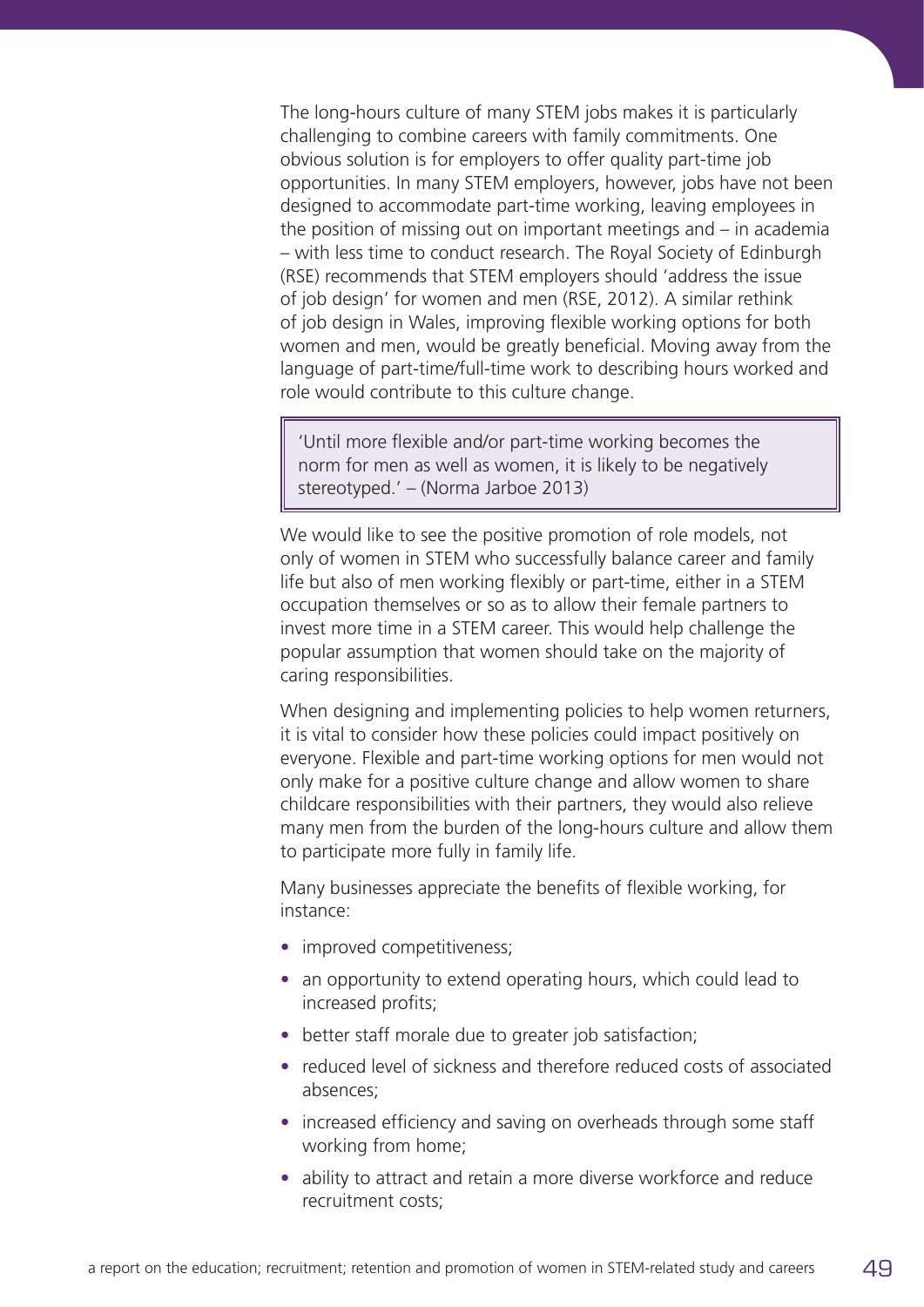**•** lower rates of staff turnover as staff who might otherwise have left can be offered hours they can manage.

Peter Boucher describes what flexible working looks like in the era of mobile technology and promotes its benefits to employers:

'Flexible working' is more than just working from home. It's about working from wherever you need to be, whether that's from a café with a client, a customer's HQ or during your commute. By making best use of technology such as audio and video-conferencing, instant messenger and mobile internet, this can be achieved while strengthening collaboration and enhancing a sense of community between colleagues – even if employees aren't physically in the same place.' (In 'How Flexible Working Can Benefit you and your Employee' (Source: [http://gu.com/p/3f4mb/sbl\)](http://gu.com/p/3f4mb/sbl)

Flexible working would also help those women and men with STEM skills and qualifications who cannot find suitable vacancies within a convenient commuting distance of their homes. This is a particular problem in rural areas, such as mid-Wales. In a recent survey of women in STEM in Wales, 53.3 per cent of respondents stated this was a significant issue (Chwarae Teg, 2012).

A separate point concerning recruitment material in Welsh can be made. It is note-worthy that in the Welsh language many job titles have been traditionally assigned genders, according to historic views. Best practice has ensured that such job titles are rendered in a gender-neutral way.

## **Recommendations:**

- **• men and women working in STEM** professions should exercise their right to request flexible working and shared parental leave
	- ª (**Welsh Government**, **anchor companies** and **employer bodies** to encourage and facilitate).

**Major STEM businesses** should:

**•** provide unconscious bias training: firstly for staff involved in recruitment and promotion, then all line managers, in due course.

ª (The **Welsh Government** to encourage and facilitate).

## **The Welsh Government**

In 2014, the National Assembly for Wales' Enterprise and Business Committee report ['Science, Technology, Engineering and](http://www.senedd.assembly.wales/documents/s31151/Report%20-%20September%202014.pdf)  [Mathematics Skills'](http://www.senedd.assembly.wales/documents/s31151/Report%20-%20September%202014.pdf) recommended that the Welsh Government:

'…work with STEM employers to develop support structures… providing more flexible and family-friendly working environments.'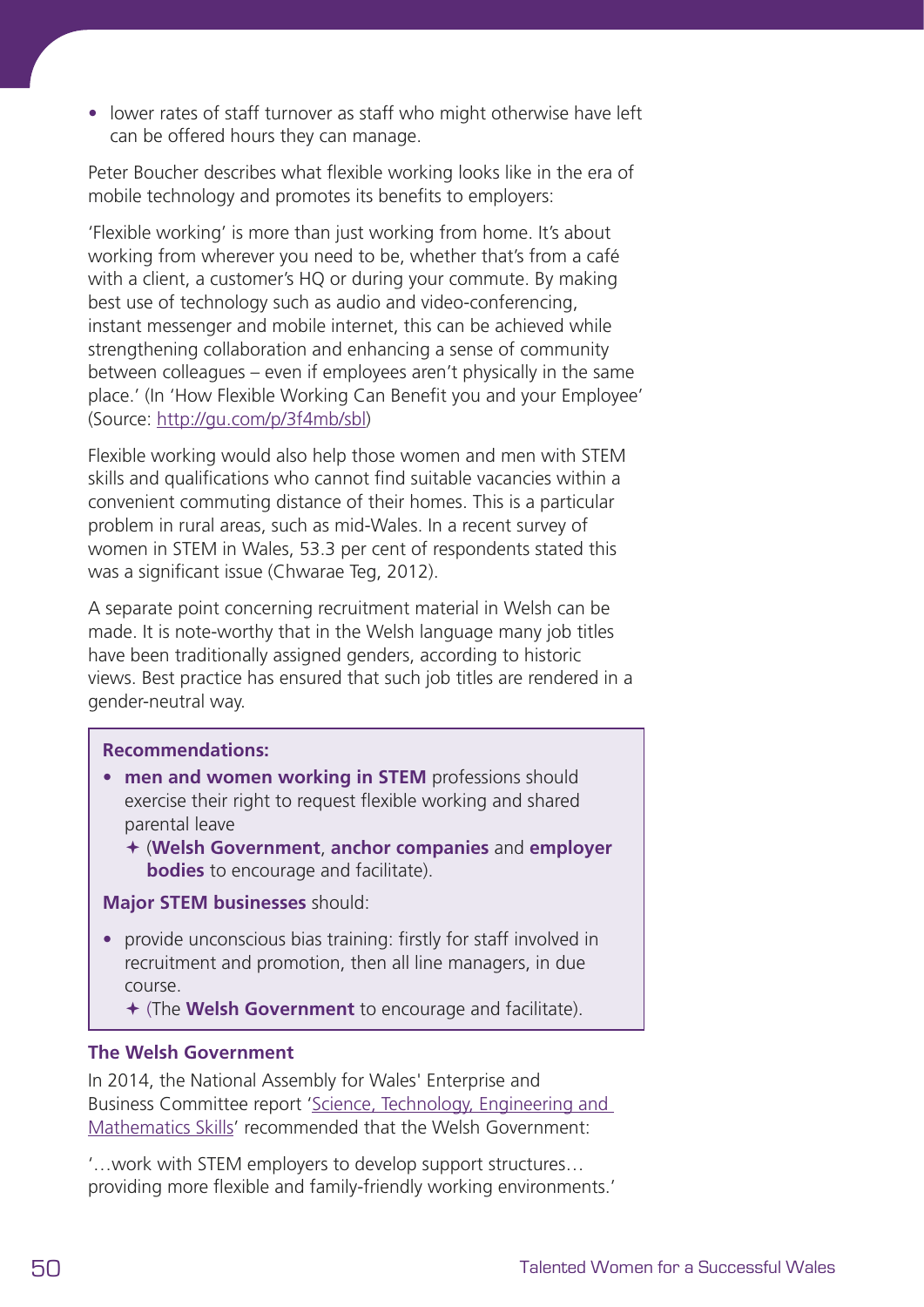A report from Cardiff University (2011) entitled [Insight into ill](http://www.cardiff.ac.uk/socsi/resources/insight11.pdf)[treatment in the workplace: patterns, causes and solutions](http://www.cardiff.ac.uk/socsi/resources/insight11.pdf) identifies employees' lack of awareness of their rights, benefits and employers' obligations as a key factor in fostering inequality. In Wales, only 18 per cent of workers felt 'very well informed' about their rights, compared to 26 per cent in England and 30 per cent in Scotland.

The [survey](http://www.cardiff.ac.uk/socsi/resources/insight11ax.pdf) underpinning this report showed that workers have good awareness of their rights in relation to discrimination and paid maternity leave, but relatively poor knowledge of their rights regarding flexible working and unpaid leave. A greater awareness of rights in Wales, alongside public encouragement for both women and men to take parental leave, would help promote a more equal allocation of caring responsibilities and career opportunities between the genders.

The authors place the responsibility for raising awareness of rights in the workplace firmly with employers and line managers. We also see a role for the Welsh Government in encouraging businesses and providing or facilitating any additional information, advice and guidance on good practice which can be provided. The Business Wales [website](http://business.wales.gov.uk/govuk/flexible-working/overview) already has considerable material on flexible working rights and duties and related policies.

The availability of accessible, high-quality childcare is a critical issue for working parents, whichever sector they work in. Eight out of ten families in Wales with children under 15 use childcare and the majority pay for it. Childcare in the UK is particularly expensive. Families here pay more for childcare than in any other country in Europe, except for Switzerland. The Family and Childcare Trust's 2015 survey of childcare costs revealed that parents spend, on average, more than £7,500 a year on childcare for two children, more than the annual cost of a typical mortgage.

The high cost of childcare is linked to the need to maintain safe supervision levels and also to our national reliance on the private and not-for-profit sectors to provide most such services. The Family and Childcare Trust concluded that only 5 per cent of Welsh local authorities provide enough out-of-school childcare for 12 to 14-yearolds, a significantly lower proportion than in England or Scotland.

The Welsh Government provides support to help local authorities with out-of-school childcare, via the Out of School Childcare [Grant](http://gov.wales/newsroom/people-and-communities/2014/141218-funding-out-of-school-childcare/?lang=en). In 2015-16 the grant provided £2.3m to local authorities to help them provide good quality and affordable out-of-hours childcare. The Flying Start programme provides 12.5 hours a week of high quality childcare to eligible 2 to 3 year olds, targeting the most disadvantaged communities. We applaud the expansion of the programme, which has doubled the number of children benefitting from 18,000 to 36,000 but we believe that more needs to be done.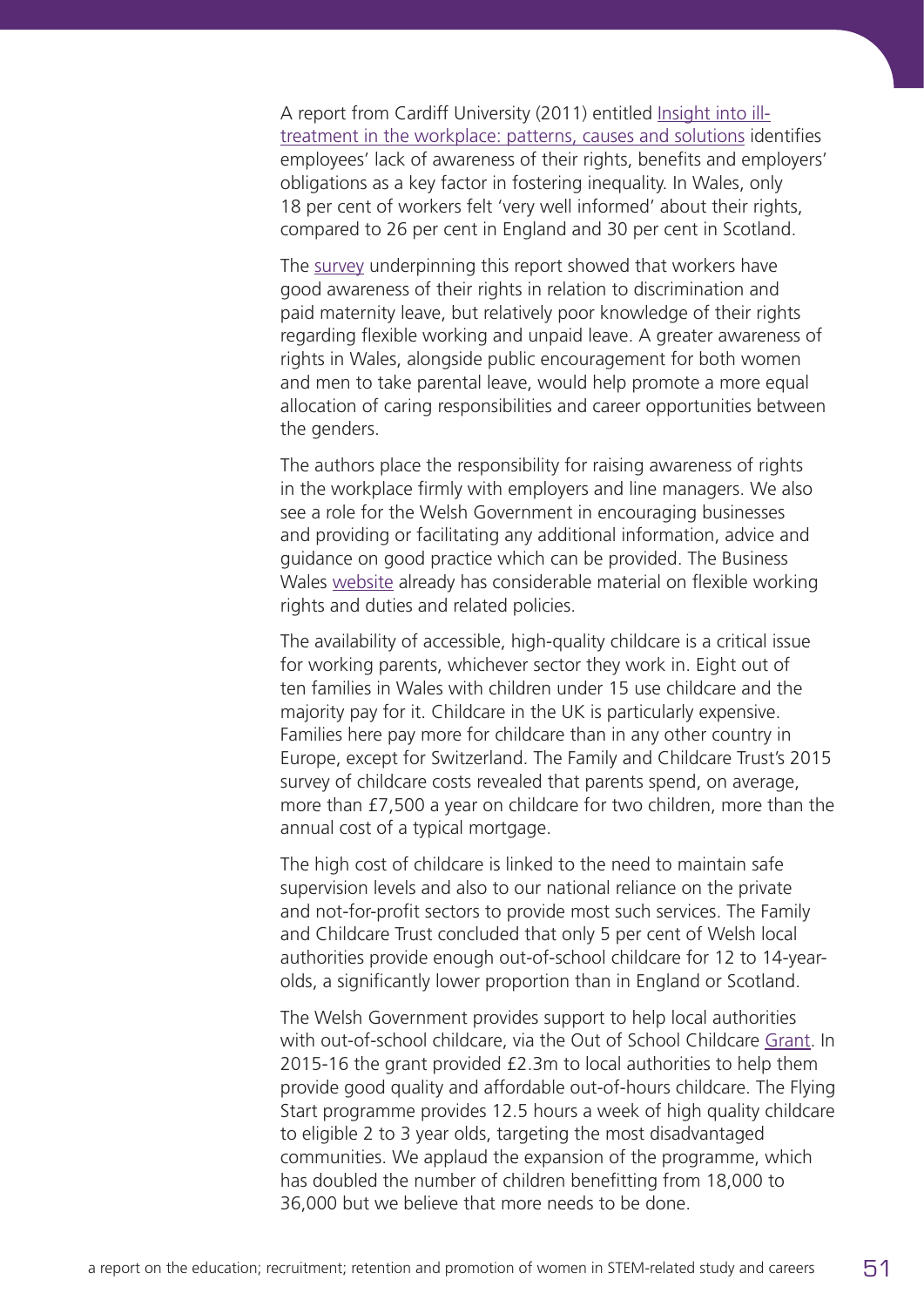Besides Flying Start, people on low incomes can receive some help to pay for childcare through the tax credits system. Families who are not eligible for tax credits, however, have fewer options. Some employers offer childcare vouchers under a HMRC-backed 'salary sacrifice' programme and a new tax-free childcare scheme is scheduled to begin in 2017. This is a welcome measure but it will not address the continued problem of an inadequate and inflexible supply of childcare.

We agree with the conclusion of the Welsh Governmentcommissioned [Graham Review,](http://gov.wales/topics/educationandskills/earlyyearshome/independent-review-of-childcare-and-early-education-registration-regulation-and-inspection-exectutive-summary-and-recommendations/?lang=en) which argued that, over the long term, Wales should aspire to a universal offer of high-quality early childhood care and education for all of its pre-school children. This would be good for working parents and good for children. International evidence indicates that those countries which invest most heavily in early years care and education, such as Denmark and Sweden, have lower rates of child poverty and higher rates of social mobility, as well as a better record on gender inequality (Ben-Galim, 2011).

#### **Recommendations:**

**•** Businesses should be provided with specific advice on how to attract, retain and support women in the STEM workforce. ª (The **Welsh Government**, **anchor companies** and employer bodies to advise, encourage and facilitate the action above).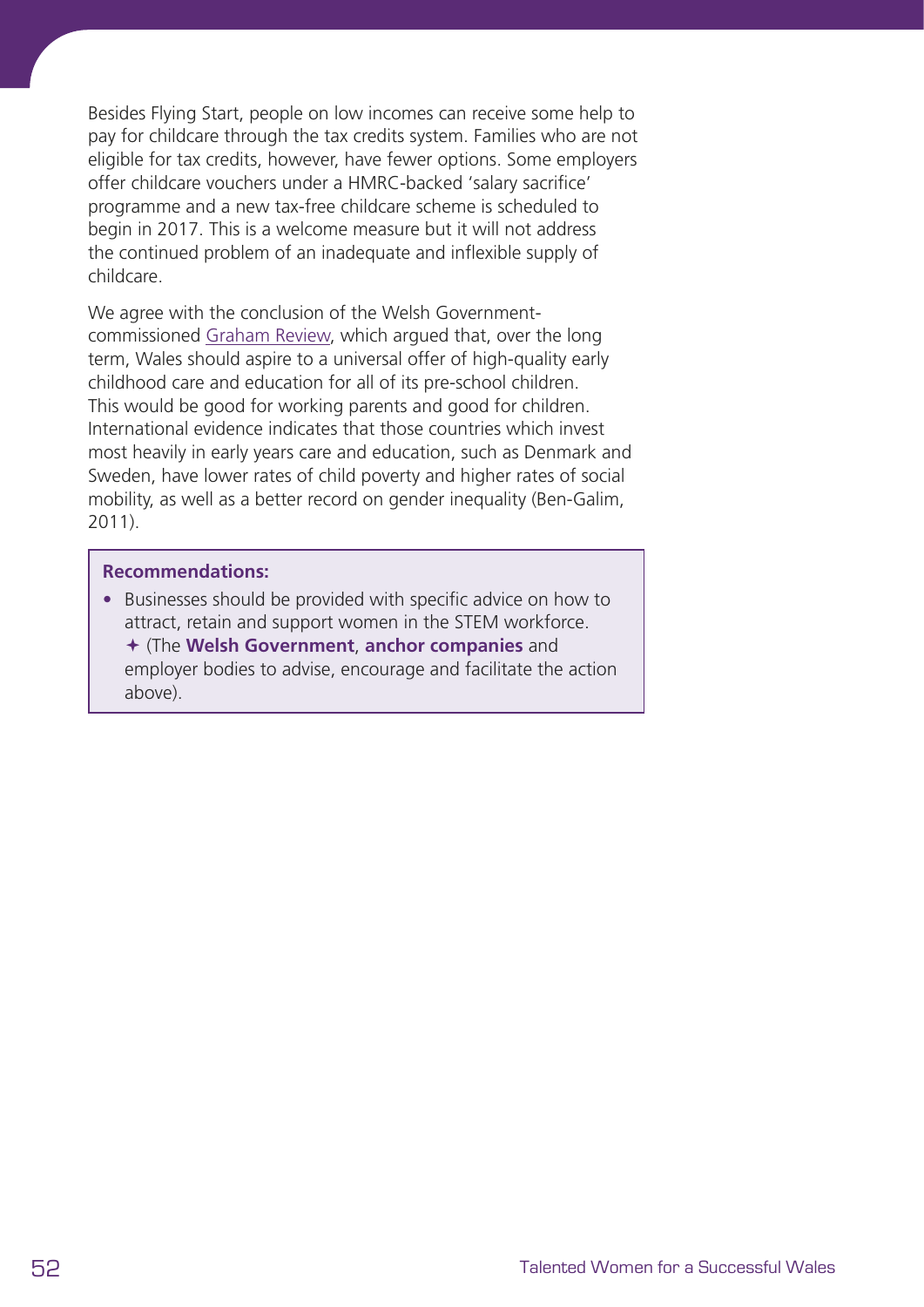| Intervention                                                                                                                                                                                                      | Impact                                                                                                                                                                                    | Context & content                                                                                                                                                                                                                                                                                                                         |                                                                                                                                                                                                                                                                                                                |                                                                                                                                                                                                                                                                                                                                    |
|-------------------------------------------------------------------------------------------------------------------------------------------------------------------------------------------------------------------|-------------------------------------------------------------------------------------------------------------------------------------------------------------------------------------------|-------------------------------------------------------------------------------------------------------------------------------------------------------------------------------------------------------------------------------------------------------------------------------------------------------------------------------------------|----------------------------------------------------------------------------------------------------------------------------------------------------------------------------------------------------------------------------------------------------------------------------------------------------------------|------------------------------------------------------------------------------------------------------------------------------------------------------------------------------------------------------------------------------------------------------------------------------------------------------------------------------------|
| <b>Details</b>                                                                                                                                                                                                    | effect<br>Core                                                                                                                                                                            | Knowledge                                                                                                                                                                                                                                                                                                                                 | Maturity                                                                                                                                                                                                                                                                                                       | Complexity                                                                                                                                                                                                                                                                                                                         |
| <b>Actions by organisations</b>                                                                                                                                                                                   |                                                                                                                                                                                           |                                                                                                                                                                                                                                                                                                                                           |                                                                                                                                                                                                                                                                                                                |                                                                                                                                                                                                                                                                                                                                    |
| https://genderedinnovations.<br>JnivofTromPromotionProj.<br>The Promotion Project<br>stanford.edu/institutions,<br>Simulates the academic<br>professorial promotion<br>University of Tromsø<br>process<br>pdf     | opportunity to advance<br>should apply when the<br>$\overline{\phantom{0}}$<br>Women are confiden<br>that they are ready<br>for promotion and<br>becomes available                        | Based on evidence that<br>promotion even when<br>women are reluctant<br>to self-nominate for<br>ready.                                                                                                                                                                                                                                    | successfully tested in<br>University of Tromsø,<br>$2010 - 2011$ at the<br>Developed and<br>Norway                                                                                                                                                                                                             | the promotion criteria and<br>designed to increase self-<br>better understanding of<br>confidence by enabling<br>reproducible approach,<br>Simple and easily<br>processes                                                                                                                                                          |
| http://www.cerri.fraunhofer.<br>Uses participatory approach<br>to enhance the variety and<br>scope of innovation ideas<br>Fraunhofer Gesellschaft<br>de/en/projekte/discover-<br>Discover Markets<br>markets.html | the<br>$\dot{\circ}$<br>are outside the formal<br>not based in research<br>idea creation process<br>innovation system (e.<br>abs) are engaged in<br>Women (and other<br>user' groups) who | 100 ideas produced in the<br>implementation potential<br>by Fraunhofer engineers.<br>context of rehabilitation,<br>70 were judged as ready<br>some the engineers said<br>for implementation and<br>As an example, of the<br>were better than their<br>are validated for their<br>by the 'non-experts'<br>The ideas produced<br>own ideas. | been further improved<br>team in 2010 and has<br>Responsible Research<br>The Discover Market<br>Schraudner and her<br>devised by Martina<br>applications. It has<br>Geselschaft, Berlin<br>led to the creation<br>method has been<br>through different<br>of the Centre for<br>and Innovation<br>at Fraunhofer | and for a range of technical<br>market opportunities closer<br>tested and the process can<br>The method has been well<br>technical knowledge and<br>ecosystems, i.e. bringing<br>death' in the innovation<br>be replicated elsewhere<br>topics. It is a useful and<br>crossing the 'valley of<br>a novel approach for<br>together. |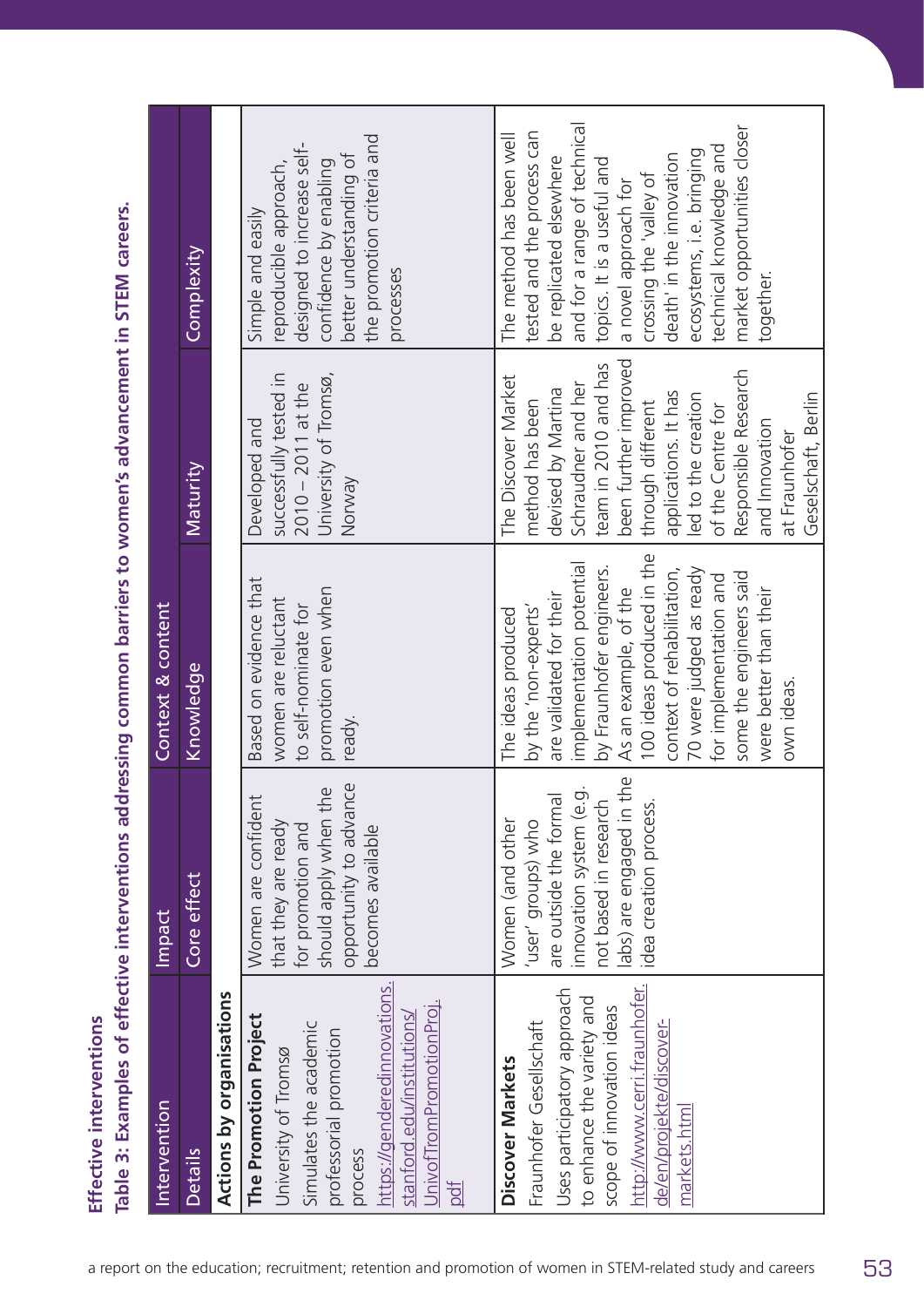|                                       | Intervention                                                                                                                                                                                                    | <b>Impact</b>                                                                                                                                                                                                                                                     | Context & content                                                                                                                                                                                                                                                                                                                                     |                                                                                                                                                                                                                                                                                                                                                  |                                                                                                                                                                                                                                                                                                                                                          |
|---------------------------------------|-----------------------------------------------------------------------------------------------------------------------------------------------------------------------------------------------------------------|-------------------------------------------------------------------------------------------------------------------------------------------------------------------------------------------------------------------------------------------------------------------|-------------------------------------------------------------------------------------------------------------------------------------------------------------------------------------------------------------------------------------------------------------------------------------------------------------------------------------------------------|--------------------------------------------------------------------------------------------------------------------------------------------------------------------------------------------------------------------------------------------------------------------------------------------------------------------------------------------------|----------------------------------------------------------------------------------------------------------------------------------------------------------------------------------------------------------------------------------------------------------------------------------------------------------------------------------------------------------|
|                                       | Details                                                                                                                                                                                                         | Core effect                                                                                                                                                                                                                                                       | Knowledge                                                                                                                                                                                                                                                                                                                                             | Maturity                                                                                                                                                                                                                                                                                                                                         | Complexity                                                                                                                                                                                                                                                                                                                                               |
|                                       | labs, or companies find hard<br>scientific or technical and<br>other problems research<br>to identify solutions to<br>www.innocentive.com<br>Uses crowdsourcing<br><b>InnoCentive</b><br>to solve.              | ensures that all available<br>participate in innovation<br>talent can be harnessed<br>engineers outside the<br>formal system (i.e. not<br>Women scientists and<br>to improve outcomes.<br>problem solving. This<br>or research labs) can<br>based in universities | - performed significantly<br>solvers - known to be in<br>http://dash.harvard.edu/<br>scientific establishment<br>the 'outer circle' of the<br>dataset of 166 science<br>over 12,000 scientists<br>developing successful<br>revealed that female<br>challenges involving<br>Analysing a unique<br>better than men in<br>handle/1/3351241<br>solutions. | has been operating for<br>www.innocentive.com<br>several years. (Nature.<br>formal research and<br>internal, firm-based<br>R&D problems, also<br>innovation through<br>the 'leaky pipeline'<br>taps to the female<br>com is one of the<br>'markets' to solve<br>successfully uses<br>phenomenon.<br>talent 'lost' to<br>The method<br>partners.) | a solution and are rewarded<br>earning of the existence of<br>Innocentive website. Upon<br>select to attempt to create<br>for their efforts if they are<br>the problem, solvers self-<br>by organisations on the<br>Problems are broadcast<br>successful.                                                                                                |
| Talented Women for a Successful Wales | employment after a career<br>www.daphenjacksontrust.<br>Daphne Jackson Trust<br>fellowships designed to<br>enable return to STEM<br>Daphne Jackson Trust<br>Retraining research<br>Fellowships<br>break.<br>COM | employability in STEM<br>update their research<br>after a career break.<br>Women (and men)<br>the opportunity to<br>are provided with<br>competences and<br>improve future                                                                                        | The scheme was set up by<br>lab (including in industry).<br>The scheme was set up in<br>Daphne Jackson, the first<br>1987. It involves a 2-year<br>woman Physics professor<br>part time research-based<br>university or a research<br>retraining fellowship,<br>hosted usually at a<br>in the UK.                                                     | completion and return<br>The scheme achieves<br>97 per cent success<br>rate of fellowship<br>to STEM related<br>employment.                                                                                                                                                                                                                      | a proposal that shows how<br>applicants. The applicant is<br>since adopted by in the UK<br>supervisor and to structure<br>Similar schemes have been<br>by Wellcome and by STFC.<br>responsible for finding the<br>the research retraining will<br>host organisation and the<br>improve employability.<br>acts as advisers to the<br>A team of ex fellows |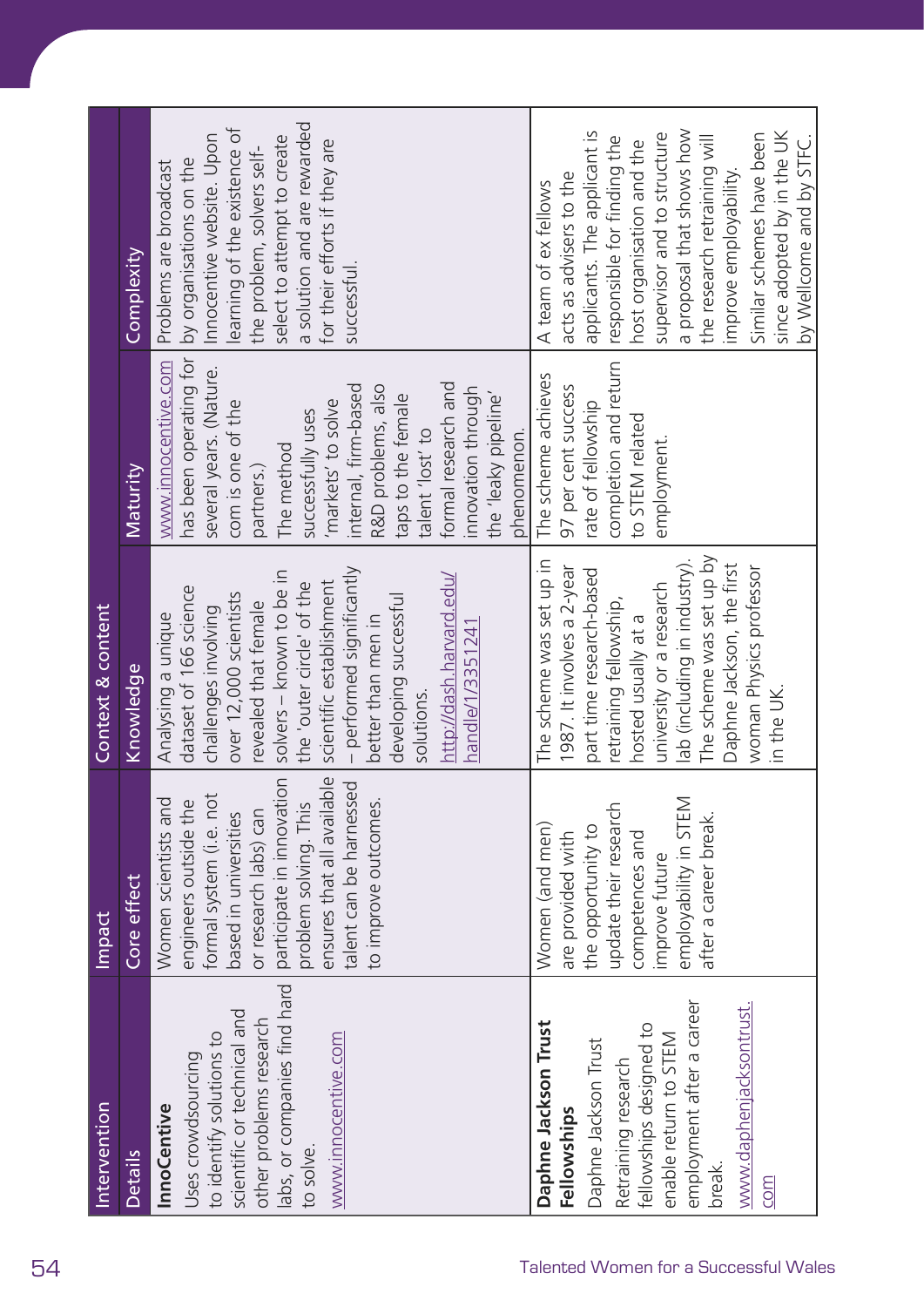|                                                                                                            | Intervention               | <b>Impact</b>                                 | Context & content          |                          |                              |
|------------------------------------------------------------------------------------------------------------|----------------------------|-----------------------------------------------|----------------------------|--------------------------|------------------------------|
| a report on the education; recruitment; retention and promotion of women in STEM-related study and careers | <b>Details</b>             | Core effect                                   | Knowledge                  | <b>Maturity</b>          | Complexity                   |
|                                                                                                            | Equalitec                  | $\overline{c}$<br>1. Women returned           | 1. Designed and tested     | 1. According to          | 1. An advert was placed      |
|                                                                                                            | Portia                     | software development<br>through in-house (re) | by ThoughtWorks in         | Thoughtworks this        | in Metro newspaper;          |
|                                                                                                            | Two career support schemes |                                               | collaboration with Portia  | was a successful and     | 60 women applied,            |
|                                                                                                            | to help women re-establish | training                                      | as part of an EU funded    | a cheaper way to         | 12 were selected for a       |
|                                                                                                            | careers in ICT             | $\overline{C}$<br>2. Women returned           | project during 2006-2007.  | recruit talent than      | 3-month, in-house training   |
|                                                                                                            | http://www.portiaweb.org/  | ICT through in-house                          | A dozen women out of 60    | their traditional        | programme. The same          |
|                                                                                                            |                            | training and experience                       | applicants were selected   | route of using the       | competency assessment        |
|                                                                                                            | index.php/equalitec        | of project management.                        | for training in house      | service of external      | methods were used as under   |
|                                                                                                            |                            |                                               | on Java programming        | recruiting agencies.     | normal conditions. Four      |
|                                                                                                            |                            |                                               | and agile software         | Interestingly, the       | women were employed by       |
|                                                                                                            |                            |                                               | development methods.       | non-standard CVs of      | ThoughtWorks and eight       |
|                                                                                                            |                            |                                               | 2. Recruitment process     | these women would        | were placed elsewhere by     |
|                                                                                                            |                            |                                               | tested with Fujitsu        | have been rejected in    | Portia.                      |
|                                                                                                            |                            |                                               | Services in 2005-2007, in  | a normal recruitment     | 2. The women were            |
|                                                                                                            |                            |                                               | collaboration with Portia  | process for failing to   | retrained on the PRINCE      |
|                                                                                                            |                            |                                               | and Daphne Jackson Trust.  | match the company's      | methodology as part of the   |
|                                                                                                            |                            |                                               | Fujitsu Services needed    | expectations.            | project then put forward     |
|                                                                                                            |                            |                                               | project managers for their | 2. The selection         | to Fujitsu Services as       |
|                                                                                                            |                            |                                               | work on the NHS Health     | process used here        | candidates for the scheme.   |
|                                                                                                            |                            |                                               | Informatics programme      | was an adaptation of     | Fujitsu Services used their  |
|                                                                                                            |                            |                                               | and as part of this had to | the Daphne Jackson       | internal process to make the |
|                                                                                                            |                            |                                               | demonstrate commitment     | approach. The selected   | selection decisions.         |
|                                                                                                            |                            |                                               | to gender equality.        | women spent one          |                              |
|                                                                                                            |                            |                                               |                            | year at Fujitsu Services |                              |
|                                                                                                            |                            |                                               |                            | being trained on         |                              |
|                                                                                                            |                            |                                               |                            | project management       |                              |
|                                                                                                            |                            |                                               |                            | industry best practice.  |                              |
|                                                                                                            |                            |                                               |                            |                          |                              |
|                                                                                                            |                            |                                               |                            |                          |                              |
|                                                                                                            |                            |                                               |                            |                          |                              |
| 55                                                                                                         |                            |                                               |                            |                          |                              |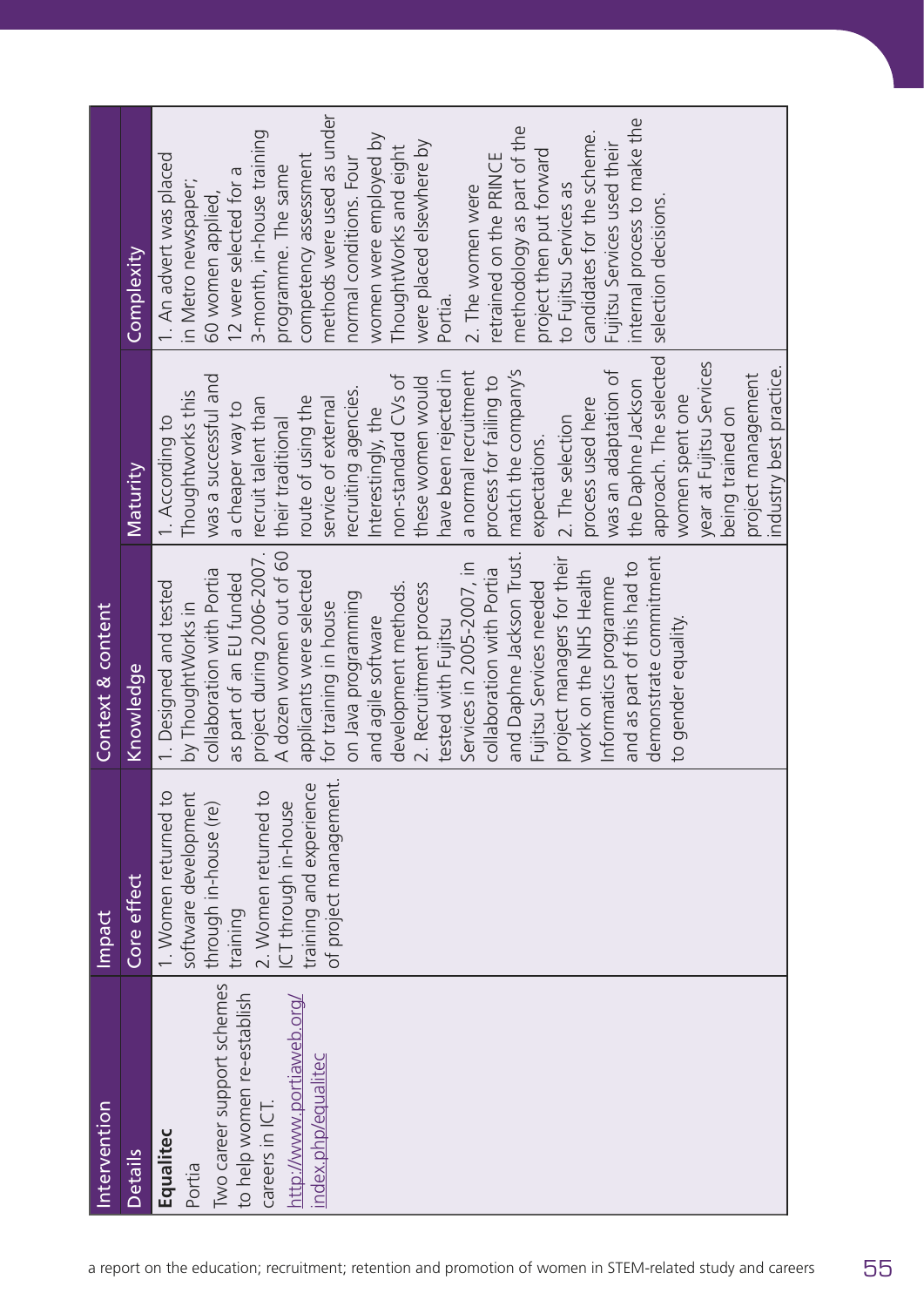| start of their science careers,<br>showing how diverse STEM<br>The three main criteria are:<br>needed details. The design<br>qualification; independent<br>good source of career role<br>models for women at the<br>institutions. It produced a<br>toolkit, which provides all<br>circumstances and needs<br>outstanding professional<br>leadership activities; and<br>The database provides a<br>was designed for use by<br>career pathways can be.<br>can be adapted to local<br>The scenario workshop<br>academic credentials.<br>Complexity<br>Fraunhofer, ETH Zurich<br>and Tel Aviv University<br>funded by the Elsevier<br>It could be offered on<br>new partners join the<br>developed and tested<br>continues to grow as<br>newly recruited PhDs<br>accumulated around<br>Foundation and has<br>career development<br>2000 entries during<br>in three institutions<br>as part of a project<br>a regular basis as a<br>created in 2000 by<br>support service for<br>the first 5 years. It<br>in three countries:<br>The database was<br>the Robert Bosch<br>Workshop was<br>The Scenario<br>Foundation.<br>Maturity<br>scheme.<br>as from senior institutional<br>eaders and senior women<br>about career-life demands<br>The aim of Academia Net<br>to have access to suitable<br>from other organisations<br>appoint female scientists<br>participatory activities in<br>The method is based on<br>from each other, as well<br>Society, Wellcome, Max<br>organisations in Europe.<br>research findings about<br>is to help organisations<br>career issues in science.<br>Workshop. Participants<br>learn from role models,<br>Among them are Royal<br>the form of a Scenario<br>candidates. It operates<br>other leading research<br>It provides a variety of<br>through partners who<br>the extensive body of<br>VDI, EMBO and many<br>wishing to recruit or<br>Context & content<br>select and nominate<br>research leaders, HR<br>suitable candidates.<br>Planck, Fraunhofer,<br>Knowledge<br>andscape in which their<br>Women are nominated<br>listed on the Academia<br>Women at early career<br>are possible; and learn<br>the variety of possible<br>institutions according<br>to specific excellence<br>criteria. Their CVs are<br>career pathways that<br>stage become better<br>to improve their self<br>database by leading<br>Net to enable easier<br>informed about the<br>of excellent women<br>career can develop;<br>for inclusion in the<br>(mainly) in Europe.<br>access to the pool<br>scientists working<br>European science<br>career model<br>Core effect<br><b>Impact</b> |
|------------------------------------------------------------------------------------------------------------------------------------------------------------------------------------------------------------------------------------------------------------------------------------------------------------------------------------------------------------------------------------------------------------------------------------------------------------------------------------------------------------------------------------------------------------------------------------------------------------------------------------------------------------------------------------------------------------------------------------------------------------------------------------------------------------------------------------------------------------------------------------------------------------------------------------------------------------------------------------------------------------------------------------------------------------------------------------------------------------------------------------------------------------------------------------------------------------------------------------------------------------------------------------------------------------------------------------------------------------------------------------------------------------------------------------------------------------------------------------------------------------------------------------------------------------------------------------------------------------------------------------------------------------------------------------------------------------------------------------------------------------------------------------------------------------------------------------------------------------------------------------------------------------------------------------------------------------------------------------------------------------------------------------------------------------------------------------------------------------------------------------------------------------------------------------------------------------------------------------------------------------------------------------------------------------------------------------------------------------------------------------------------------------------------------------------------------------------------------------------------------------------------------------------------------------------------------------------------------------|
| and how to resolve them.                                                                                                                                                                                                                                                                                                                                                                                                                                                                                                                                                                                                                                                                                                                                                                                                                                                                                                                                                                                                                                                                                                                                                                                                                                                                                                                                                                                                                                                                                                                                                                                                                                                                                                                                                                                                                                                                                                                                                                                                                                                                                                                                                                                                                                                                                                                                                                                                                                                                                                                                                                                   |
| and Post docs.                                                                                                                                                                                                                                                                                                                                                                                                                                                                                                                                                                                                                                                                                                                                                                                                                                                                                                                                                                                                                                                                                                                                                                                                                                                                                                                                                                                                                                                                                                                                                                                                                                                                                                                                                                                                                                                                                                                                                                                                                                                                                                                                                                                                                                                                                                                                                                                                                                                                                                                                                                                             |
|                                                                                                                                                                                                                                                                                                                                                                                                                                                                                                                                                                                                                                                                                                                                                                                                                                                                                                                                                                                                                                                                                                                                                                                                                                                                                                                                                                                                                                                                                                                                                                                                                                                                                                                                                                                                                                                                                                                                                                                                                                                                                                                                                                                                                                                                                                                                                                                                                                                                                                                                                                                                            |
|                                                                                                                                                                                                                                                                                                                                                                                                                                                                                                                                                                                                                                                                                                                                                                                                                                                                                                                                                                                                                                                                                                                                                                                                                                                                                                                                                                                                                                                                                                                                                                                                                                                                                                                                                                                                                                                                                                                                                                                                                                                                                                                                                                                                                                                                                                                                                                                                                                                                                                                                                                                                            |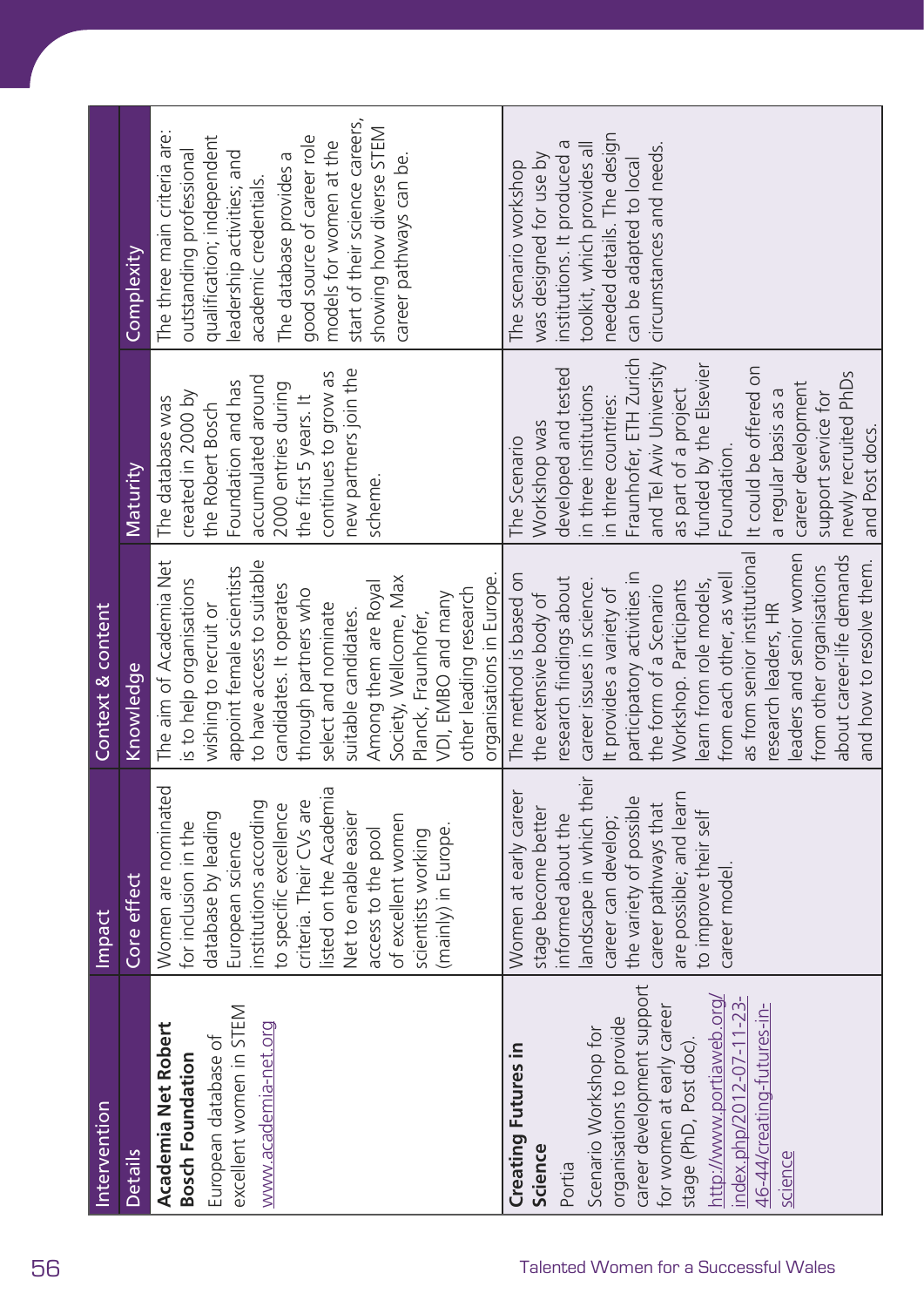| across the universities<br>Applications must fall<br>(astronomy, solar and<br>Complexity<br>work.<br>In 2013 it was decided<br>to enhance technically<br>and revise the content<br>of the Toolbox and for<br>This is a relatively new<br>Rutherford Fellowship<br>scheme but is guided<br>the DFG coordinated<br>details of the female<br>university is required<br>by similar excellence<br>criteria as the Ernest<br>researchers involved<br>equality to the DFG.<br>qualification. Each<br>and their levels of<br>figures on gender<br>to submit annual<br>programmes to<br>include precise<br>Maturity<br>awards.<br>working outside academic<br>candidates returning from<br>the proportion of women<br>additional fellowships, on<br>career level based on the<br>levels on the basis of the<br>top of the normal Ernest<br>Returner Fellowships are<br>proportion of women at<br>sets out targets for each<br>awarded to outstanding<br>'cascade' model, which<br>to significantly increase<br>The 'Research-Oriented<br>a career break or from<br>commission of experts<br>in 2008 on advice of a<br>Rutherford Fellowship<br>at all academic career<br>Standards on Gender<br>Equality' were set up<br>the next lower level.<br>awards, that can be<br>Knowledge<br>research.<br>academic employment.<br>at least two years, due<br>caring responsibilities<br>research of, normally<br>to, for example, long<br>term illness, family or<br>produced a 'Toolbox'<br>following a period of<br>process for checking<br>of equal opportunity<br>contains a collection<br>absence from active<br>examples and many<br>Germany's scientific<br>regularly monitored<br>measures, practical<br>or working in non-<br>progress. The DFG<br>Women (and men)<br>community, which<br>seeking to resume<br>A streamlined and<br>with resources for<br>a research career,<br>Core effect<br>helpful tips.<br>Fellowship enabling women<br>practices for universities to<br>women's advancement in<br>use to remove barriers to<br>(and men) to re-establish<br>principles dfa fundina/<br>Science and Technology<br>Standards on Gender<br>Returner Fellowships<br>Facilities Council (STFC)<br>Recommendations and<br>their academic careers<br>http://www.stfc.ac.uk/<br>en/research funding,<br>opportunities<br>returner-fellowships/<br>Research Oriented<br>funding/fellowships<br>http://www.dfg.de/<br>research oriented/<br>German Research<br>Foundation (DFG)<br>academic careers.<br>Equality<br>Details<br>equal<br>a report on the education; recruitment; retention and promotion of women in STEM-related study and careers | Intervention | Impact | Context & content |                                                                                                                                                                                          |
|-----------------------------------------------------------------------------------------------------------------------------------------------------------------------------------------------------------------------------------------------------------------------------------------------------------------------------------------------------------------------------------------------------------------------------------------------------------------------------------------------------------------------------------------------------------------------------------------------------------------------------------------------------------------------------------------------------------------------------------------------------------------------------------------------------------------------------------------------------------------------------------------------------------------------------------------------------------------------------------------------------------------------------------------------------------------------------------------------------------------------------------------------------------------------------------------------------------------------------------------------------------------------------------------------------------------------------------------------------------------------------------------------------------------------------------------------------------------------------------------------------------------------------------------------------------------------------------------------------------------------------------------------------------------------------------------------------------------------------------------------------------------------------------------------------------------------------------------------------------------------------------------------------------------------------------------------------------------------------------------------------------------------------------------------------------------------------------------------------------------------------------------------------------------------------------------------------------------------------------------------------------------------------------------------------------------------------------------------------------------------------------------------------------------------------------------------------------------------------------------------------------------------------------------------------------------------------------------------------------------------------------------|--------------|--------|-------------------|------------------------------------------------------------------------------------------------------------------------------------------------------------------------------------------|
|                                                                                                                                                                                                                                                                                                                                                                                                                                                                                                                                                                                                                                                                                                                                                                                                                                                                                                                                                                                                                                                                                                                                                                                                                                                                                                                                                                                                                                                                                                                                                                                                                                                                                                                                                                                                                                                                                                                                                                                                                                                                                                                                                                                                                                                                                                                                                                                                                                                                                                                                                                                                                                         |              |        |                   |                                                                                                                                                                                          |
|                                                                                                                                                                                                                                                                                                                                                                                                                                                                                                                                                                                                                                                                                                                                                                                                                                                                                                                                                                                                                                                                                                                                                                                                                                                                                                                                                                                                                                                                                                                                                                                                                                                                                                                                                                                                                                                                                                                                                                                                                                                                                                                                                                                                                                                                                                                                                                                                                                                                                                                                                                                                                                         |              |        |                   | receiving funding from DFG.<br>process of monitoring and<br>demonstrating progress<br>Well-defined and clear                                                                             |
|                                                                                                                                                                                                                                                                                                                                                                                                                                                                                                                                                                                                                                                                                                                                                                                                                                                                                                                                                                                                                                                                                                                                                                                                                                                                                                                                                                                                                                                                                                                                                                                                                                                                                                                                                                                                                                                                                                                                                                                                                                                                                                                                                                                                                                                                                                                                                                                                                                                                                                                                                                                                                                         |              |        |                   | physics, particle astrophysics,<br>and afford scope for original<br>within the remit of the STFC<br>cosmology, nuclear physics)<br>planetary science, particle<br>core Science Programme |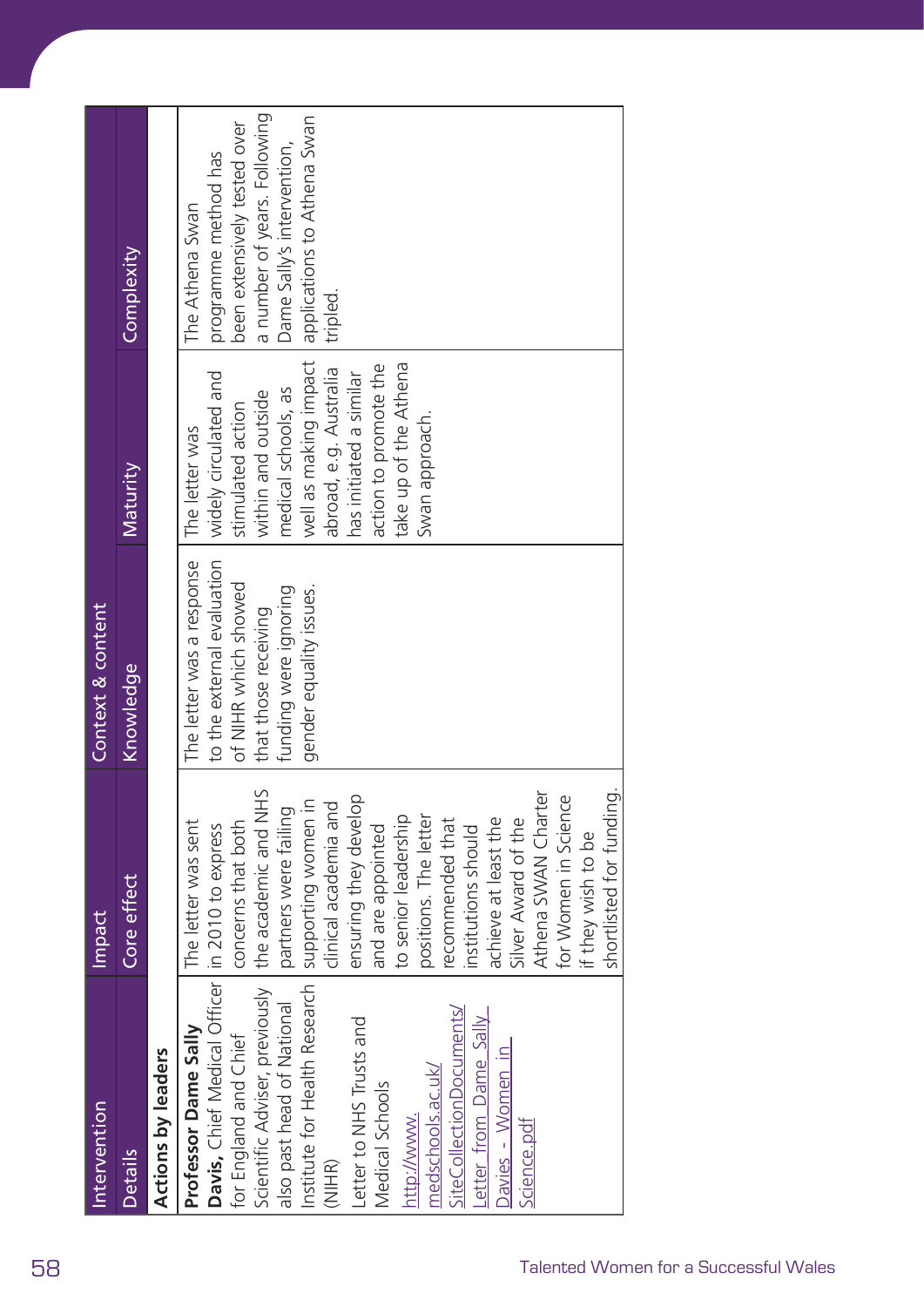| Maturity       | The additional funding<br>active for a number of<br>This scheme has been<br>needed to employ<br>is provided by the<br>the MSc students<br>University.<br>years.                                                                                                                                                                   |                                                                                                                                                                                                                     |                                                                                                          |
|----------------|-----------------------------------------------------------------------------------------------------------------------------------------------------------------------------------------------------------------------------------------------------------------------------------------------------------------------------------|---------------------------------------------------------------------------------------------------------------------------------------------------------------------------------------------------------------------|----------------------------------------------------------------------------------------------------------|
| Knowledge      | assigned to take on more<br>The woman involved has<br>how) to manage these<br>lab responsibilities, up<br>routine research tasks.<br>time. To help with the<br>the responsibility (and<br>flexibility in managing<br>women the required<br>assistants.                                                                            |                                                                                                                                                                                                                     |                                                                                                          |
| Core effect    | research careers through<br>support measures that<br>enable them manage<br>family life and career<br>researchers starting<br>connected to their<br>to remain strongly<br>a family are able<br>Young women<br>responsibilities                                                                                                     |                                                                                                                                                                                                                     |                                                                                                          |
| <b>Details</b> | career-life balance for young<br>Katja. Becker@ernaehrung.<br>Practical support enabling<br>pregnancy and maternity<br>Interdisciplinary Research<br>Professor Katja Becker<br>women scientists during<br>and Molecular Biology,<br>Chair of Biochemistry<br>Center, Justus Liebig<br>University Giessen<br><u>uni-giessen.de</u> |                                                                                                                                                                                                                     |                                                                                                          |
|                | Complexity                                                                                                                                                                                                                                                                                                                        | and institutional support.<br>depend on departmental<br>its implementation does<br>The scheme is effective<br>and not expensive but<br>to two MSc students are<br>the opportunity to learn<br>The scheme allows the | (Table 3 compiled by Elizabeth Pollitzer, available at: http://www.portiaweb.org/index.php/publications) |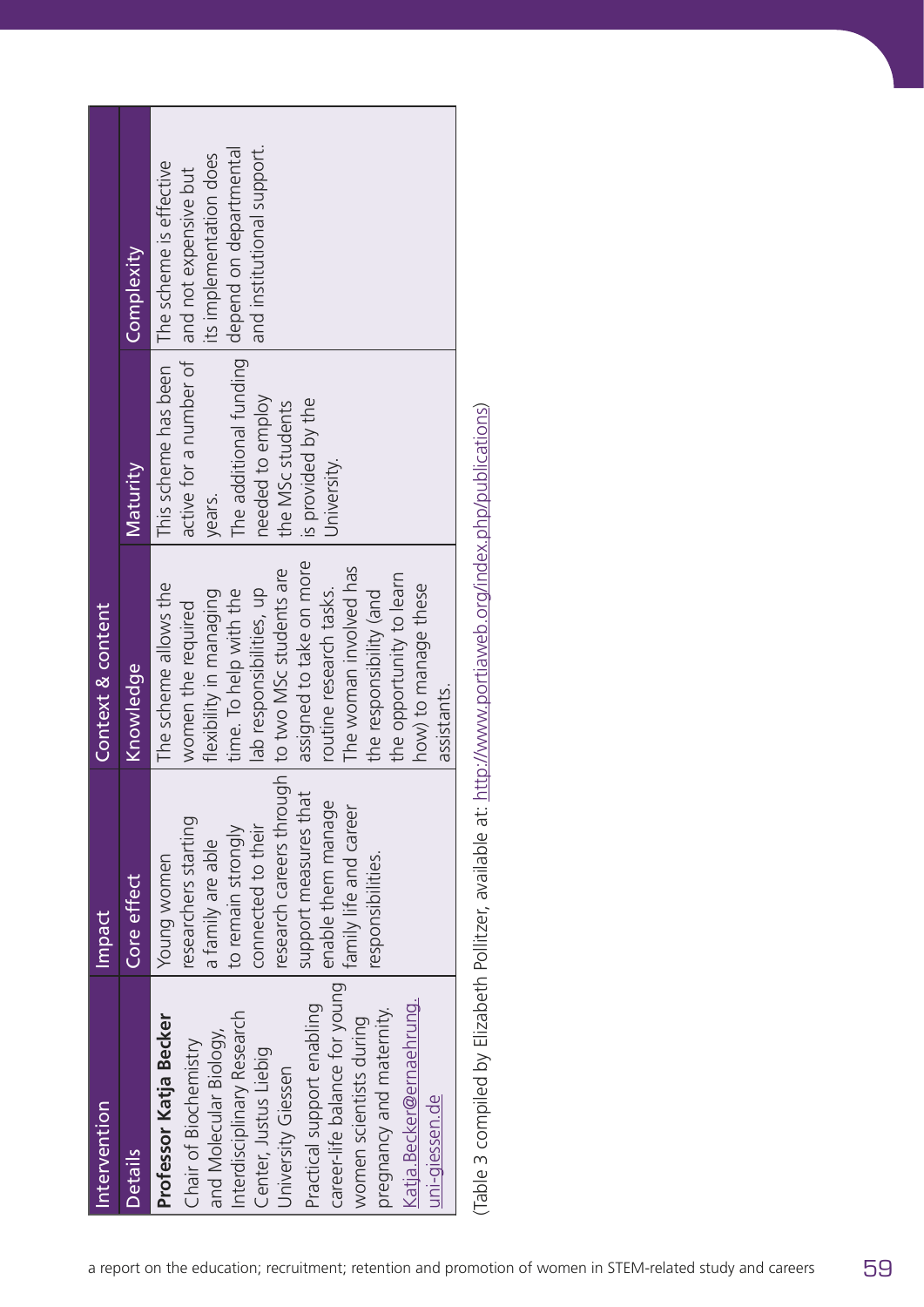## **Wales**

The Sêr Cymru National Research Network for Low Carbon, Energy and the Environment launched [Returning Fellowships](http://www.nrn-lcee.ac.uk/documents/NRN-LCEE_ReturningFellowships_CallDocument.pdf) in June 2015 for researchers returning to work after maternity, paternity, adoption leave, other caring responsibilities or an illness. The funding of £20,000 per returner can pay for replacements for administrative or teaching duties, travel and subsistence to establish new collaborations for research and travel to conferences.

The Women Adding Value to the Economy (WAVE) Programme was funded by the European Social Fund through the Welsh Government (WG), and key partners: the University of South Wales, The Women's Workshop @ BAWSO and Cardiff University. The aim of WAVE was to understand and 'interrupt' the ways in which gender pay inequalities are consistently reproduced through occupational segregation in employment and self-employment, through the ways in which 'women's work' is valued and contracted and through the operation of pay systems The WAVE research team, within the School of Sciences at Cardiff University, worked with collaborating employers to understand how the employment structure can result in women being over-represented in low paid jobs and not progressing at the same rate as men in professional careers, such as those in STEM.

Following data analysis, the WAVE team provided recommendations for action, and then supported employers through providing change management expertise to embed change in organisational systems and cultures. The evidence and tools and techniques that were developed have been referred to in over 30 internal Welsh Government evidence papers, policy documents and also National Assembly for Wales plenary debates. So it is well known within the Welsh Government, which is proud to have sponsored the tools and techniques, developed through ESF funds.

This is especially important as private sector companies with more than 250 employees will have to report their gender pay gaps, when new regulations are implemented in Spring 2016. The WAVE employment and pay analysis method provides a way for employers to understand how pay gaps are reproduced and to act on gender segregation – recruitment, retention and promotion. In the higher education field it has been used to integrate Athena SWAN objectives to actions and extend objectives beyond Athena's framework.

# **United Kingdom**

WISE has developed a two-day Returners' Programme aimed at women on maternity leave or within six months of returning to work. It equips women with practical advice and tools on how to balance career and family, to overcome negative emotions such as guilt and to identify personal motivators and objectives. To date, 100 per cent of participants have reported increased confidence and feeling more positive about their future with their organisation.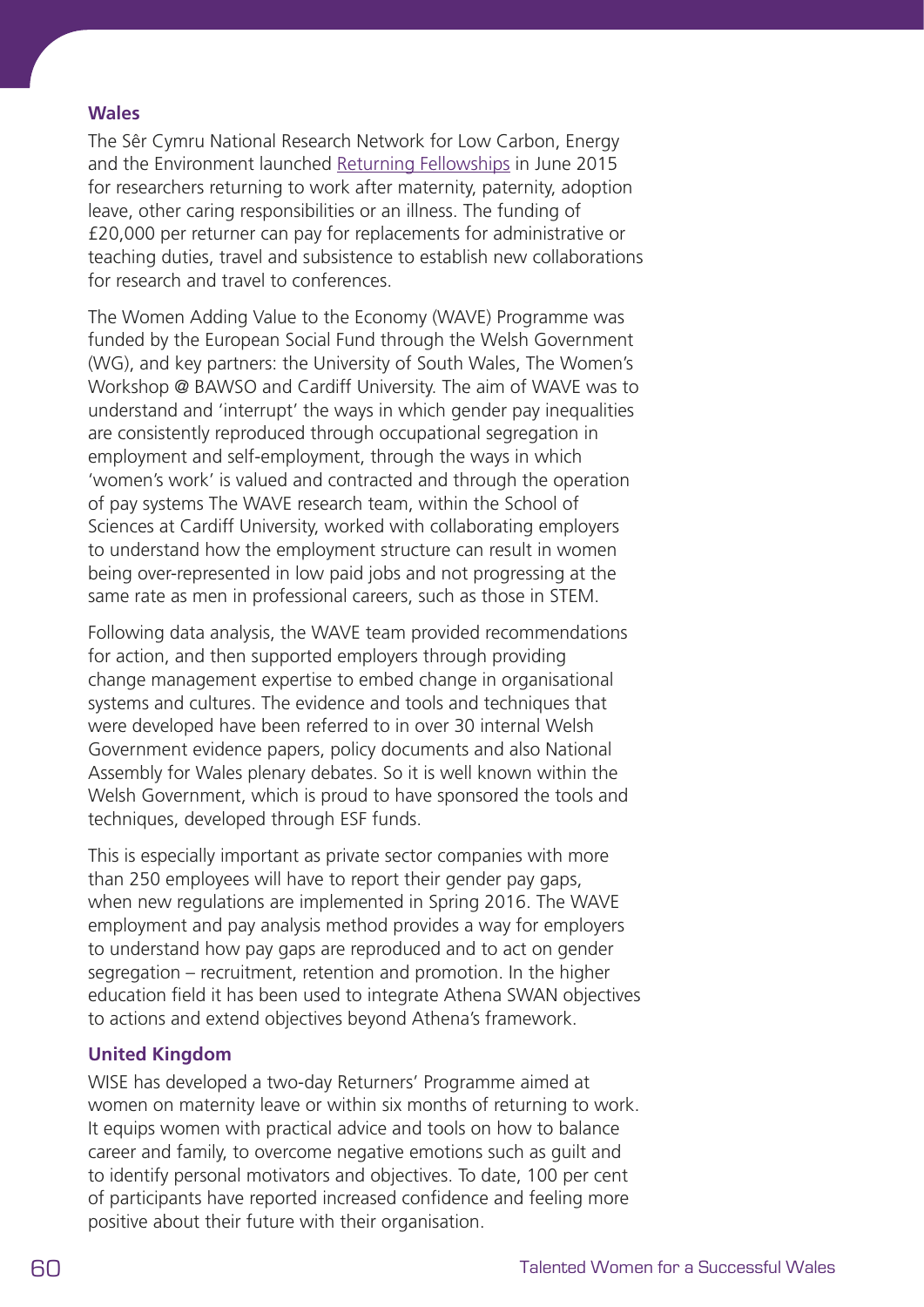The [Wellcome Trust](http://www.wellcome.ac.uk) offers career re-entry fellowships to research scientists with at least two years' postdoctoral experience following a break of two years or more. The fellowship is aimed at researchers who have taken a break for family commitments. To date, seventeen women and three men have been awarded the fellowship. Funding covers research expenses and expenses for public engagements and may be provided for further training.

The Women's Engineering Society held a conference in London in June 2015, entitled [Engineering Women: Are they Returning](http://www.wes.org.uk/returning)  [to Work?](http://www.wes.org.uk/returning), which covered such issues as corporate best practice around career breaks, how to support career breaks and engineering returners.

Technology company [Allstate Northern Ireland](https://www.allstate.com/northern-ireland/overview.aspx) has introduced a range of family-friendly policies including flexible, condensed and remote working; child tax credits; emergency days; duvet days; bring your child to work days; sports and social events and a free car seat for employees' first child. The company has a higher rate of women returners than similar companies and a relatively high proportion of women managers.

## **Republic of Ireland**

The Science Foundation Ireland has an [Advance Fellowship Award](http://www.sfi.ie)  [programme](http://www.sfi.ie) for women scientists to encourage them to remain in or return to research careers. Grants of €150k are available to women scientists returning to work, to help with the cost of childcare or to enable them to work part-time. Initially, 100 grants will be awarded and this number may increase if the scheme proves to be a success.

## **USA**

[The National Science Foundation](http://www.nsf.gov/) (NSF) has a range of policies and initiatives to support a career-life path for women and men. STEM researchers who take maternity or adoption leave or take a period of absence to look after dependents are able to suspend their research funding for up to a year. This enables them to return a year later and continue their research projects. NSF funding can also be used to employ replacements for researchers who are on leave. The NSF's ten-year CLB (career-life balance) Initiative was launched in 2011 by Michele Obama to increase the number of women securing tenure. One of the current leading NSF initiatives is the ADVANCE programme (Increasing the Participation and Advancement of Women in Academic Science and Engineering Careers).

The National Institute of Health (NIH) offers a Biomedical Research [Careers programme](http://orwh.od.nih.gov/career/reentry.asp), which supplements existing NIH grants to support full- or part-time research by men or women returning from a career break. The grants can pay for mentoring, skills enhancement training and enables awardees to participate fully in ongoing research projects.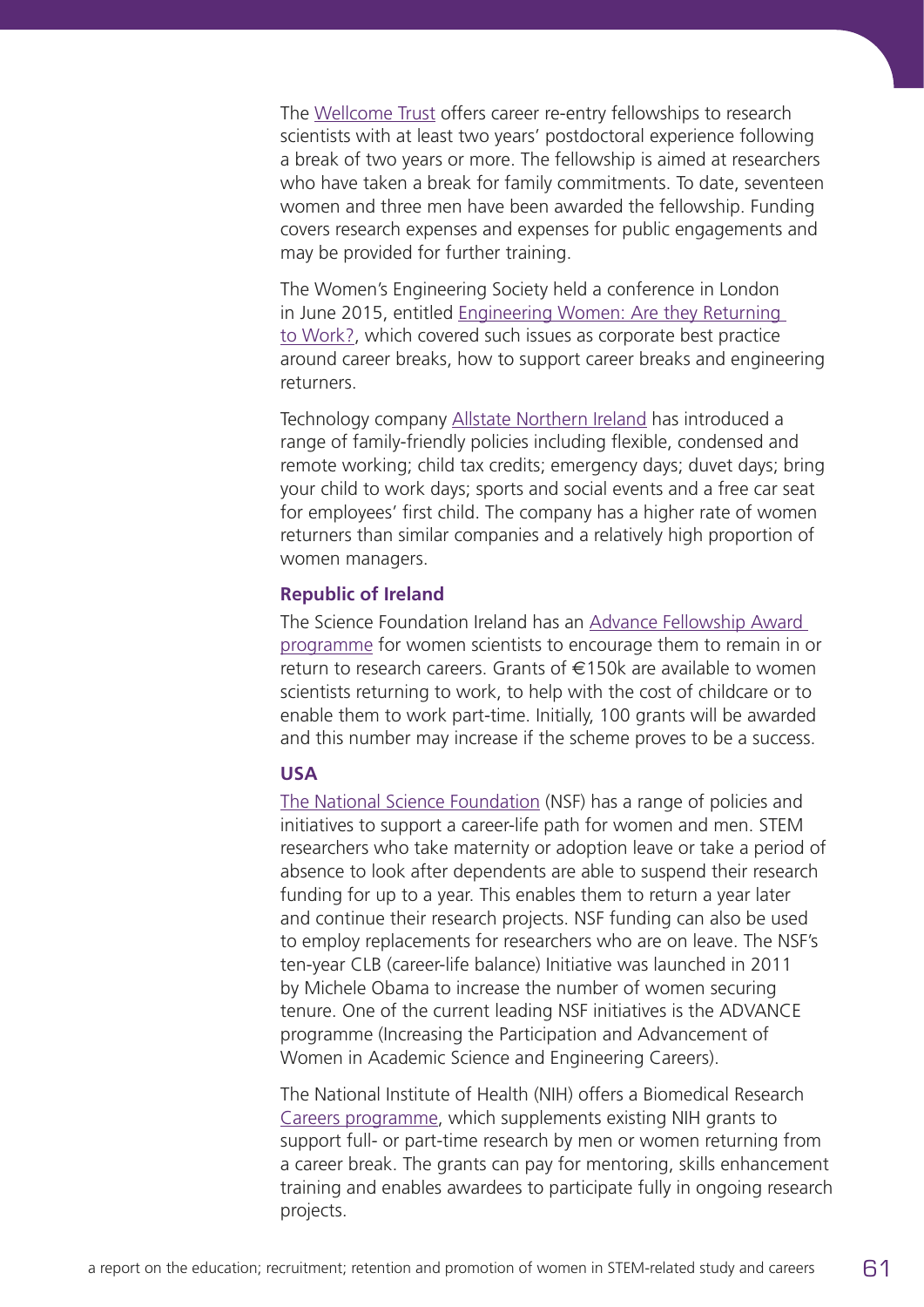Leadership and role models – the key to success

Professor Julie Williams with Professor Diana Huffaker, a world-leading compound semiconductor expert, appointed to Cardiff University from UCLA, California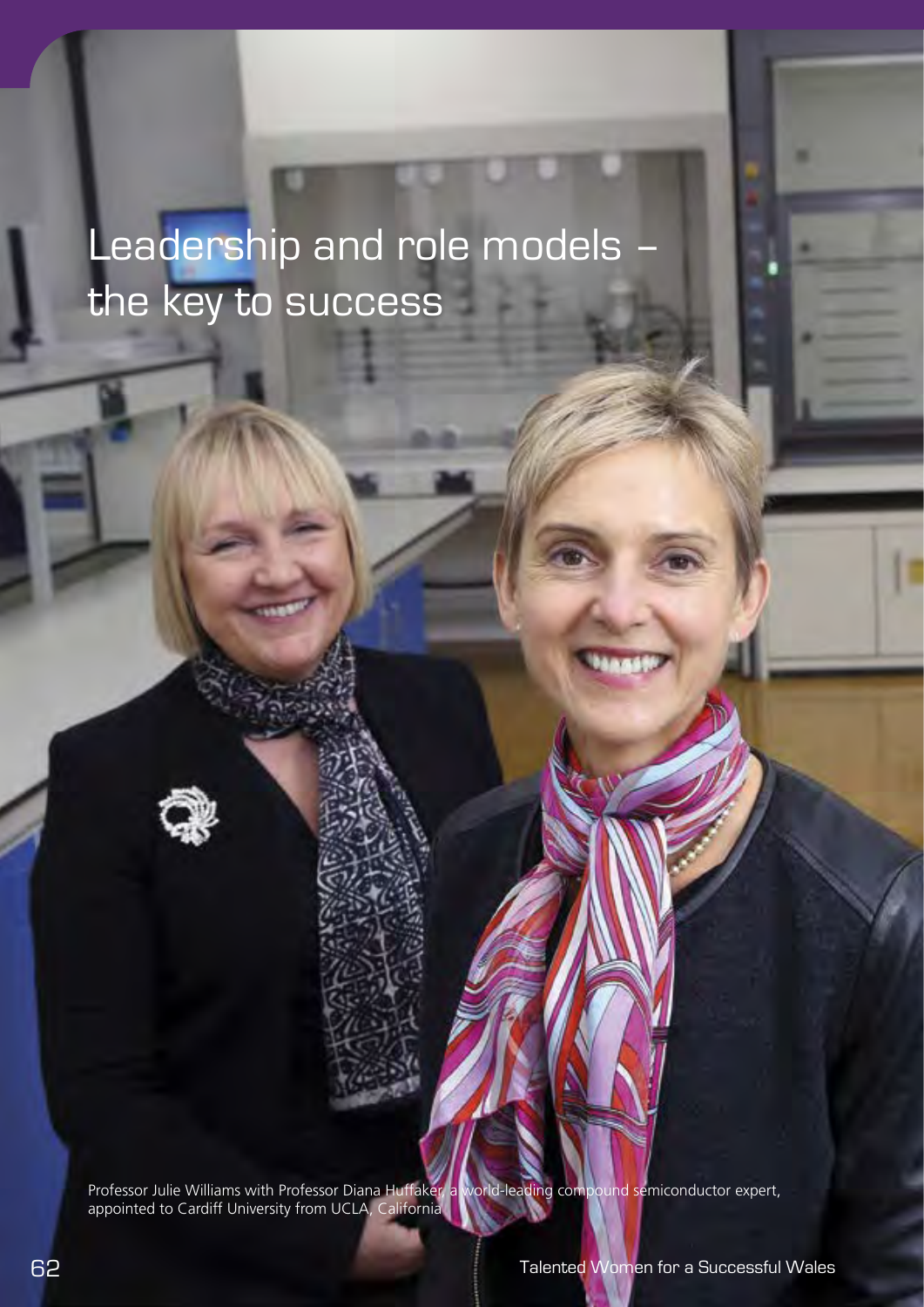#### **Why do we need more women in STEM leadership?**

For gender equality initiatives to succeed, they need to be championed from the top and embedded into an organisation's strategic plans (Rees, 1999). Currently, the majority of leaders in STEM industries and academia are men. These leaders should demonstrate their commitment to support gender equality.

There is a strong business case for diverse board memberships. A [report](http://catalyst.org/knowledge/bottom-line-corporate-performance-and-womens-representation-boards) by Catalyst (2007) demonstrates the very strong correlation between corporate financial performance and gender diversity. Smart companies appreciate that gender balance leads to more independence of thought; more innovation; better governance and maximises company performance.

Increasing the number of women in leadership positions would provide a realistic reflection of the workforce and consumers and ensure that decisions are made with both men and women in mind.

Women in senior positions within STEM can be role models, who create greater visibility of the careers available; inspire girls to study STEM subjects and encourage women to remain or return to STEM careers.

#### **School leadership**

Women make up around 75 per cent of registered teachers, but less than 60 per cent of head teachers.

This figure is skewed further in that most female head teachers are in primary schools. In secondary schools the proportion of female head teachers drops to less than 30 per cent.

According to the Association of School and College Leaders in Wales, the situation has been improving in recent years because middle management level changes have had positive impact higher up. The Association of Teachers and Lecturers Wales identifies family-friendly policies, increased awareness of gender issues and the weakening of 'old-boy networks' as the main reasons for this change.

#### **Academic leadership**

Women are poorly represented in STEM academic leadership positions in Wales, which reflects the poor gender balance in those disciplines.

There were 10,140 academic staff at Welsh HEIs in 2013/14, of which 45 per cent were women (HESA, 2013/14). This is in line with the UK average. Within STEM subjects, however, only 25 per cent of academic staff in Wales were women, compared with 27 per cent across the UK as a whole. The situation is particularly acute in Engineering & Technology. Amongst professorial STEM staff in Wales, the proportion of women drops to only 6 per cent (HESA 2013/14).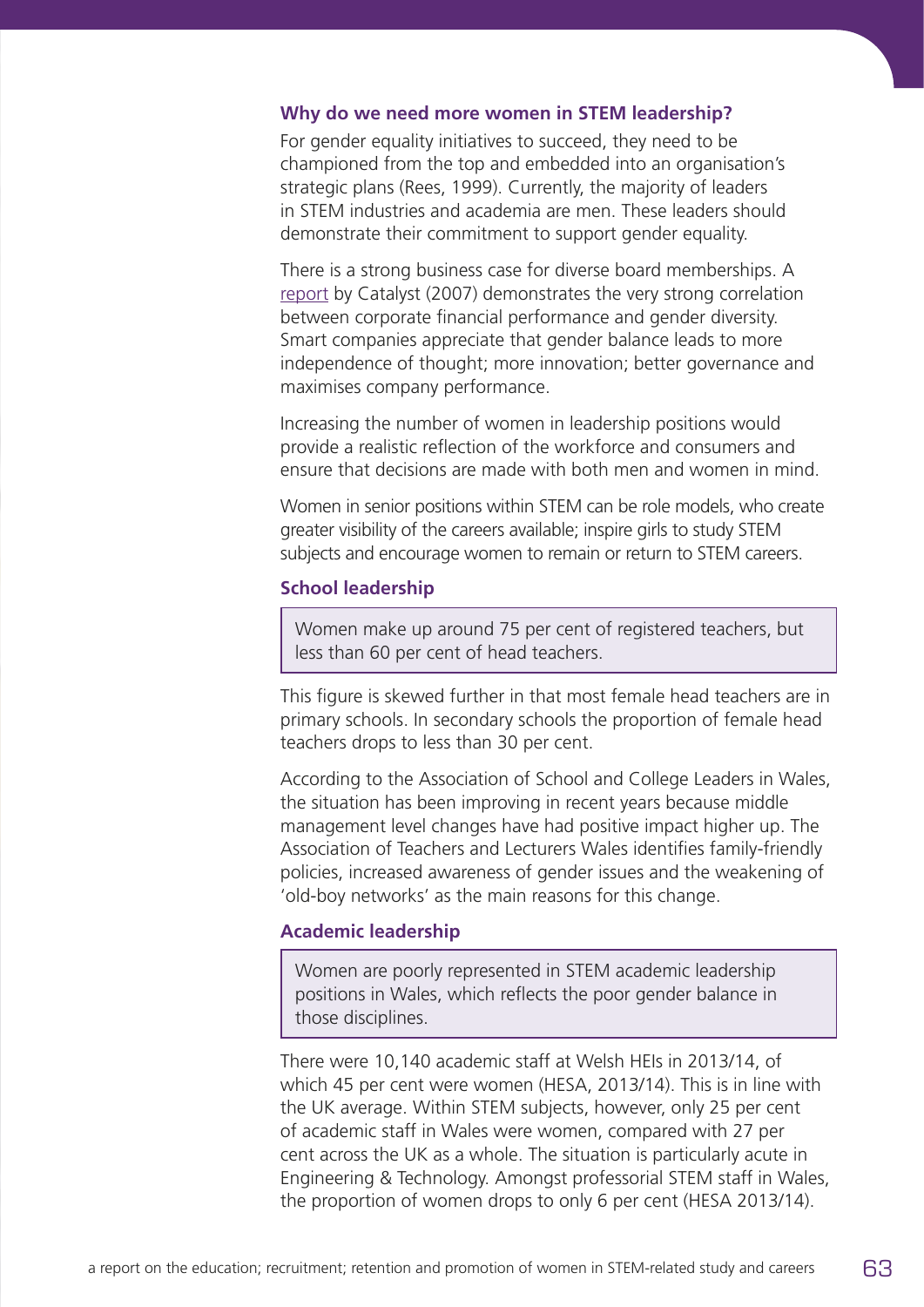

## **Fig. 7: Proportion of female STEM academics in HEIs in Wales and the UK, 2013-2014. (Source: HESA 2013/14)**

The Learned Society of Wales is Wales' first national scholarly academy, founded in 2010. The society has taken steps to increase the proportion of women nominated and elected as Fellows – a public recognition of academic excellence. In 2013 the society established a working group on gender balance. The group found that far fewer women were nominated than men, which meant there was less chance of women being elected as Fellows. Figure 8 shows that in 2014, 12 per cent of all Fellows were women and amongst Fellows working in STEM fields, eight per cent were women.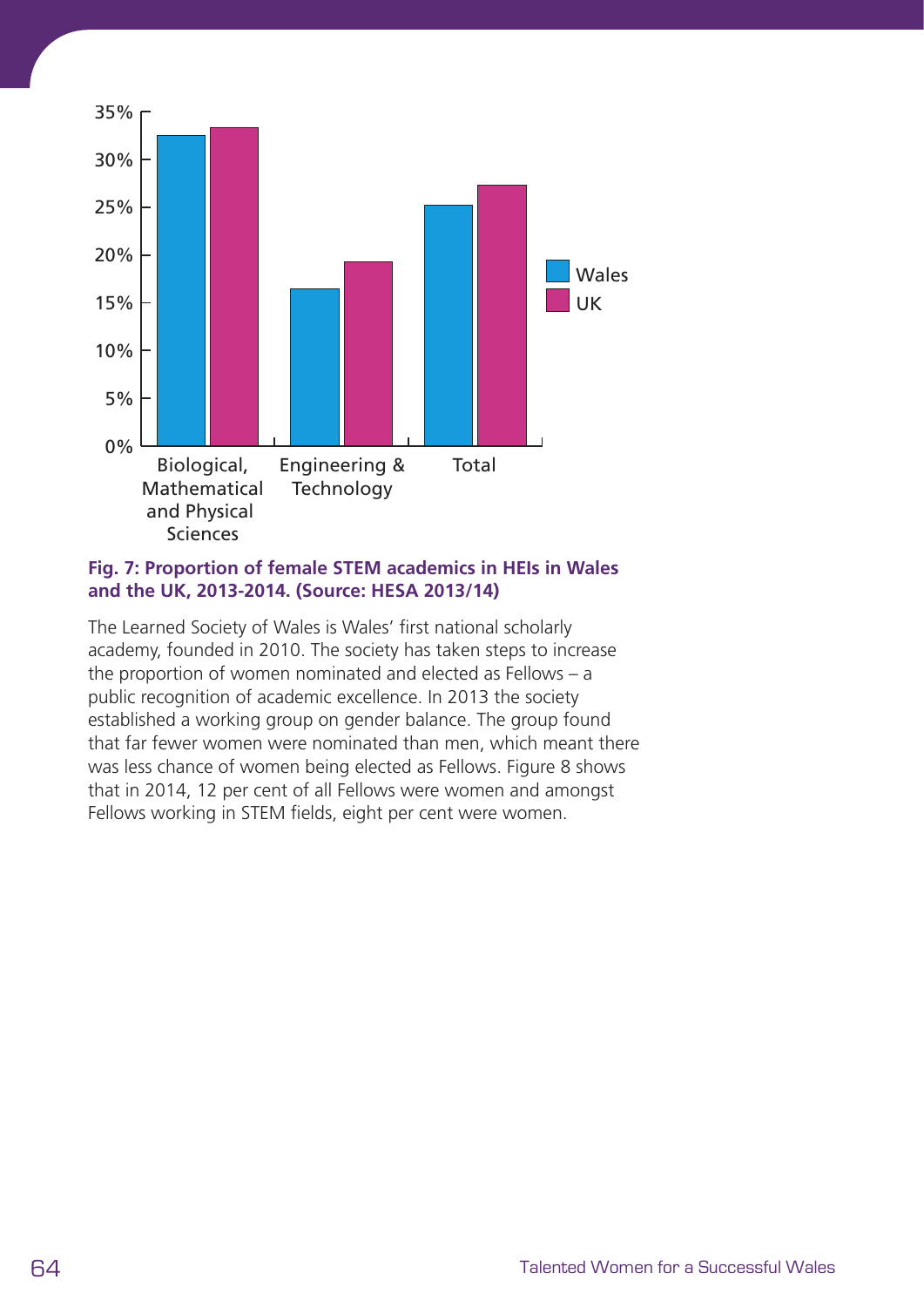

### **Fig. 8: Number of men and women fellows of the Learned Society of Wales, overall and in STEM subjects (2014).**

As a result of recommendations by the working group to broaden the pool of nominated candidates, 40 per cent of nominations in the 2014-2015 year were women and it is encouraging that the proportion of female Fellows elected (35 per cent) is the highest in the history of the society.

In the Royal Society, which is the UK's academy of sciences and the second oldest learned society in the world, currently only six per cent of the Fellows are women. Over the last 12 years, about ten per cent of new Fellows have been female and the society believes that numbers of women in the Fellowship are improving steadily. It is taking positive steps, which include encouraging the nomination of more women for candidacy, ensuring that women are actively sought for recommendation to committees and inviting women as speakers, in order to increase their exposure at scientific meetings.

The proportion of female Fellows is similarly low in other UK learned societies. For example, women account for only five per cent of the Royal Academy of Engineering's Fellows and a similar proportion in other STEM-related learned societies and institutions.

All learned societies in the UK, however, are acting to increase the number of women Fellows. Proactive membership committees, with the aim of increasing diversity among their fellowships, have been or are being developed within the Royal Academy of Engineering and the Academy of Medical Sciences. The Royal Society of Edinburgh has taken further steps, including providing unconscious bias training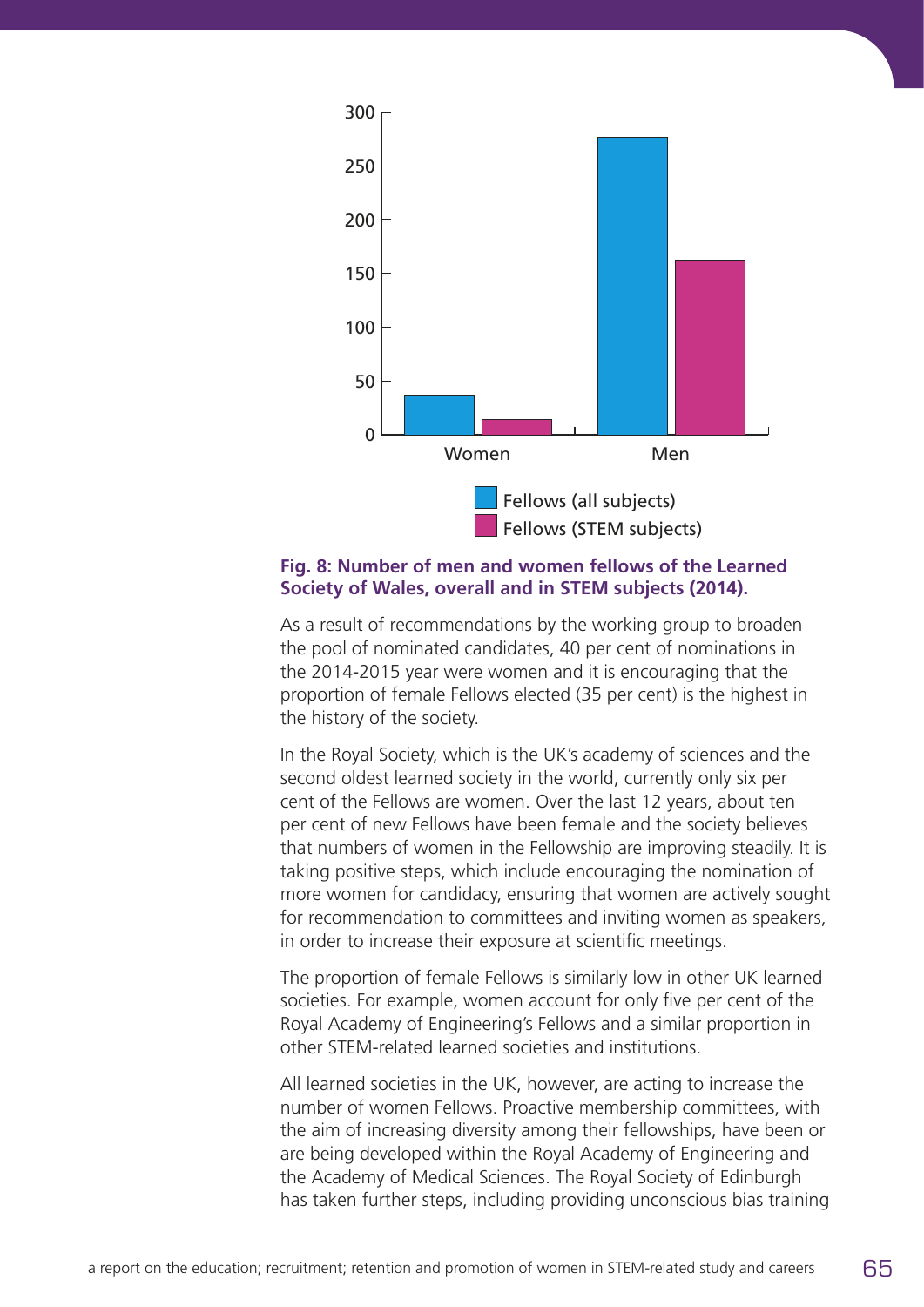for committee members, ensuring women feature in publications, encouraging institutions to name buildings, rooms and awards after female (as well as male) scientists and exempting female nominations from the rule of nominating only two Fellows per year.

Improved diversity and a widening of the talent pool of STEM researchers could also contribute to the wider goal of growing the size of the Welsh research base. The population of Wales is just under five per cent of the UK total, yet Welsh universities gain significantly less than five per cent of overall funding from the UK Research Councils. Halligan and Bright (2015) suggest that this is due to a shortage of just over 600 STEM academic staff and especially so in disciplines which apply to the highest-spending research councils (EPSRC & MRC). Increasing their number will result in more funding applications being made and more competitively-awarded funding being won by Welsh institutions.

The updated Women Count: Leaders in Higher Education report by Norma Jarboe OBE, to be launched mid-2016, will provide UK key indicators of the representation of women as Chairs, Vice Chancellors and governing body members within higher education [\(http://www.](http://www.women-count.org/) [women-count.org/\)](http://www.women-count.org/).

## **Further and higher education governance**

There are 251 governors in Further Education (FE) colleges in Wales, of whom 81 (32 per cent) are women. The proportion of female governors is 50 per cent or more in only two colleges: Coleg Ceredigion (64 per cent) and Coleg Gwent (56 per cent). The lowest proportion is at Coleg Sir Gar (17 per cent). The proportion of female chairs of FE committees is similarly low (26 per cent) and there are six FE colleges with no female chairs at all. However, 47 per cent of all FE executives are women and there are seven colleges with a proportion of women executives over 50 per cent (Chwarae Teg, 2014a).

Fifty-three per cent of Higher Education (HE) students and 45 per cent of academic staff in Wales are women, yet only 32 per cent of members of university governing bodies and only 12 per cent of chairs are women. Only two of the eight universities have a female vice-chancellor and the ratio of women to men on executive boards or equivalent is very variable, as shown in Figure 9 below.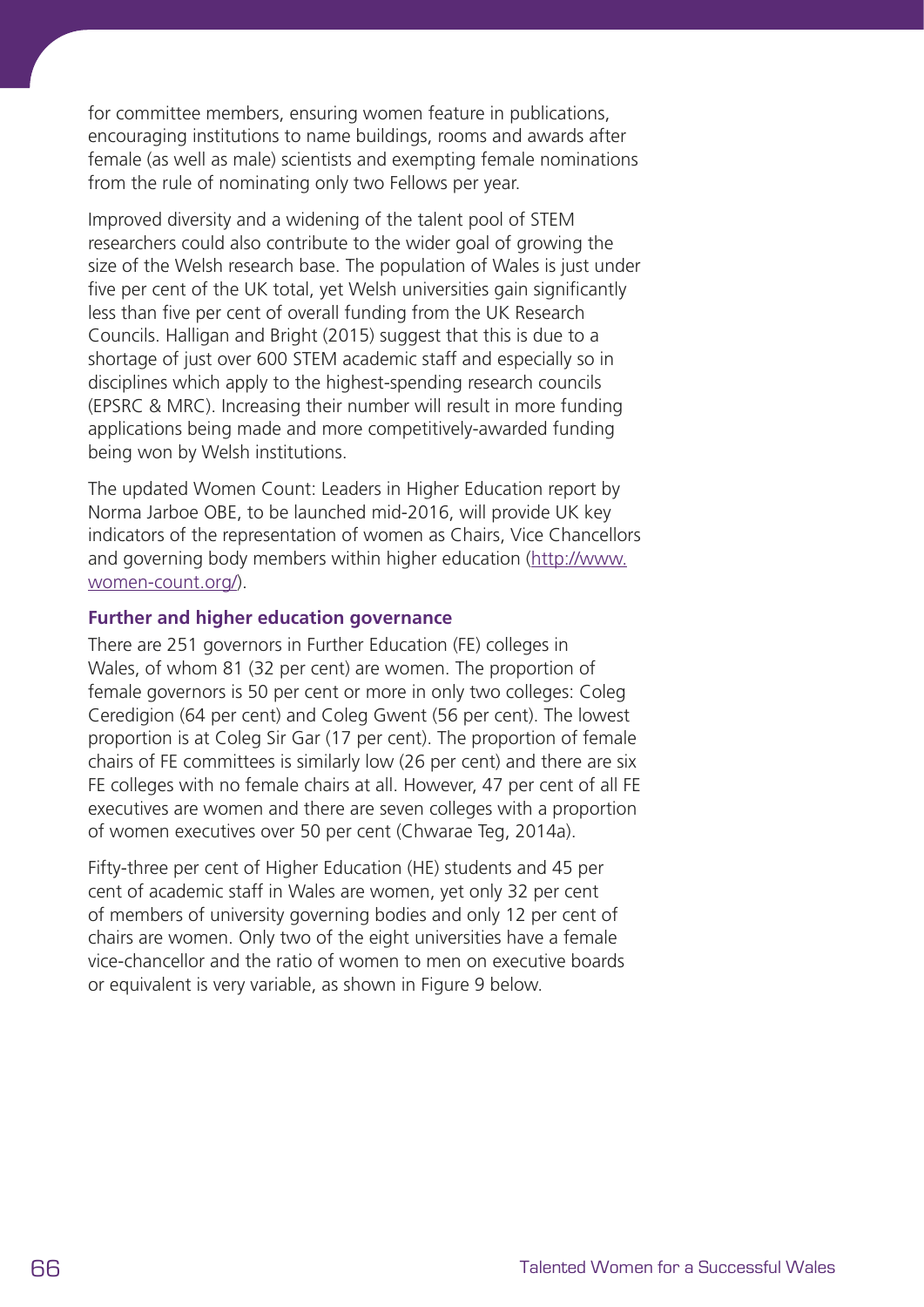

#### **Fig. 4: Vice-Chancellors and Senior Executive teams, Wales (August 2015) (August 2015) Larger figure indicates the Vice-Chancellor Larger figure indicates the Vice-Chancellor Fig. 9: Vice-Chancellors and Senior Executive teams, Wales**

The current proportion of women in FE and HE governance is both fluid and vulnerable, so steps need to be taken to ensure that female representation increases. In March 2011 the Welsh Government received ['A Review of HE governance in Wales'](http://gov.wales/docs/dcells/publications/110317hegovreviewen.pdf), which recommended that:

 'Institutions should review their appointments processes and ensure that they recognise the importance of balanced selection panels to achieve balanced boards.'

Unlike an equivalent review for Scotland, there was no recommendation made that referred specifically to women. It is essential to have more women in leadership positions in our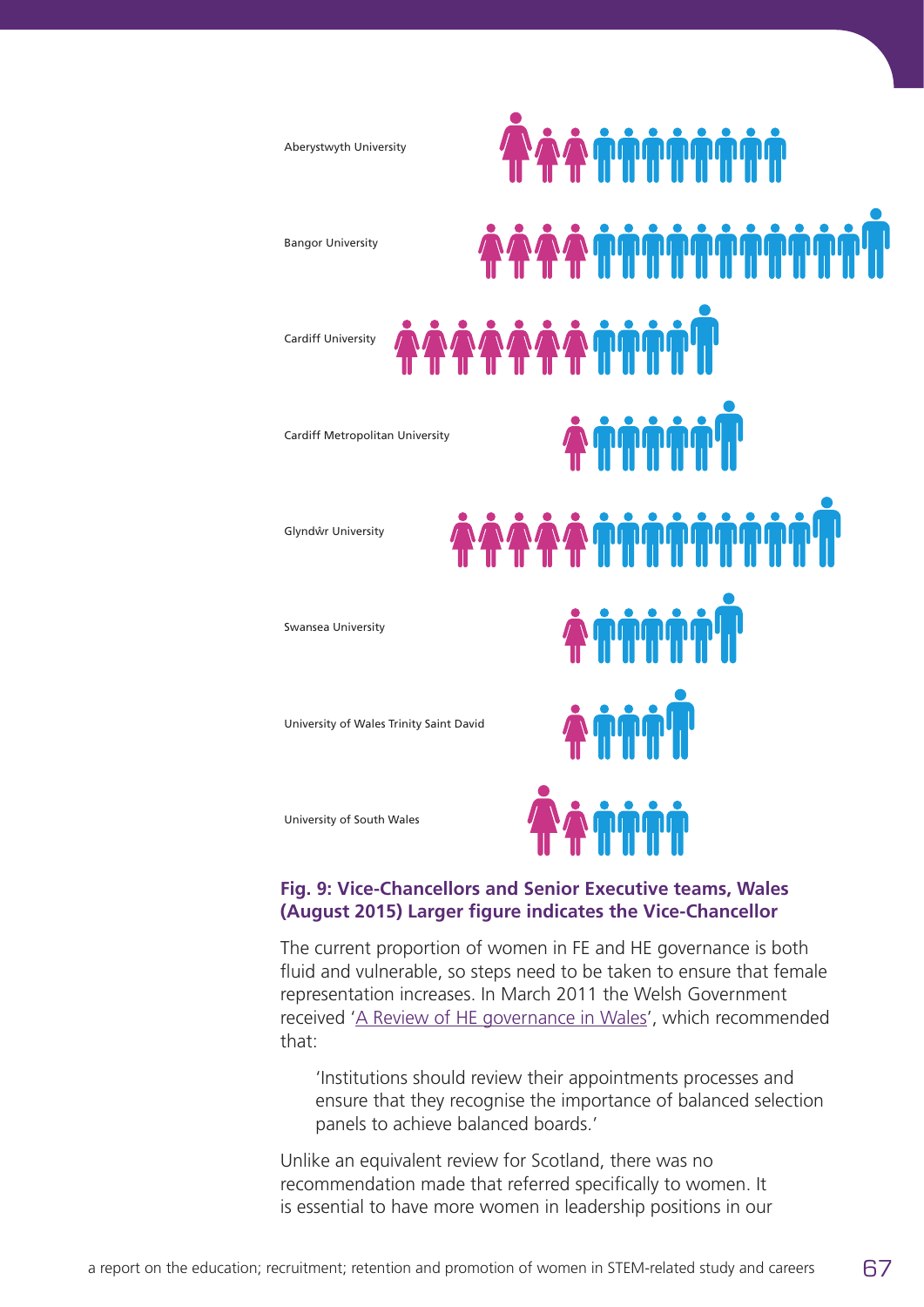universities, if they are to be representative of the staff and students. It is not simply a question of parity but one of visibility to challenge stereotypes, of providing the next generation with inspiring role models and ensuring the sector can benefit from the richness of perception, experience and skills that comes from a more diverse workforce.

The report ['A Woman's Place in Academia: Moving Forward](http://www.cteg.org.uk/wp-content/uploads/2015/01/a-womans-place-in-academia-moving-forward-v2-2-DT.pdf)' (Chwarae Teg 2014) suggests steps which institutions can take to improve the situation. These include setting inspirational goals and targets and putting strategies in place to achieve them; addressing organisational culture; getting men involved; sharing best practice and lobbying for change.

In addition, it is crucial to ensure that recruitment and selection criteria for election to governing bodies are open and transparent, not relying on personal networks. There should be fixed terms of office, to ensure rotation rather than 'possession' of seats.

## **Leadership in industry**

Across the UK, women hold ten per cent of management roles within STEM industries (Chwarae Teg, 2014). They comprise 11 per cent of STEM business owners and 13 per cent of board members of FTSE 100 companies in STEM sectors (WISE 2012). The proportion of women managers across all sectors in the UK is 35 per cent, slightly higher than the European Union average of 34 per cent (ONS 2013).



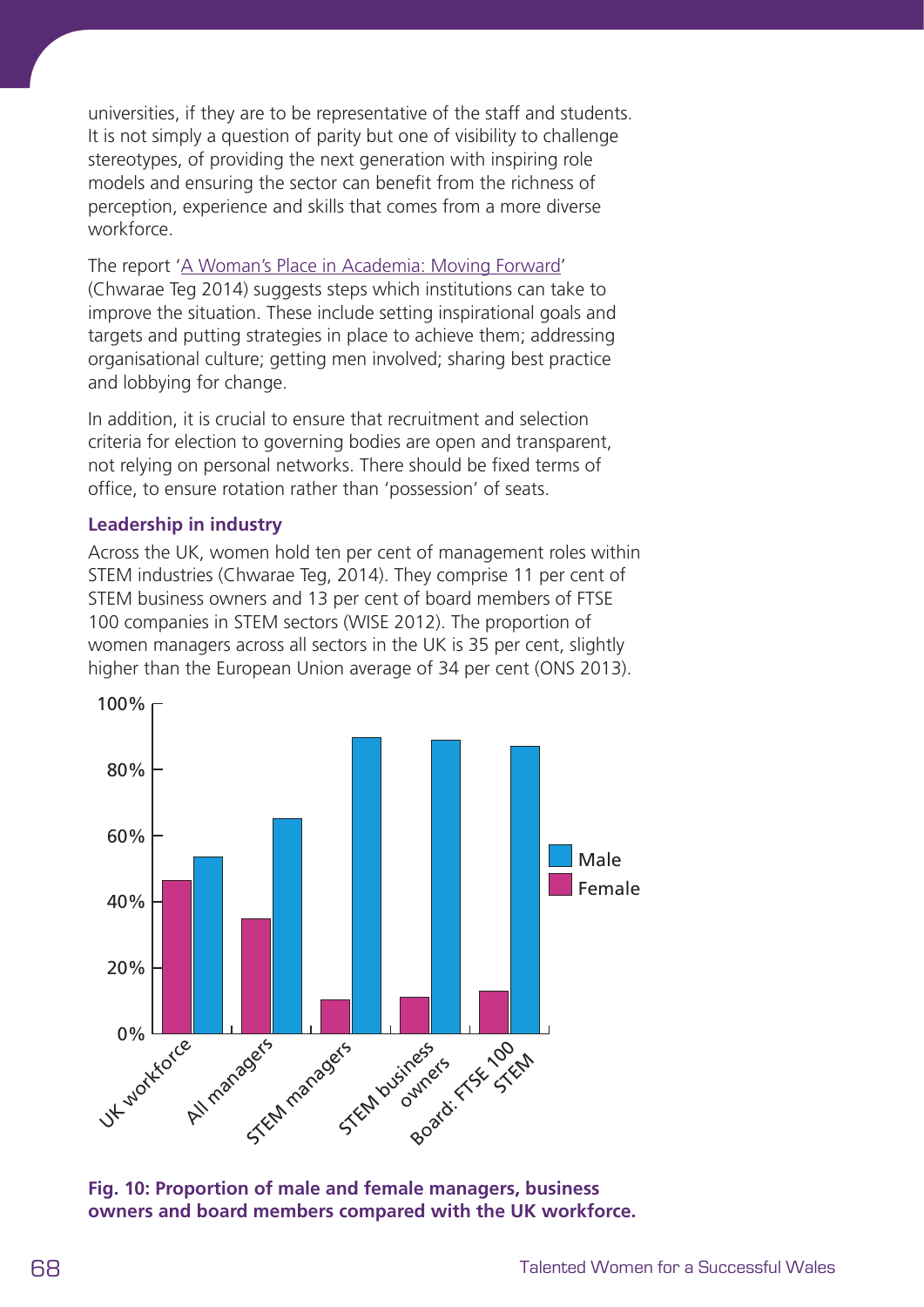The proportion of women in STEM-related Welsh Government sector panels is very low. Only two panels have more than one woman representative and the Advanced Materials and Manufacturing Panel (now disbanded) had no female representation.

Energy and Environment



Financial and Professional Services



Life Sciences



Advanced Materials and Manufacturing (panel now disbanded)

**Fig. 11: Number of female sector panel members (2015)**

ICT

## **Effective interventions**

The [50:50 by 2020 campaign](http://5050by2020.org.uk) pioneered by Ann Beynon (BT Wales) and Professor Laura McAllister (Chair of Sports Wales) and promoted by Chwarae Teg, aims to achieve gender balance in leadership in all sectors by the year 2020 and is supported by men and women representing a broad cross-section of organisations in Wales including the Permanent Secretary of the Welsh Government. The campaign takes positive steps towards gender equality such as publicising supporters' pledges and success stories – for example, BT Wales worked with Chwarae Teg to reword its recruitment materials to increase the number of women taking engineering apprenticeships.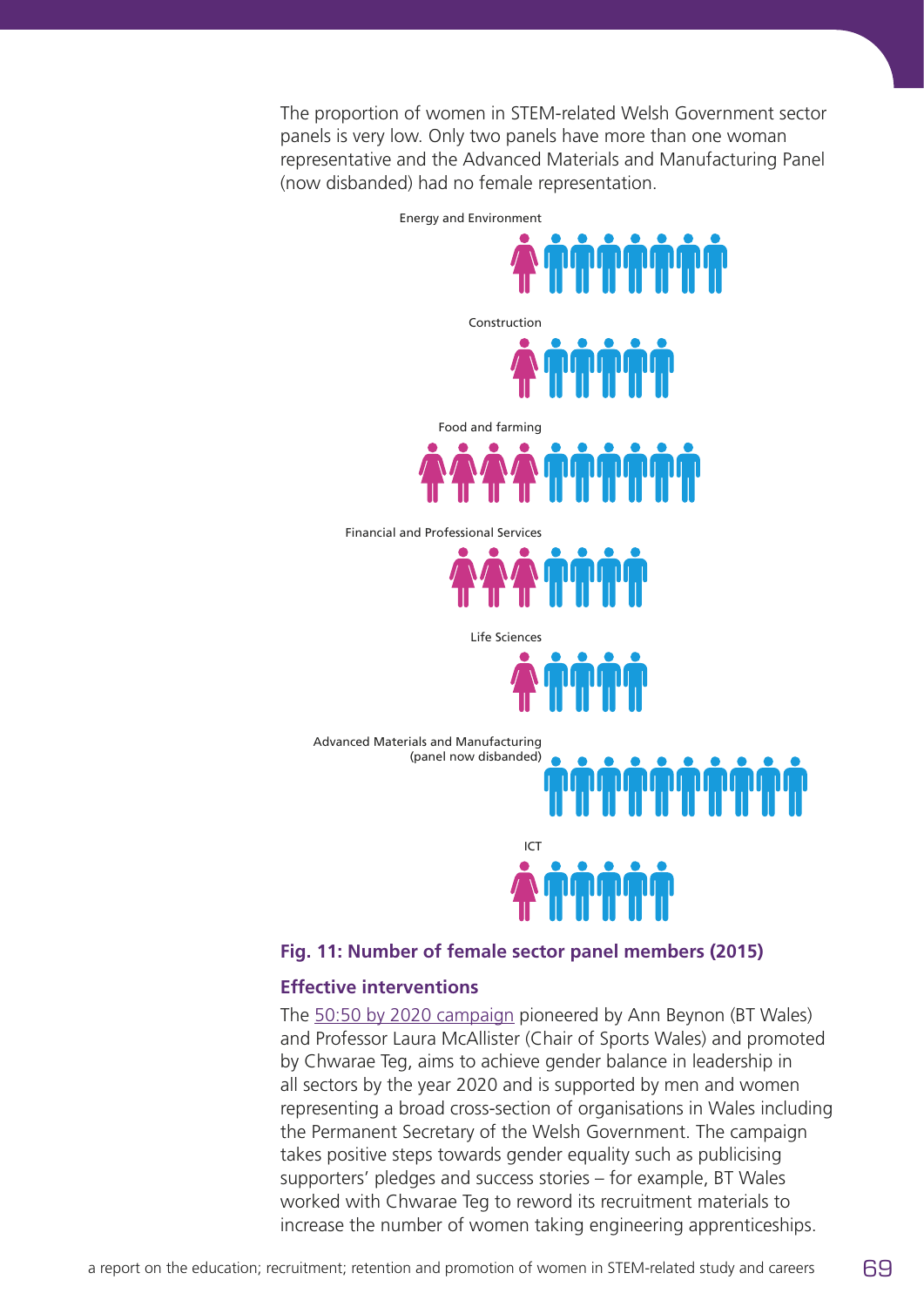As part of the Welsh Government's goal to increase the number of women appointed to public bodies in Wales, Sport Wales's leadership team pioneered some different and innovative methods to improve the appointment process to its board. By creating a more flexible and equality-conscious process, it was felt this would generate a more diverse field of applicants, as well as more equal outcomes.

Sport Wales volunteered to use its innovative approach to appointing members of the board as a case study, for use by the Welsh Government to help influence other public bodies. The [case study](http://gov.wales/docs/caecd/publications/121219sportwalespublicappointmentscasestudyreport.pdf)  [report](http://gov.wales/docs/caecd/publications/121219sportwalespublicappointmentscasestudyreport.pdf) established several factors that encouraged currently underrepresented groups – especially women in this case – to apply for board positions. These included more imaginative dissemination of the opportunities through social media and other channels; changing the wording of advertisements, job descriptions and other information in the application pack to make them less exclusive; and most importantly, high-level leadership, commitment and drive – from the chair especially – to see through the implementation of the process to improve gender balance.

Sony UK Technology Centre has a development programme for staff in professional roles to be 'talent managed'. All female employees who request this receive personal development to facilitate future career progression.

[Women Adding Value to the Economy \(WAVE\)](http://www.wavewales.co.uk) was created to address gender employment and pay disparities in the Welsh labour market and workplaces. As part of their programme, 30 women with graduate-level experience and management responsibility were supported to undertake strategic leadership skills in ICT by the Women's Workshop. Twenty women completed the programme, 16 obtained a post-graduate diploma, six obtained new responsibilities, six improved their pay and five progressed to new job roles.

'Working Patterns In Wales: Gender Occupations and Pay' (Parken, Pocher and Davies 2014) describes the patterns of gender segregation among all occupational groups in Wales. Most striking is the finding that fully three-quarters of all women working in professional occupations in Wales do so in education and health; this implies that many businesses are making limited use of women's knowledge and skills. The [report](http://www.cardiff.ac.uk/__data/assets/pdf_file/0014/104603/Working-Patterns-In-Wales.pdf) gives searchable access to information on the proportion of men and women in many individual STEM occupations.

The Science, Technology, Engineering and Mathematics Network (STEMNET) report that participants in the STEM Ambassador programme, of whom 44 per cent are women, gained new skills and confidence that can facilitate future promotion.

The Leadership Foundation for Higher Education (LFHE) launched a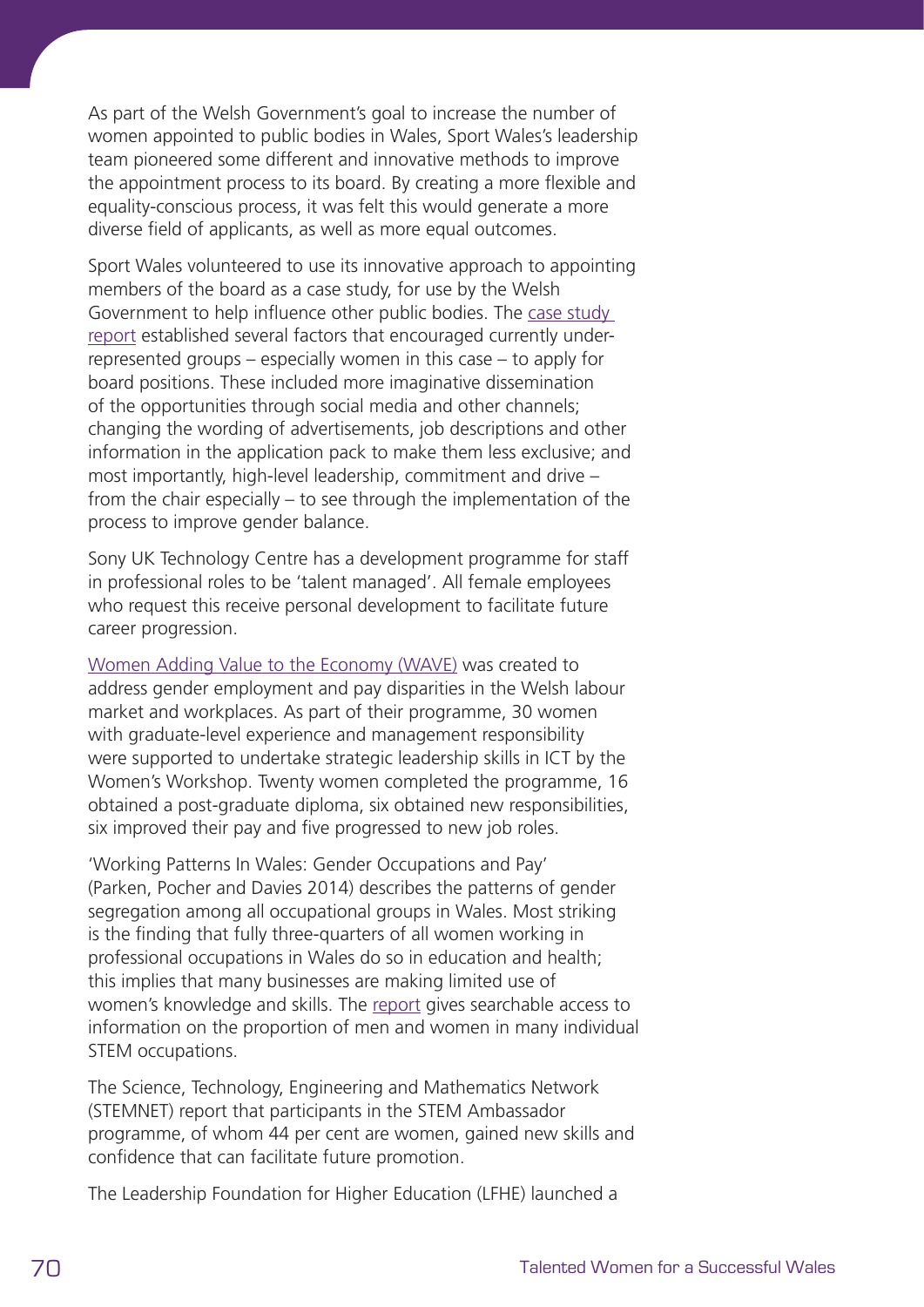women-only leadership development programme in October 2013 called [Aurora](http://www.lfhe.ac.uk/download.cfm/docid/82800690-3635-46E0-9DB901AD784B4BCB), in which 1,473 women have so far participated. One of the aims of the programme is to encourage women to prepare for leadership positions earlier in their careers by meeting role models and networking with women at similar stages in their careers.

Role models should include a wide range of women in STEM, including those who successfully balance their careers with family and those at various stages on the career ladder. An increased media presence of such women would also help dispel myths that STEM is a man's domain.

WISE, in conjunction with the Royal Academy of Engineering, has launched the ['Ten Steps](https://www.wisecampaign.org.uk/consultancy/industry-led-ten-steps/10-steps) for sustaining the pipeline of female talent in science, technology, engineering and manufacturing'. This has been signed by the leaders of 20 STEM businesses with a significant workforce in the UK. The 'Ten Steps' calls on chairs and chief executives to:

- 1. understand the starting point and put plans in place to improve performance and monitor progress;
- 2. educate leaders and give them accountability for change;
- 3. change mindsets by challenging bias and sexism whenever and wherever it occurs;
- 4. be creative in job design;
- 5. make flexible working a reality for all employees;
- 6. increase the transparency of opportunities for progression;
- 7. sponsor talented women, giving them the same exposure as men and support to develop their career;
- 8. demonstrate to women that we want to retain them through career breaks and beyond;
- 9. treat the retention of women as we would any other issue affecting our core business;
- 10. share learning and good practice with our industry partners.

### **Recommendations: Major STEM businesses** should:

- **•** sign up to the [50:50 by 2020](http://5050by2020.org.uk/) campaign;
- **•** sign up to the WISE '[Ten Steps](https://www.wisecampaign.org.uk/consultancy/industry-led-ten-steps/10-steps) for sustaining the pipeline of female talent in science, technology, engineering and manufacturing';
- **•** provide unconscious bias training for their staff.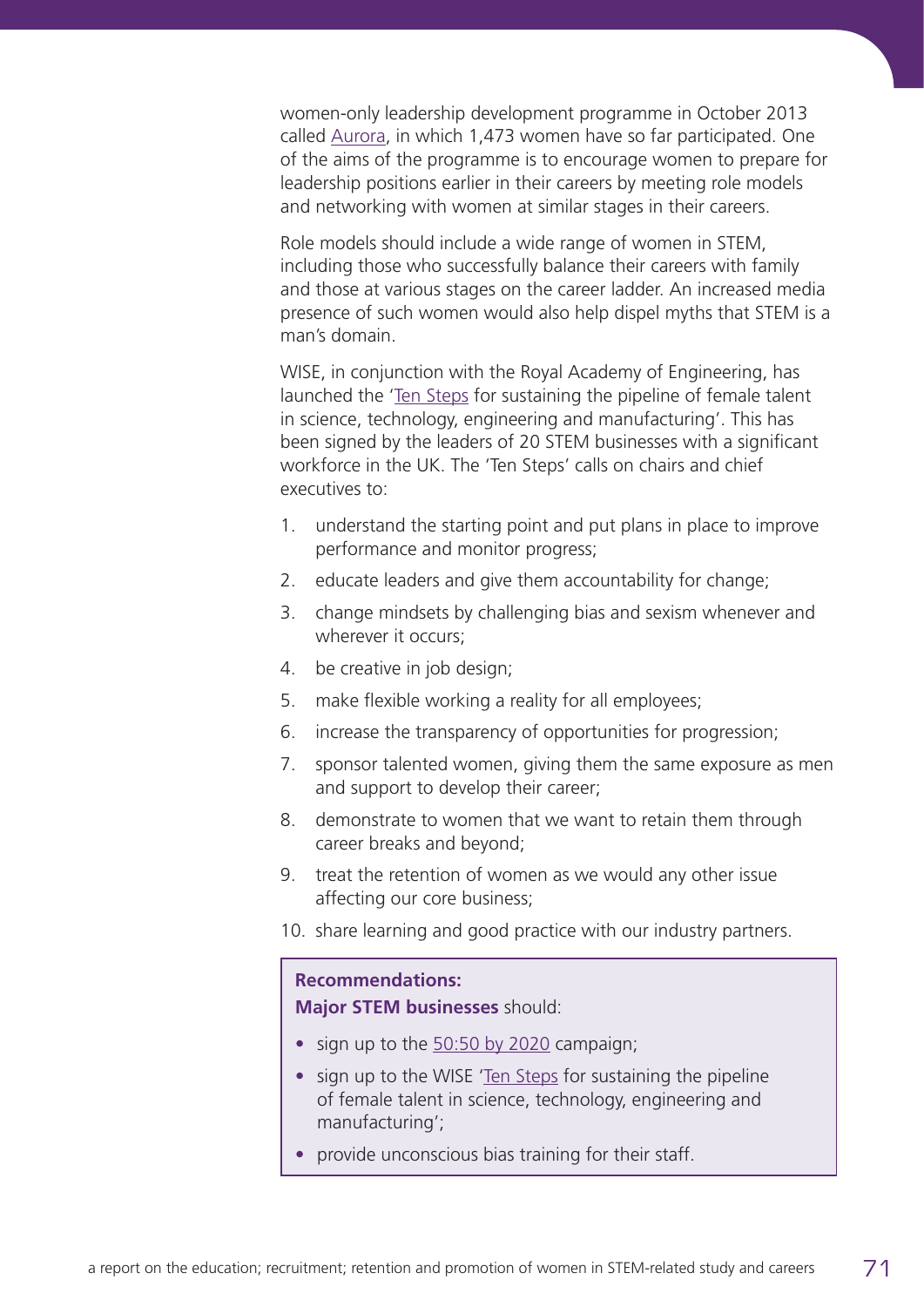Abbie Hutty of Airbus Defence and Space with the ExoMars Rover – Europe's first Rover mission to Mars.

# **Conclusions**

**Hold**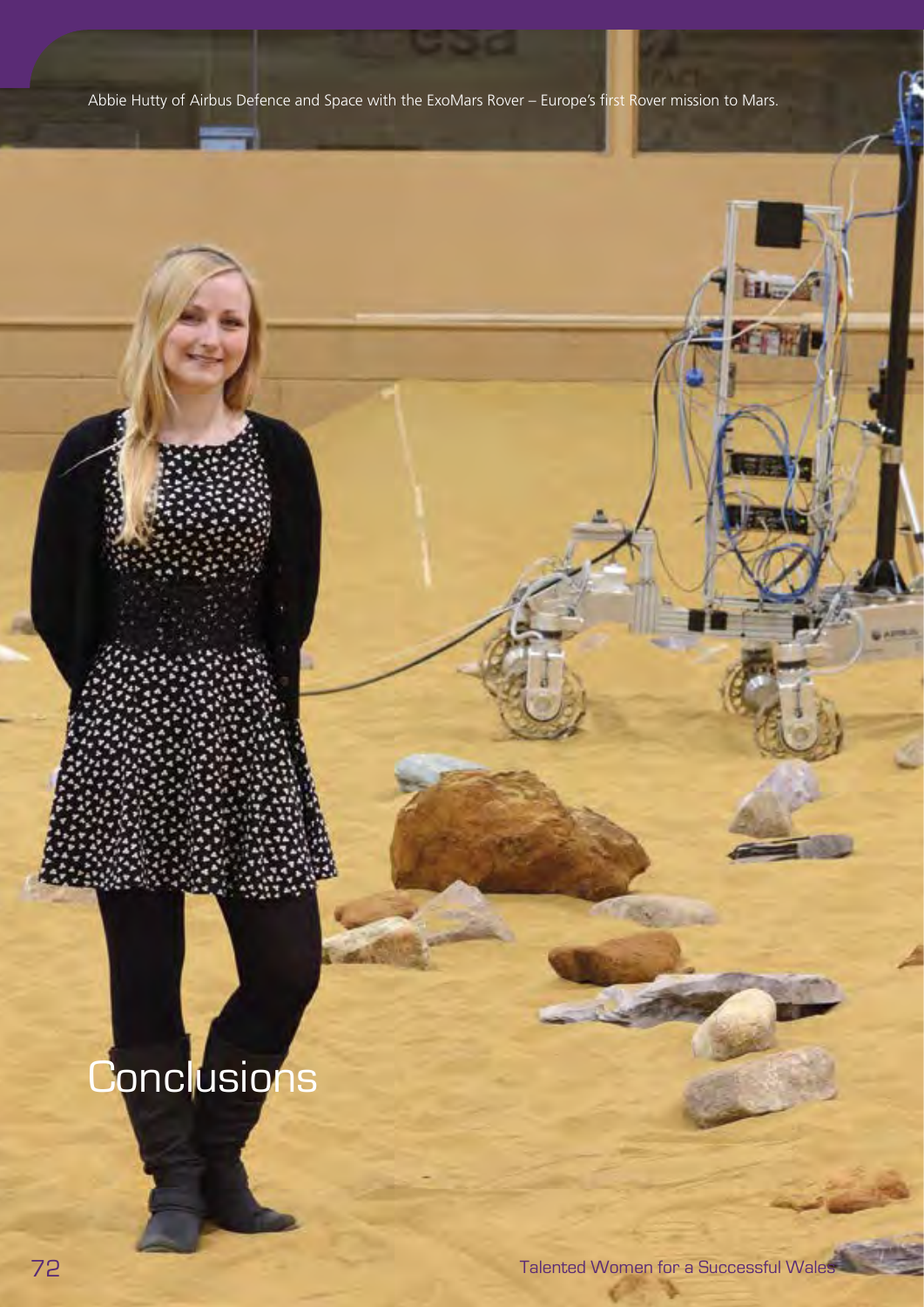The under-representation of women in the STEM workforce is a critical issue for Wales. Addressing the factors which affect women's decisions to enter, remain or return to STEM education and careers will have a profound effect on the talent available to business and the research community in Wales and by extension the well-being and prosperity of our society.

Children start to formulate ideas about gender from a very early age and those ideas can become relatively fixed by the ages of 10-14. The National Assembly for Wales Enterprise and Business Committee called for 'a more strategic and joined-up approach to interventions in the different STEM subjects' and pointed out that 'getting young people interested in STEM, girls especially … need[s] to start as early as possible.'

Given that most primary school teachers do not have a STEM background and many secondary school teachers are not trained in the subjects they teach, more support is necessary to equip teachers with the skills, knowledge and confidence necessary to enthuse both girls and boys about science. Better links between industry and schools would be beneficial, as would allowing children access to a broad range of female role models in STEM careers, at all levels. Careers education and information provided within the school or college environment needs to be improved and provided without gender bias to allow children to explore the wealth of STEM opportunities open to them. All children need to be exposed to what is fascinating and rewarding about STEM in the world around them.

One of the key points when women leave STEM careers is once they have children. The long-hours culture of many STEM jobs is difficult to reconcile with family life, so improved childcare and flexible working options for both men and women are necessary. It should be possible to balance a flourishing STEM career with family life. There are currently, however, few role models of women who are successfully combining a career in STEM with caring responsibilities. The use of mentors, improved arrangements to attract and support women returning from maternity leave back into STEM and a more equal sharing of responsibilities in the home would all help to retain the best female talent in industry and academia.

Unconscious bias is evident across education and the workplace, from young girls being led to believe that the STEM subjects are more suitable for boys, through to women applying for senior leadership roles being subconsciously and unfairly judged during the recruitment process. Improved equality and diversity training for everyone, from teachers through to university vice-chancellors and corporate chief executives, should help to challenge this pervasive problem.

There are a many good initiatives to attract and retain women in STEM education and careers in Wales. The challenge is to learn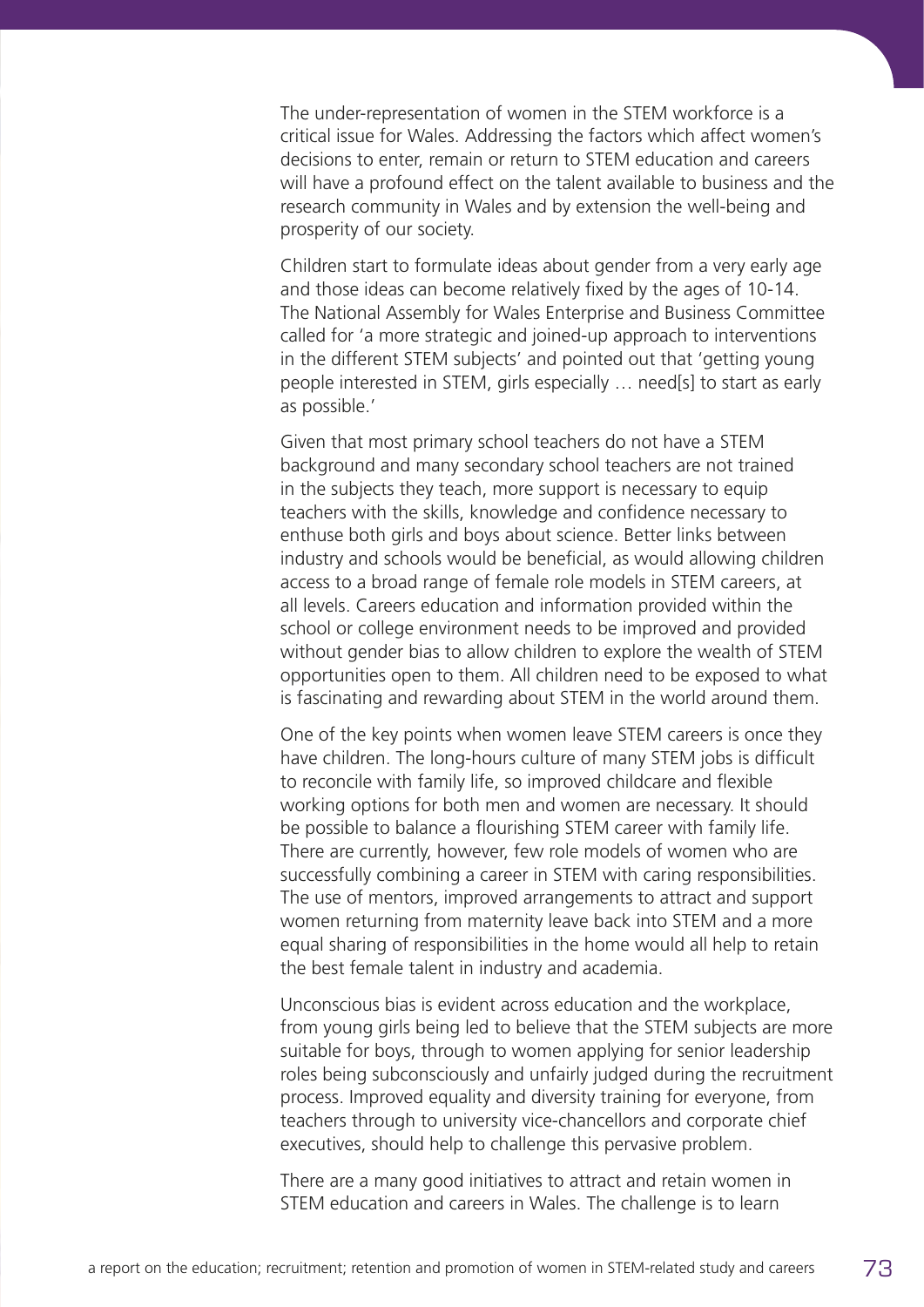from and expand on 'what works', ideally through an integrated strategy. If we can get this right, we will make Wales a global beacon of excellence for women in STEM, making better use of all of our nation's talent, increasing our nation's economic prospects, as well as creating a fairer future for both women and men.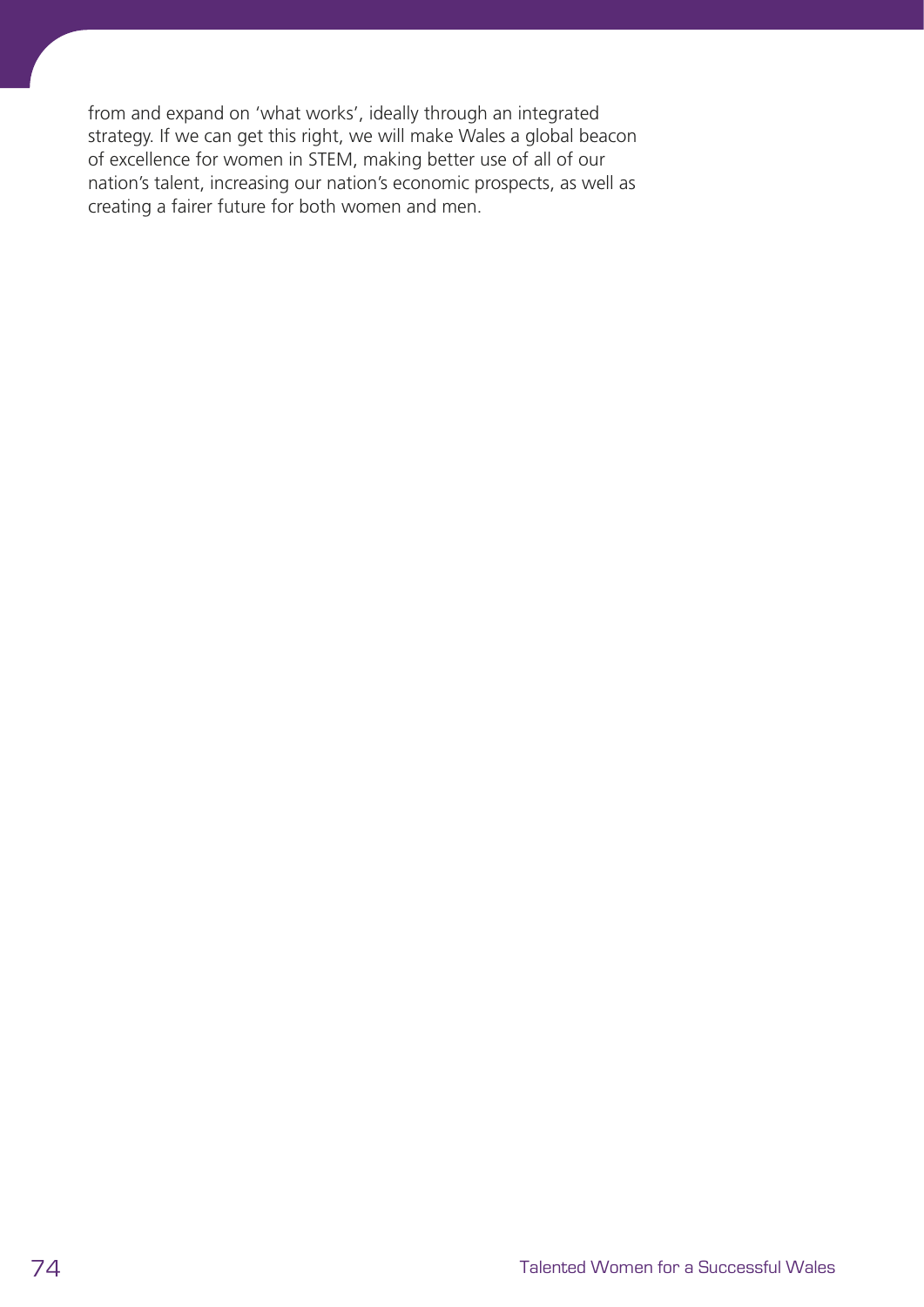## References:

Ben-Galim, D (2011) *Making the case for universal childcare.* Institute of Public Policy Research.

Campaign for Science and Engineering (2014), *Improving Diversity in STEM.*

Catalyst (2007) *The Bottom Line: Corporate Performance and Women's Representation on Boards*.

CBI (2015) *The 2015 CBI/Pearson Education and Skills Survey*.

Chartered Management Institute (CMI), *Evidence to the Business, Innovation and Skills Committee on Women in the Workplace, 2012*.

Chwarae Teg (2015), *Ensuring the Women of Wales Reach their Potential*.

Chwarae Teg (2014a), *A Woman's Place in Academia*.

Chwarae Teg (2014b), *A Woman's Place in Academia: Moving Forward*.

Chwarae Teg (2013), *Gendered Horizons: Boys' and girls' perceptions of job and career choices*.

Chwarae Teg (2012), *Women in Science, Technology, Engineering & Maths (STEM)*.

de Vries, J (2011), *Mentoring for Change*, Universities Australia Executive Women & the LH Martin Institute for Higher Education Leadership and Management, Melbourne, Victoria.

Equality Challenge Unit (2012), *Equality in Higher Education: Statistical Report 2012*.

Elsevier (2013), *International Comparative Performance of the Welsh Research Base*.

Engineering UK (2015), *Engineering UK Annual report*.

E-Skills UK (2014), *Women in IT Scorecard: A Definitive Up-to-date Evidence base on Women in IT Employment and Education*.

Estyn (2012) *Informed decisions. The implementation of the Careers and the World of Work Framework*.

European Commission (2013), *SHE Figures 2012: Gender and Research in Innovation Statistics and Indicators*.

European Commission (2012), *Structural Change in Research Institutions: Enhancing Excellence, Gender Equality and Efficiency in Research and Innovation, 2012*.

European Commission (2010), *Stocktaking 10 years of 'Women in Science' Policy by the European Commission 1999-2009*.

Family and Childcare Trust (2014), *Annual Childcare Costs Survey*.

Fevre, R., Lewis, D. et al. (2011), *Insight into ill-treatment in the workplace: patterns, causes and solutions*, Cardiff University.

General Teaching Council of Wales (2014), *Annual Statistics Digest 2014*.

General Teaching Council of Wales (2013), *Head Teacher Data Analysis*.

Halligan, P. and Bright, L. (2015) *The Case for Growing STEMM Research Capacity in Wales*. Leadership Foundation for Higher Education.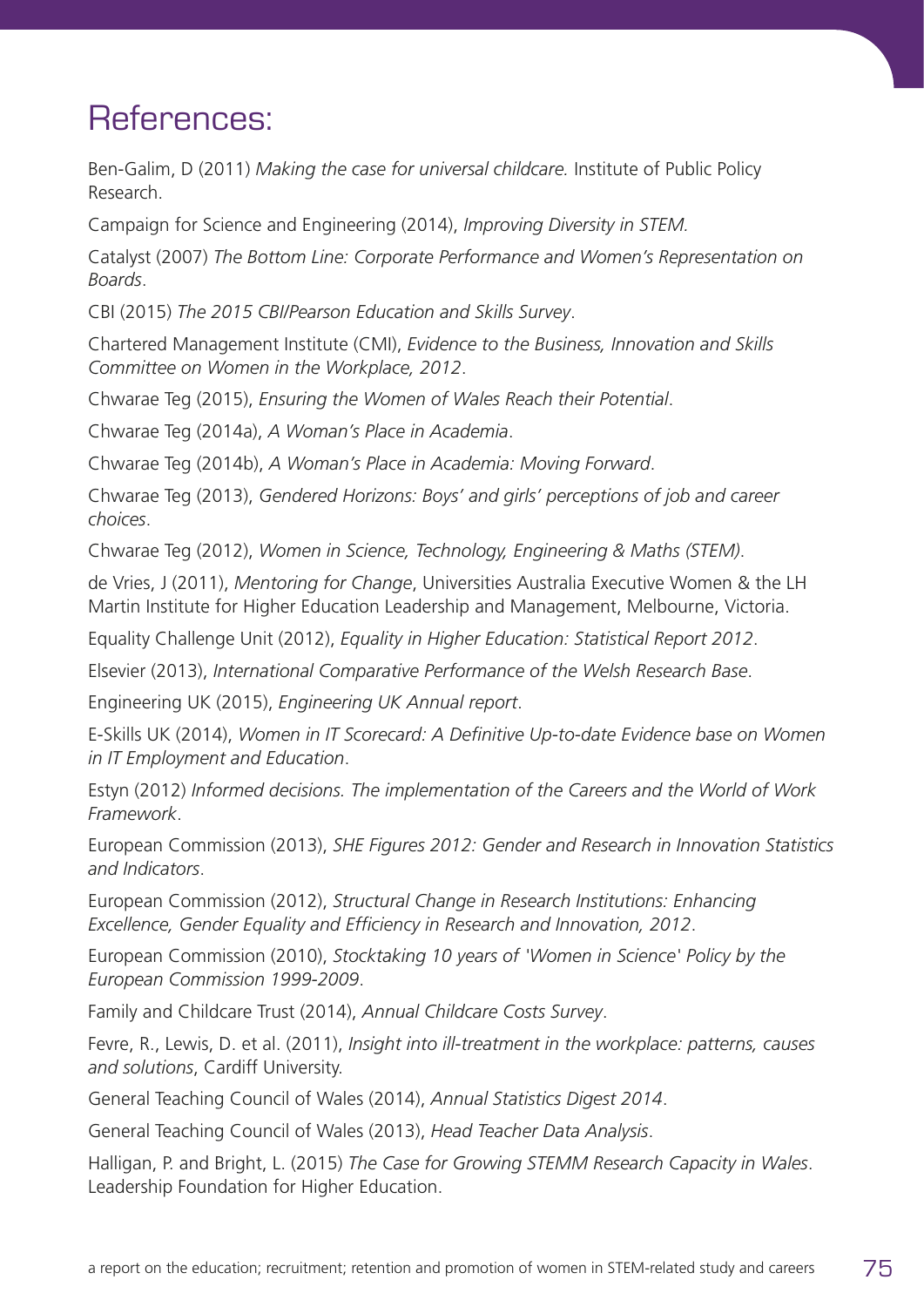Harvey Nash Consultants (2013), *The Balancing Act: A Study of How to Balance the Talent Pipeline in Business*.

Higher Education Funding Council for Wales (2015), *Statistics on Welsh HEIs 2015*.

House of Commons Science and Technology Committee (2014), *Women in Scientific Careers*. IoP/Institute of Physics (2015), *SNP Evaluation interim report*.

IoP/Institute of Physics (2013), *Closing Doors: Exploring Gender and Subject Choice in Schools*.

IoP/Institute of Physics (2012), *It's Different for Girls: The Influence of Schools*.

Jarboe, N. (2013) *Women Count: Leaders in Higher Education 2013*.

Kings College London (2013), *ASPIRES: Young People's Science and Career Aspirations, Age 10-14*.

Learned Society of Wales (2014), *The Report and Recommendations of the Learned Society of Wales Gender Balance Working Group*.

Migration Advisory Committee (2013), *Skilled, Shortage, Sensible*. Full review of the recommended shortage occupation lists for the UK and Scotland, a sunset clause and the creative occupations.

Munir, F. et al (2013) *Advancing Women's Careers in Science, Technology, Engineering, Mathematics and Medicine: Evaluating the Effectiveness and Impact of the Athena SWAN Charter*, Loughborough University.

National Assembly for Wales Enterprise and Business Committee (2015), *Assisting Young People Into Work*.

National Assembly for Wales Enterprise and Business Committee (2014), *Science, Technology, Engineering and Mathematics Skills*.

Osborn, M. et al (2000), *Science Policies in the European Union: Promoting excellence through mainstreaming gender equality.* Office for Official Publications of the European Communities.

Parken, A. (2015) *The Wave Employer Case Studies: From Evidence to Action on Gender Pay Gaps*, Cardiff: Cardiff University

Rees, T. (1998) *Mainstreaming Equality in the European Union*, Routledge.

Rees, T (2005) 'Reflections on the uneven development of gender mainstreaming in Europe' in *International Journal of Feminist Politics* Vol. 7, No. 4, pp. 555-574.

Royal Society of Edinburgh (2012), *Tapping All Our Talents: Women in Science, Technology, Engineering and Mathematics: A Strategy for Scotland*.

ScienceGrrl (2014), *Through Both Eyes: The Case for a Gender Lens in STEM*.

Sosenko, F. and G. Netto (2013), *Scotland-Focused Analysis of Statistical Data on Participation in Apprenticeships in Four UK Countries*.

Sport Wales (2012), *Public Appointments Case Study*.

STEM Business Group Northern Ireland (2013), *Addressing Gender Balance – Reaping the Gender Dividend*.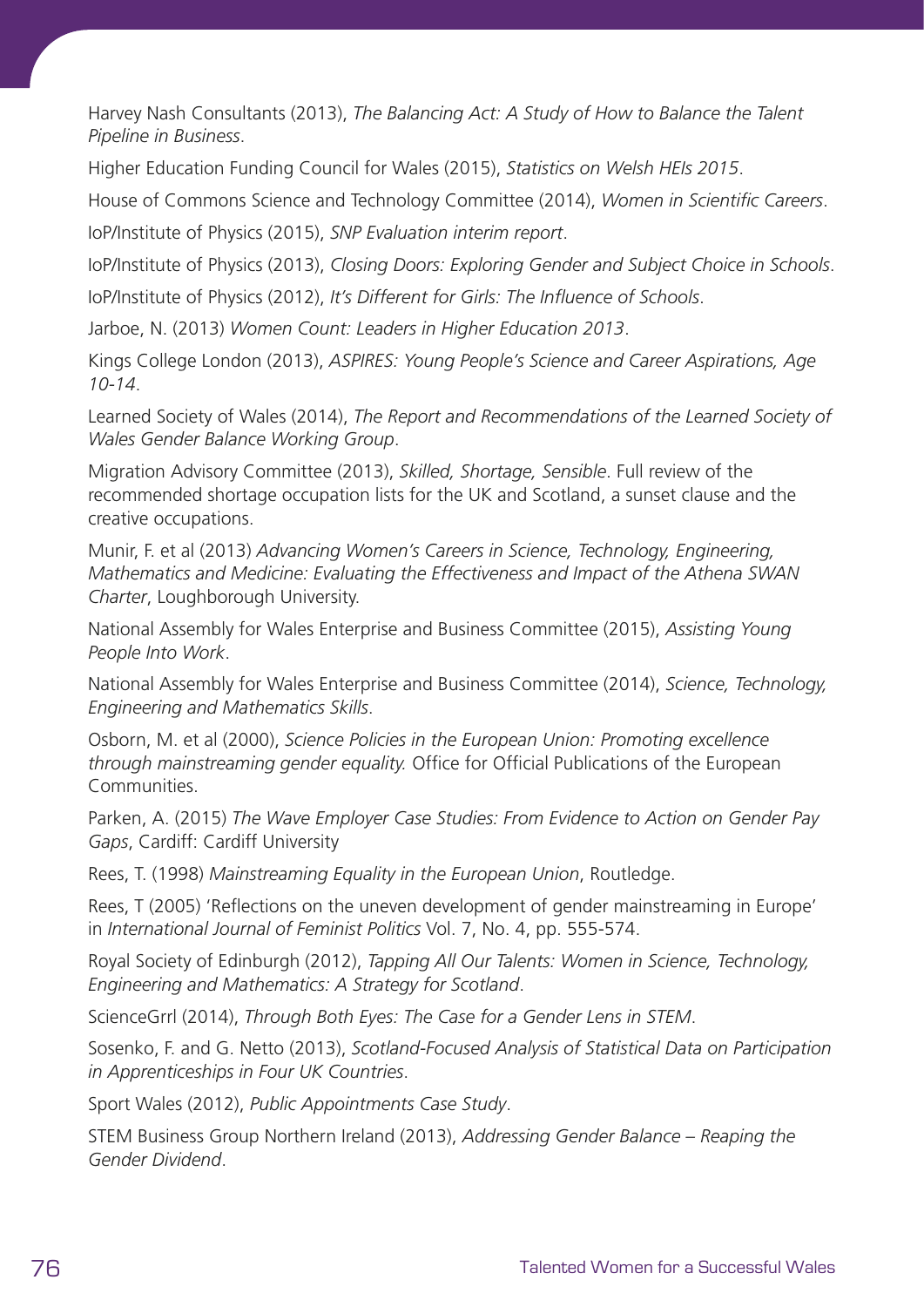Science and Technology Facilities Council (2009), *Gender and the STFC-Funded PhD Experience*.

The Institution of Engineering and Technology (2014), *Annual Engineering and technology: Skills and Demand in Industry report*.

UK Resource Centre (2011), *Engaging in Gender Equality*.

Women Adding Value to the Economy (2014), *Working Patterns in Wales: Gender, Occupations and Pay*.

Wellcome Trust (2013), *The Deployment of Science and Maths Leaders in Primary Schools*.

Welsh Government (2011), *Achievement and accountability: Report of the independent review of higher education governance in Wales*.

Welsh Government (2012), *Science for Wales: A Strategic Agenda for Science and Innovation in Wales*.

Welsh Government (2014) *Independent review of childcare and early education registration, regulation and inspection*.

Welsh Government (2015), *National Science Academy STEM Enrichment Strategic Plan 2015-18*.

Welsh Government (2015), *Successful Futures: Independent Review of Curriculum and Assessment arrangements in Wales*.

Welsh Government (2015) *Teaching Tomorrow's Teachers: Options for the future initial teacher education in Wales*.

Welsh Government (2016), *Science, Technology, Engineering and Mathematics (STEM) in Education and Training: A Delivery Plan for Wales*.

Women in Science and Engineering (2014), *"Not for People Like Me?" Under-Represented Groups in Science, Technology and Engineering*, November 2014

Women in Science and Engineering (2014), *Growth in Women's Employment in STEM*.

Women in Science and Engineering (2014), *Women in Science, Technology, Engineering and Mathematics: From Classroom to Boardroom*.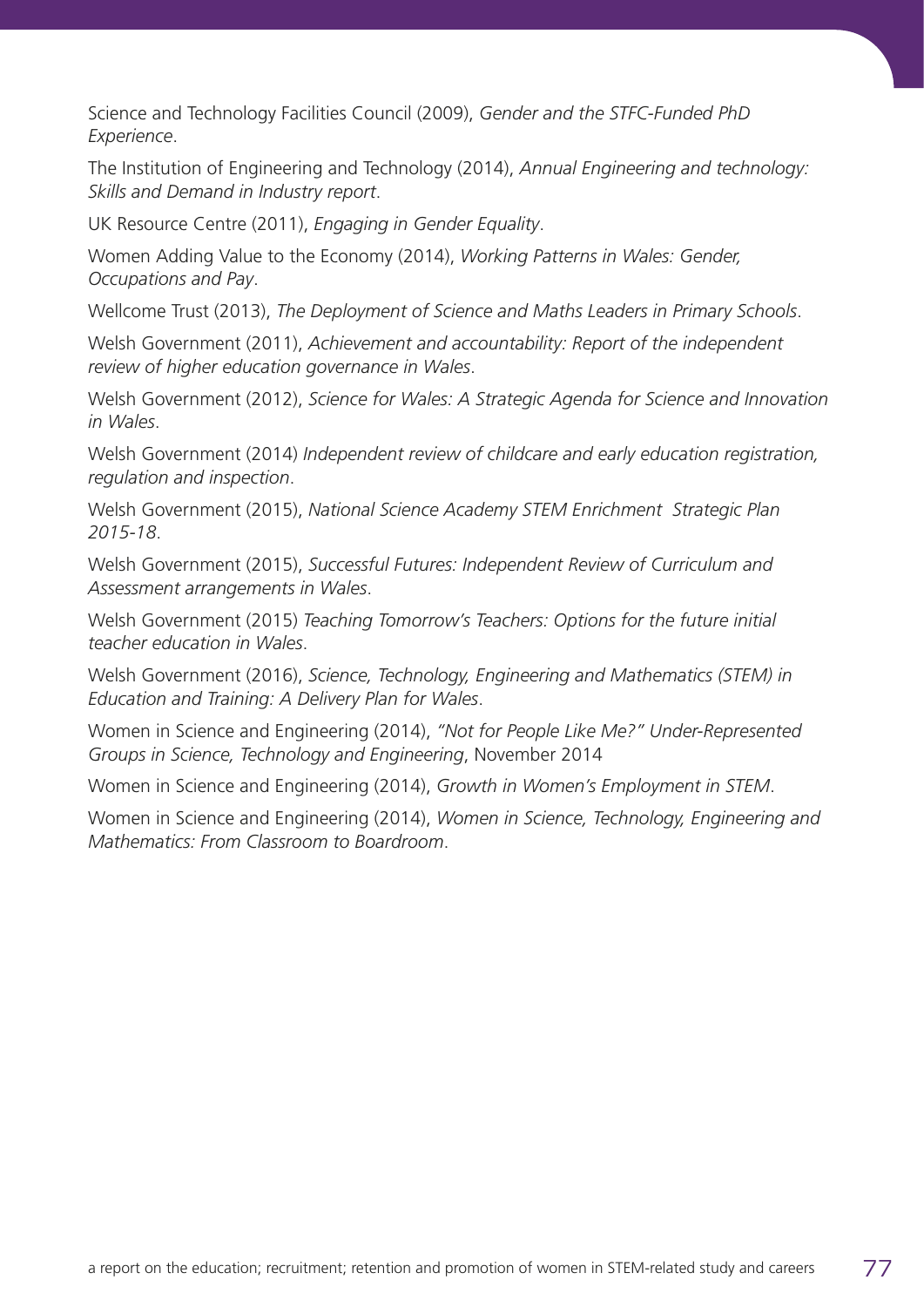# Appendix 1

### **The working group's approach & methodology**

We have been determined that our report should be based on a rich understanding of the evidence base. We conducted a comprehensive literature review, consulted stakeholders and held a focus group to discuss emerging themes and issues.

Our stakeholder consultation asked for views on:

- **•** why girls and women remain under-represented in many STEM educational courses and occupations?
- **•** what can be done to encourage and support girls and women to pursue opportunities in these areas and?
- **•** how different organisations in Wales can help address the problem?

We received substantive responses from a number of organisations that submitted substantive responses including:

- **•** Careers Wales
- **•** EESW
- **•** Sony UK Technology Centre
- **•** STEMNET
- **•** Universities Wales
- **•** Welsh Government Department for the Economy, Science and Transport – ICT sector team
- **•** Welsh Government Department for Education and Skills

Our focus group was attended by representatives from:

- **•** Welsh Government
- **•** Education and research (Cardiff University, Colegau Cymru, The Institute of Physics, Learned Society of Wales)
- **•** STEM outreach (EESW, Science Made Simple, STEMNET and Techniquest)
- **•** Industry (Norgine Ltd, Tata Steel and GE)